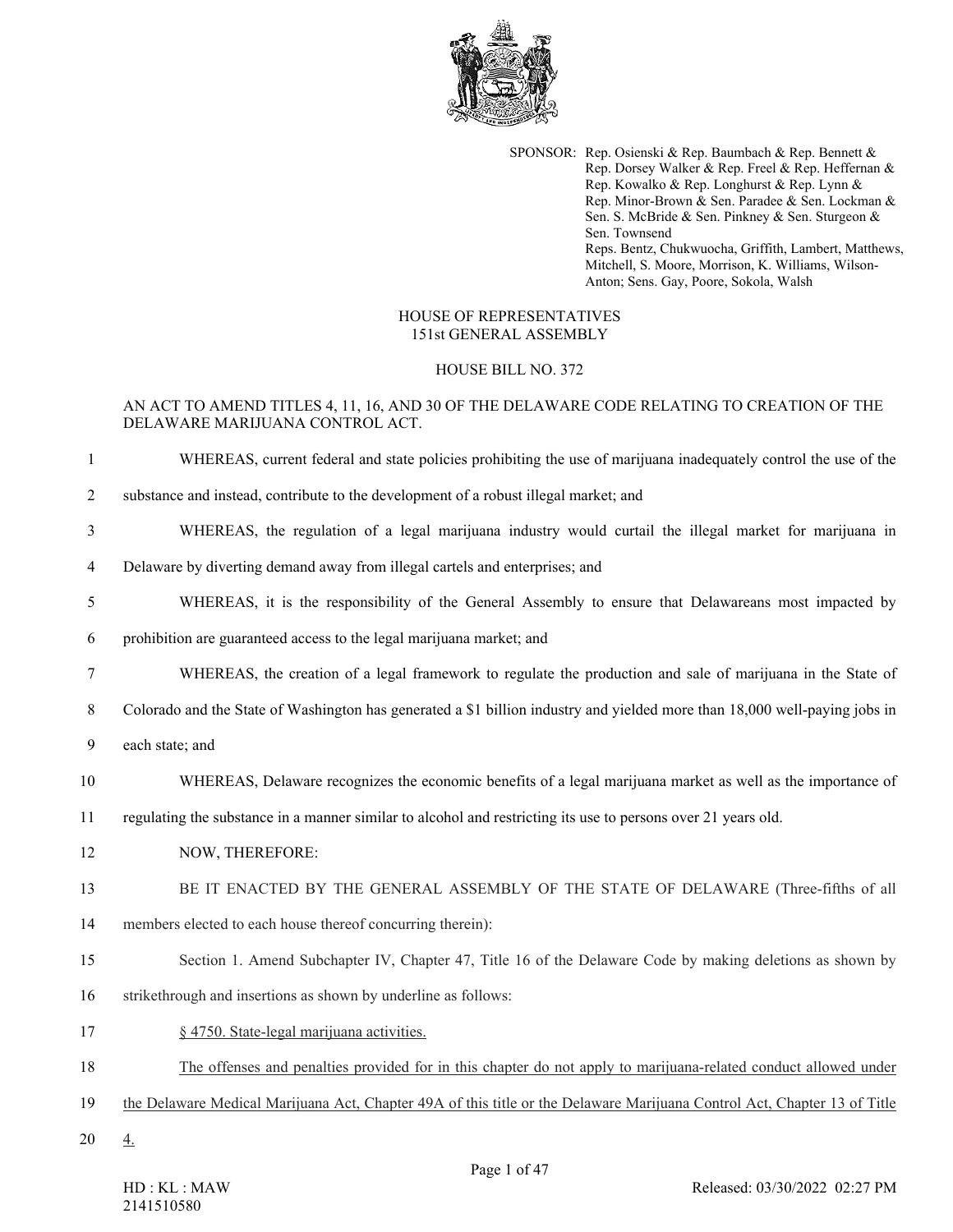| 21 | Section 2. Amend Chapter 47, Title 16 of the Delaware Code by making deletions as shown by strike through and      |
|----|--------------------------------------------------------------------------------------------------------------------|
| 22 | insertions as shown by underline as follows:                                                                       |
| 23 | § 4701. Definitions.                                                                                               |
| 24 | As used in this chapter:                                                                                           |
| 25 | (28) a. "Marijuana" means all parts of the plant Cannabis sativa L., whether growing or not, the seeds thereof,    |
| 26 | the resin extracted from any part of the plant, and every compound, manufacture, salt, derivative, mixture or      |
| 27 | preparation of the plant, its seeds or resin.                                                                      |
| 28 | b. It "Marijuana" does not include any of the following:                                                           |
| 29 | 1. the The mature stalks of the plant, fiber produced from the stalks, oil or cake made from the                   |
| 30 | seeds of the plant, or any other compound, manufacture, salt, derivative, mixture or preparation of the            |
| 31 | mature stalks (except the resin extracted therefrom), fiber, oil or cake, or the sterilized seed of the plant      |
| 32 | which is incapable of germination.                                                                                 |
| 33 | 2. Marijuana does not include products Products approved by the US Food and Drug                                   |
| 34 | Administration.                                                                                                    |
| 35 | 3. Industrial hemp as defined in § 2801 of Title 3.                                                                |
| 36 | Section 3. Amend § 4902A, Title 16 of the Delaware Code by making deletions as shown by strike through and         |
| 37 | insertions as shown by underline as follows:                                                                       |
| 38 | § 4902A. Definitions.                                                                                              |
| 39 | (17) "Registered safety compliance facility" means a nonprofit entity registered under § 4915A of this title by    |
| 40 | the Department to provide 1 or more of the following services: testing marijuana produced for medical use or under |
| 41 | Chapter 13 of Title 4 for potency and contaminants; and training eardholders and prospective compassion center     |
| 42 | agents. cardholders, compassion center agents, and owners and employees of entities operating under Chapter 13 of  |
| 43 | Title 4. The training may include, but need not be limited to, information related to 1 or more of the following:  |
| 44 | a. The safe and efficient cultivation, harvesting, packaging, labeling, and distribution of marijuana;             |
| 45 | b. Security and inventory accountability procedures; and                                                           |
| 46 | c. Up-to-date scientific and medical research findings related to medical marijuana.                               |
| 47 | Section 4. Amend Chapter 4, Title 4 of the Delaware Code by making deletions as shown by strike through and        |
| 48 | insertions as shown by underline as follows:                                                                       |
| 49 | § 401. Division of Alcohol and Tobacco Enforcement.                                                                |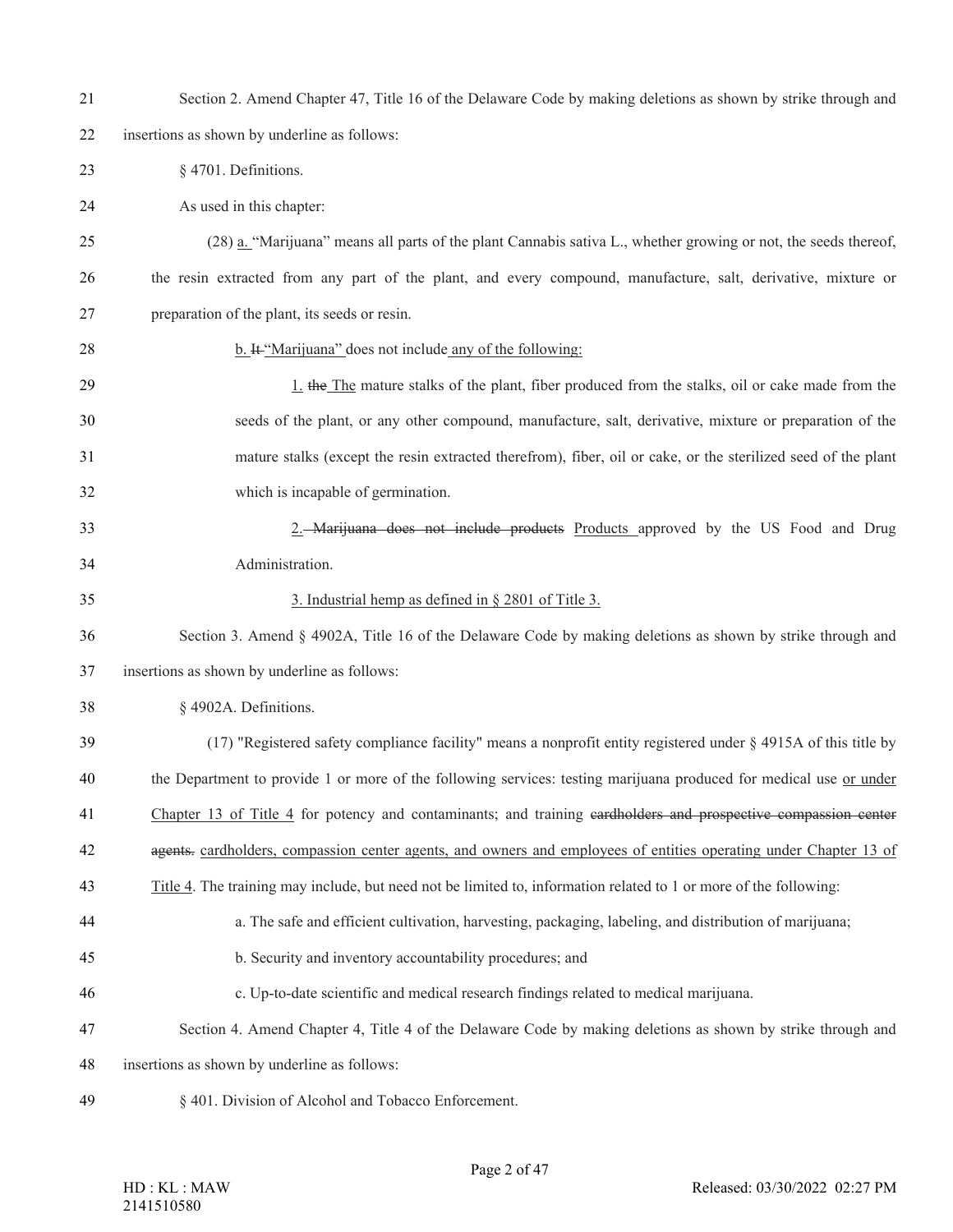| 50 | The Division of Alcohol and Tobacco Enforcement of the Department of Safety and Homeland Security is                            |
|----|---------------------------------------------------------------------------------------------------------------------------------|
| 51 | established as follows for the administrative, ministerial, budgetary and clerical functions for the enforcement of the alcohol |
| 52 | laws of this Code and Code, youth access to tobacco laws in §§ 1115 through 1127 of Title 11, and the marijuana laws of         |
| 53 | this title.                                                                                                                     |
| 54 | § 403. Duties and powers of the Division.                                                                                       |
| 55 | The Division shall:                                                                                                             |
| 56 | (1) Investigate, prevent, and arrest for violations of this title, make seizure of alcoholic liquor, manufactured,              |
| 57 | sold, kept, or transported in contravention thereof, and confiscate such alcoholic liquor whenever required by any              |
| 58 | provision of this title;                                                                                                        |
| 59 | (2) Arrange for the proper sampling, testing and analyzing of alcoholic liquor offered for sale in this State                   |
| 60 | upon receipt of a complaint regarding health by entering into an agreement with the Director of Forensic Science                |
| 61 | Laboratories of the Department of Health and Social Services Department of Safety and Homeland Security Division                |
| 62 | of Forensic Science to test alcoholic liquor product when requested by the Division. This subsection does not apply to          |
| 63 | home breweries.                                                                                                                 |
| 64 | (3) Only require an inventory by a package store licensee if it has evidence to support a finding that such                     |
| 65 | licensee has violated this title.                                                                                               |
| 66 | (4) Investigate, prevent, and arrest for violations of this title; seize marijuana, including marijuana products                |
| 67 | and accessories that are manufactured, sold, kept, or transported in contravention thereof; and confiscate such                 |
| 68 | marijuana, including marijuana products and accessories, whenever required by any provision of this title;                      |
| 69 | Section 5. Amend Title 4 of the Delaware Code by making deletions as shown by strike through and insertions as                  |
| 70 | shown by underline as follows:                                                                                                  |
| 71 | Title 4                                                                                                                         |
| 72 | Alcoholic Liquors and Marijuana                                                                                                 |
| 73 | Chapter 13. The Delaware Marijuana Control Act.                                                                                 |
| 74 | Subchapter I. General Provisions.                                                                                               |
| 75 | § 1301. Purpose and findings.                                                                                                   |
| 76 | (a) In the interest of creating jobs with community benefits, eliminating the cannabis illegal market to allow law              |
| 77 | enforcement to focus on violent crime and property crimes, and promoting individual freedom, the General Assembly finds         |
| 78 | and declares that the personal use of marijuana should be legal for persons 21 years of age or older and taxed in a manner      |
| 79 | similar to alcohol.                                                                                                             |
|    |                                                                                                                                 |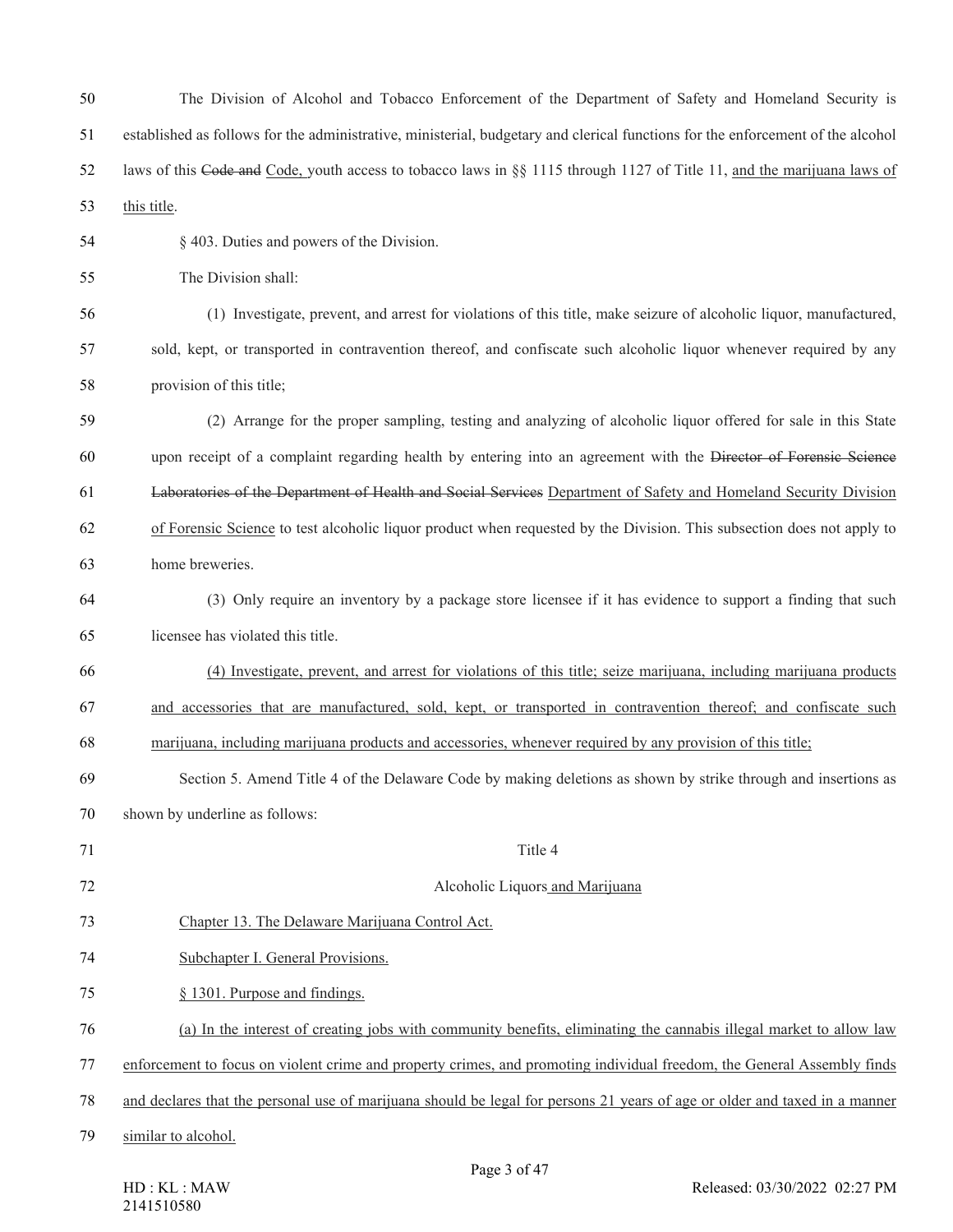(b) In the interest of the health and public safety of our citizenry, the General Assembly further finds and declares that marijuana must be regulated in a manner similar to alcohol to ensure all of the following: (1) Individuals will have to show proof of age before purchasing marijuana. (2) Selling, distributing, or transferring marijuana individuals under the age of 21 remains illegal. (3) Driving under the influence of marijuana remains illegal. (4) Legitimate, taxpaying businesspeople, not criminal actors, conduct sales of marijuana. (5) Marijuana sold in this State will be tested, labeled, and subject to additional regulations to ensure that consumers are informed and protected. (c) The General Assembly further finds and declares that it is necessary to ensure consistency and fairness throughout this State, and therefore, that the matters addressed by this chapter are of statewide concern, except as specified in this chapter. § 1302. Definitions. As used in this chapter: (1) "Appeals Commission" means 3 persons, 1 from each County, appointed by the Governor with the advice and consent of the majority of the Senate. (2) "Commissioner" means the person appointed by the Governor and confirmed by the Senate who serves as the Marijuana Commissioner for the State. (3) "Compassion center" means an entity registered as a compassion center under § 4914A of Title 16. (4) "Consumer" means an individual 21 years of age or older who purchases marijuana, marijuana products, or marijuana accessories for personal use by the individual or other individuals 21 years of age or older, but not for 100 resale to others. (5) "Department" means the Department of Safety and Homeland Security. (6) "Disproportionately impacted area" means census tracts identified by the Commissioner in collaboration 103 with state and local agencies that have high rates of arrest, conviction, and incarceration relating to the sale, possession, use , cultivation, manufacture, or transport of marijuana. (7) "Division" means the Division of Alcohol and Tobacco Enforcement. (8) "Immature plant" means a nonflowering marijuana plant, no taller than 8 inches and no wider than 8 inches; that is produced from a cutting, clipping, or seedling; is in a cultivating container; and which does not have buds that may be observed by visual examination.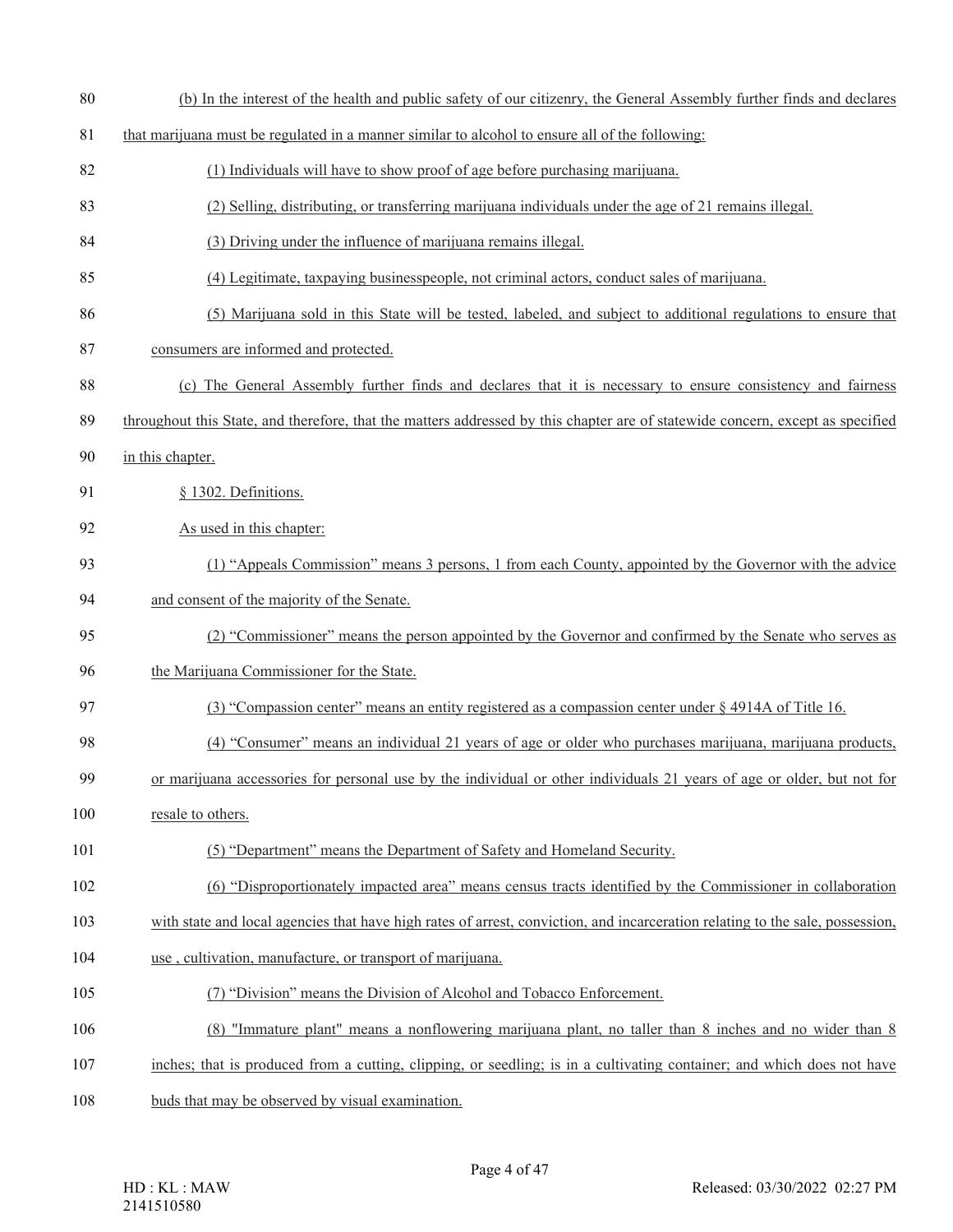- (9) "Labor peace agreement" means an agreement between a licensee and any bona fide labor organization that prohibits labor organizations and members from engaging in picketing, work stoppages, boycotts, and any other economic interference with the licensee's business. This agreement means that the licensee has agreed not to disrupt efforts by the bona fide labor organization to communicate with, and attempt to organize and represent, the licensee's employees. The agreement shall provide a bona fide labor organization access at reasonable times to areas in which the
- licensee's employees work, for the purpose of meeting with employees to discuss the employees' right to
- representation, employment rights under state law, and terms and conditions of employment. This type of agreement
- shall not mandate a particular method of election or certification of the bona fide labor organization.
- (10) "License" means any license or permit to cultivate, possess, manufacture, sell, transport, or test marijuana or marijuana products and accessories authorized or issued by the Commissioner under this chapter.
- (11) "Marijuana" means as defined in § 4701 of Title 16.
- (12) "Marijuana accessories" means any equipment, products, or materials of any kind which are used, intended for use, or designed for use in planting, propagating, cultivating, growing, harvesting, composting, manufacturing, compounding, converting, producing, processing, preparing, testing, analyzing, packaging, repackaging, storing, vaporizing, or containing marijuana; or for ingesting, inhaling, or otherwise introducing
- marijuana into the human body.
- (13) "Marijuana cultivation facility" or "cultivation facility" means an entity licensed to cultivate, prepare, and package marijuana and sell marijuana to retail marijuana stores, to marijuana product manufacturing facilities, and to other marijuana cultivation facilities, but not to consumers. A marijuana cultivation facility may not produce marijuana concentrates, tinctures, extracts, or other marijuana products.
- (14) "Marijuana establishment" means an entity licensed as a marijuana cultivation facility, a marijuana
- testing facility, a marijuana product manufacturing facility, or a retail marijuana store.
- (15) "Marijuana product manufacturing facility" means an entity licensed to purchase marijuana; manufacture, prepare, and package marijuana products; and sell marijuana and marijuana products to other marijuana
- product manufacturing facilities and retail marijuana stores, but not to consumers.
- (16) "Marijuana products" means products that are comprised of marijuana, including concentrated marijuana,
- and other ingredients and are intended for use or consumption, such as edible products, ointments, and tinctures.
- (17) "Marijuana testing facility" means an entity licensed to test marijuana for potency and contaminants.
- (18) "Microbusiness license" means a license issued pursuant to Part B of Subchapter III of this title which
- includes any of the following: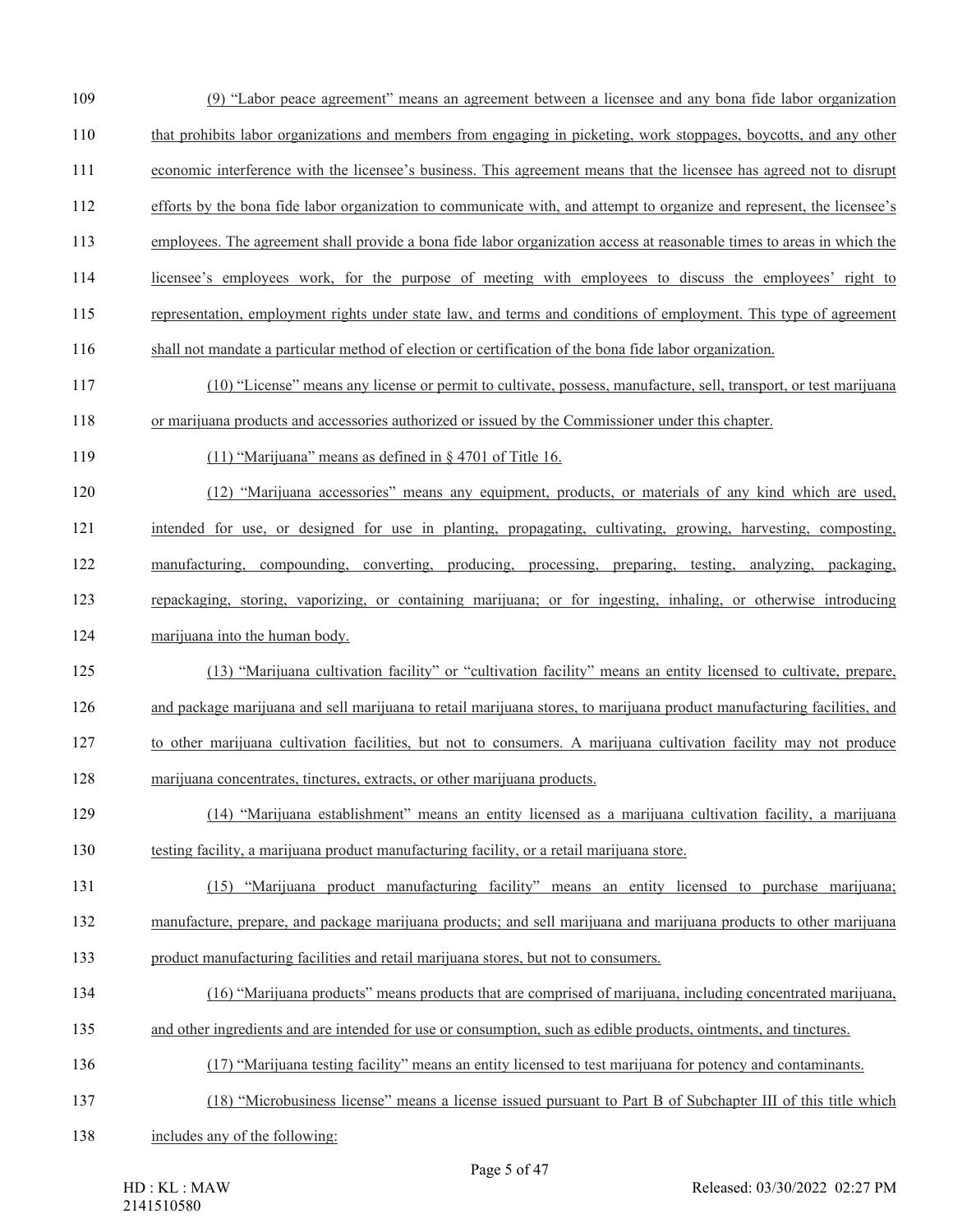| 139 | a. Marijuana cultivation facility license.                                                                                |
|-----|---------------------------------------------------------------------------------------------------------------------------|
| 140 | b. Marijuana product manufacturing license.                                                                               |
| 141 | (19) "Open license" means a license issued pursuant to Part A of Subchapter III of this title that is not a social        |
| 142 | equity license or microbusiness license which includes all of the following:                                              |
| 143 | a. Retail marijuana store license                                                                                         |
| 144 | b. Marijuana testing facility license.                                                                                    |
| 145 | c. Marijuana cultivation facility license.                                                                                |
| 146 | d. Marijuana product manufacturing license.                                                                               |
| 147 | $(20)$ "Person" means as defined in § 302 of Title 1.                                                                     |
| 148 | (21) "Possession limit" means the amount of marijuana that may be possessed at any one time by an                         |
| 149 | individual 21 years of age or older who is not a registered qualifying patient or a registered designated caregiver under |
| 150 | Chapter 49A of Title 16.                                                                                                  |
| 151 | (22) "Public place" means any indoor or outdoor area or portion thereof generally accessible to the public.               |
| 152 | (23) "Retail marijuana" means "marijuana", as defined in § 4701 of Title 16, that is cultivated, manufactured,            |
| 153 | distributed, or sold by a licensed retail marijuana establishment.                                                        |
| 154 | (24) "Retail marijuana store" means an entity licensed to purchase marijuana from marijuana cultivation                   |
| 155 | facilities; to purchase marijuana and marijuana products from marijuana product manufacturing facilities; and to sell     |
| 156 | marijuana and marijuana products to consumers.                                                                            |
| 157 | (25) "Social equity license" means a license issued pursuant to Part B of Subchapter III of this title for any of         |
| 158 | the following:                                                                                                            |
| 159 | a. Retail marijuana store license.                                                                                        |
| 160 | b. Marijuana testing facility license.                                                                                    |
| 161 | c. Marijuana cultivation facility license.                                                                                |
| 162 | d. Marijuana product manufacturing license.                                                                               |
| 163 | (26) "Smoking" means both of the following:                                                                               |
| 164 | a. The burning of a lighted cigarette, cigar, pipe, or any other matter or substance that contains marijuana.             |
| 165 | b. The use of an electronic smoking device which creates an aerosol or vapor, in any manner or in any                     |
| 166 | form.                                                                                                                     |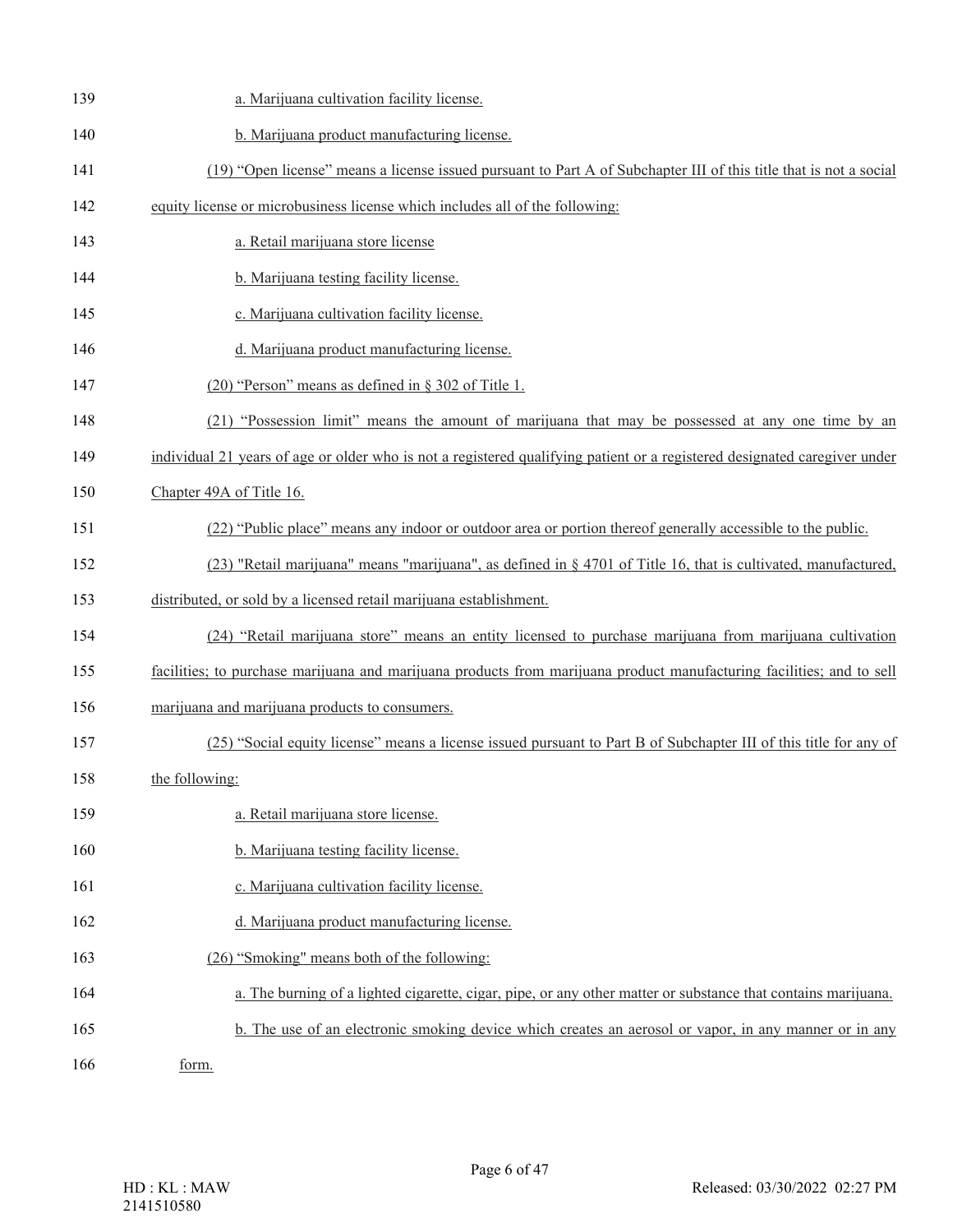- (27) "Unreasonably impracticable" means that the measures necessary to comply with the regulations require
- such a high investment of risk, money, time, or any other resource or asset that the operation of a marijuana
- establishment is not worthy of being carried out in practice by a reasonably prudent businessperson.
- (28) "Work" means as defined in § 3302 of Title 19.
- § 1303. Personal use of marijuana.
- (a) All of the following acts are lawful and are not an offense under the law of this State or the law of any
- municipality or county within this State and are not the basis for seizure or forfeiture of assets under the law of this State
- for an individual 21 years of age or older:
- (1) Possessing, using, displaying, purchasing, or transporting marijuana accessories or 1 ounce or less of marijuana, of which no more than 5 grams may be concentrated marijuana, outside of a motor vehicle.
- (2) Possessing and transporting marijuana accessories or 1 ounce or less of marijuana, of which no more than
- 5 grams may be concentrated marijuana, inside of a motor vehicle as long as the marijuana accessories or marijuana is
- in a closed container or is not readily accessible to anyone inside the motor vehicle.
- (3) Transferring 1 ounce or less of marijuana without remuneration to an individual who is 21 years of age or
- 181 older so long as the transferor reasonably believes the transfer will not cause the other person to possess more than 1
- ounce of marijuana.
- (4) Assisting another individual who is 21 years of age or older in any of the acts described in paragraphs (1),
- 184 (2), and (3) of this subsection.
- (b) The following acts remain unlawful and an offense under the law of this State:
- (1) Consuming marijuana in an area accessible to the public or in a moving vehicle, as defined and punished
- 187 under § 4764(d) of Title 16.
- (2) Growing, manufacturing, selling, or cultivating marijuana without a license granted under this chapter or
- Chapter 49A of Title 16, as defined and punished under Chapter 47 of Title 16.
- (3) Unlawfully using a license or identification card as defined and punished under § 2751 of Title 21.
- § 1304. Marijuana accessories authorized.
- An individual who is 21 years of age or older is authorized to manufacture, possess, and purchase marijuana
- accessories, and to distribute or sell marijuana accessories, to an individual who is 21 years of age or older.
- § 1305. Places of employment.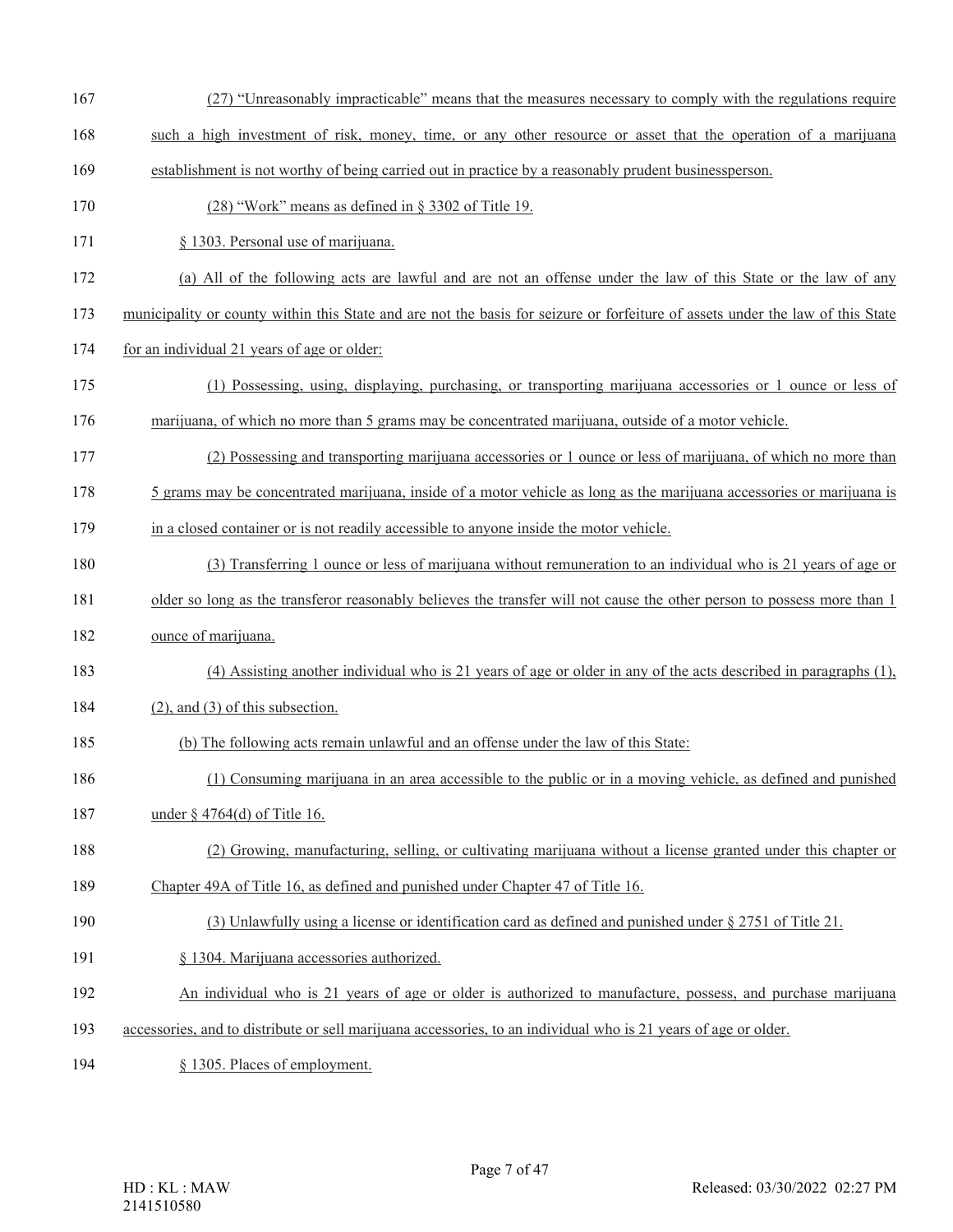- (a) Nothing in this chapter is intended to require an employer to permit or accommodate any of the following
- while the employee is at work: the use, consumption, possession, transfer, display, transportation, sale, or growing of
- marijuana.
- (b) Nothing in this chapter is intended to affect the ability of employers to do any of the following:
- (1) Have policies restricting the use of marijuana by employees at work.
- (2) Have policies necessary to prevent the loss of a monetary or licensing-related benefit under federal law or
- regulations.
- (3) Discipline employees under policies necessary to prevent the loss of a monetary or licensing-related benefit under federal law or regulations.
- (4) Discipline employees who are under the influence of marijuana at work. For purposes of this section,
- "under the influence" means that because of marijuana use, the individual is less able than the individual would
- ordinarily have been, either mentally or physically, to exercise clear judgment, sufficient physical control, or due care
- in exercising the responsibilities of their job.
- § 1306. Driving under the influence prohibited.
- Nothing in this chapter is intended to allow driving under the influence of marijuana or driving while impaired by
- marijuana or to supersede laws related to driving under the influence of marijuana or driving while impaired by marijuana.
- This chapter is not intended to prevent the State from enacting and imposing penalties for driving under the influence of or
- while impaired by marijuana.
- § 1307. Individuals under age 21; prohibitions.
- (a) Nothing in this chapter is intended to permit the transfer of marijuana, with or without remuneration, to an
- individual under the age of 21 or to allow an individual under the age of 21 to purchase, possess, use, transport, or consume
- marijuana.
- (b) It is unlawful for an individual under the age of 21 years to knowingly enter or remain in an establishment
- licensed under this chapter. A violation of this subsection is a civil offense punishable by a civil penalty of \$50.
- 219 § 1308. Private property rights.
- Nothing in this chapter prohibits a person, employer, school, hospital, detention facility, corporation, or any other
- entity who occupies, owns, or controls a property from prohibiting or otherwise regulating the possession, consumption,
- use, display, transfer, distribution, sale, transportation, or growing of marijuana on or in that property, except that in the
- case of the rental of a residential dwelling, a landlord may only prohibit the possession of marijuana or the consumption of
- marijuana by non-smoked means if one or more of the following applies: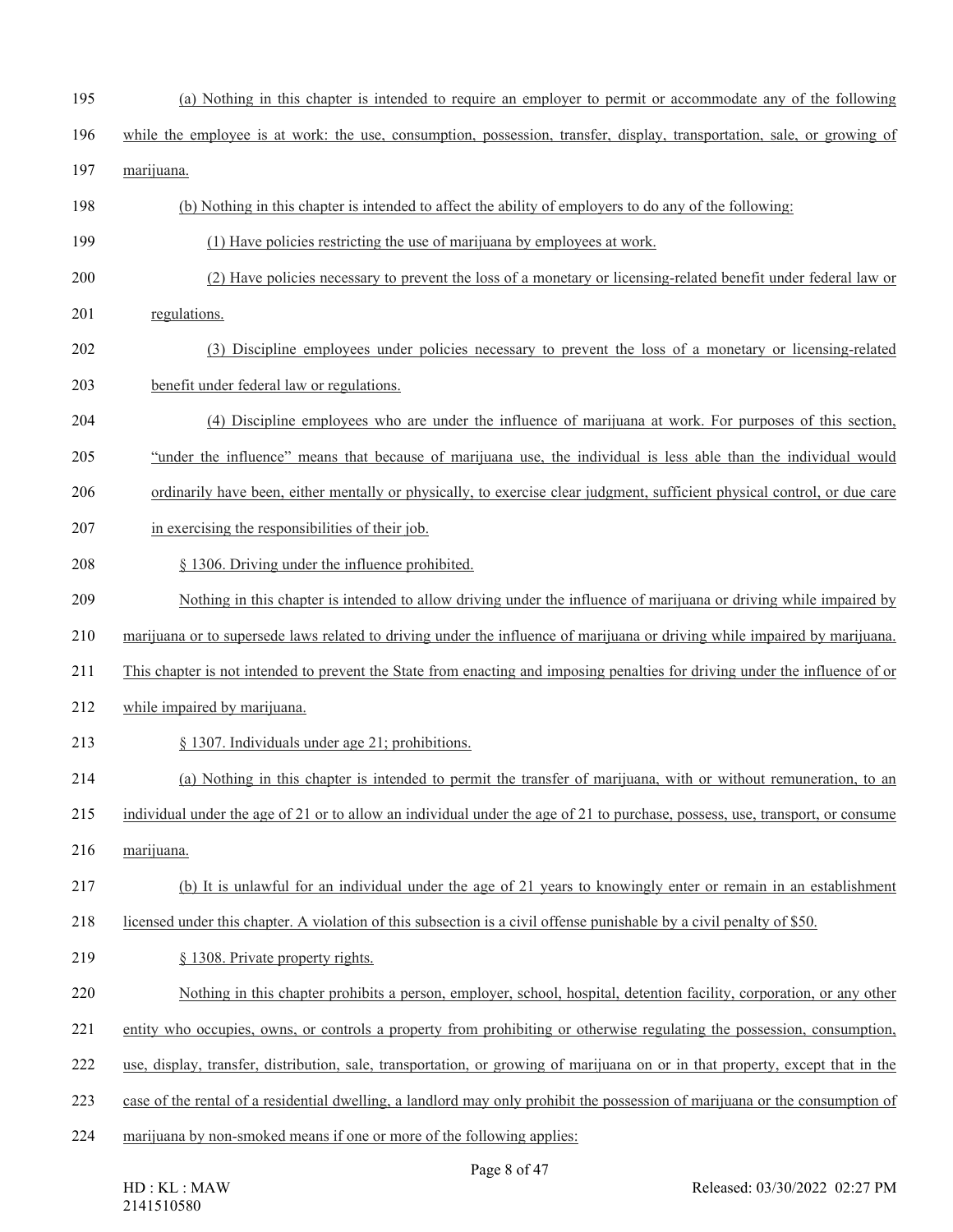- (1) The building is the primary residence of the landlord, no more than 3 rooms in the building are rented to
- tenants, and no more than 3 tenants occupy such building.
- (2) Residence is merely incidental to detention or to the provision of medical, geriatric, educational,
- counseling, religious, or similar services, including prisons, student housing provided by a college or school, long term
- care facilities, and hospitals.
- (3) Failing to prohibit marijuana possession or consumption would violate federal law or regulations or cause
- the landlord to lose a monetary or licensing-related benefit under federal law or regulations.
- § 1309. Unlawful marijuana extraction, penalties.
- (a) It is unlawful for a person, other than a marijuana product manufacturer complying with this chapter and
- department regulations, to extract compounds from marijuana using solvents other than water, glycerin, propylene glycol,
- vegetable oil, or food grade ethanol (ethyl alcohol).
- (b) It is unlawful for a person to extract compounds from marijuana using ethanol in the presence or vicinity of
- open flame.
- (c) Violation of this section is a class G felony punishable by up to 3 years' incarceration and a fine of up to
- \$5,000.

§ 1310. Lawful operation of marijuana-related establishments.

- (a) It is lawful and may not be an offense under the law of this State, or be the basis for seizure or forfeiture of
- assets under the law of this State, for an individual 21 years of age or older to do any of the following:
- (1) Manufacture, possess, or purchase marijuana accessories or sell marijuana accessories to an individual
- who is 21 years of age or older in a manner set forth in this chapter.
- (2) Possess, display, or transport marijuana or marijuana products; purchase marijuana from a marijuana
- cultivation facility; purchase marijuana or marijuana products from a marijuana product manufacturing facility; or sell
- 247 marijuana or marijuana products to consumers if the person conducting the activities described in this paragraph  $(a)(2)$
- of this section holds a valid license to operate a retail marijuana store or is acting in the person's capacity as an owner,
- employee, or agent of a licensed retail marijuana store.
- (3) Cultivate, harvest, process, package, transport, display, or possess marijuana; deliver or transfer marijuana
- to a marijuana testing facility; sell marijuana to a marijuana cultivation facility, a marijuana product manufacturing
- facility, or a retail marijuana store; or purchase marijuana from a marijuana cultivation facility if the person conducting
- the activities described in this paragraph (a)(3) of this section holds a valid license to operate a marijuana cultivation
- facility or is acting in the person's capacity as an owner, employee, or agent of a licensed marijuana cultivation facility.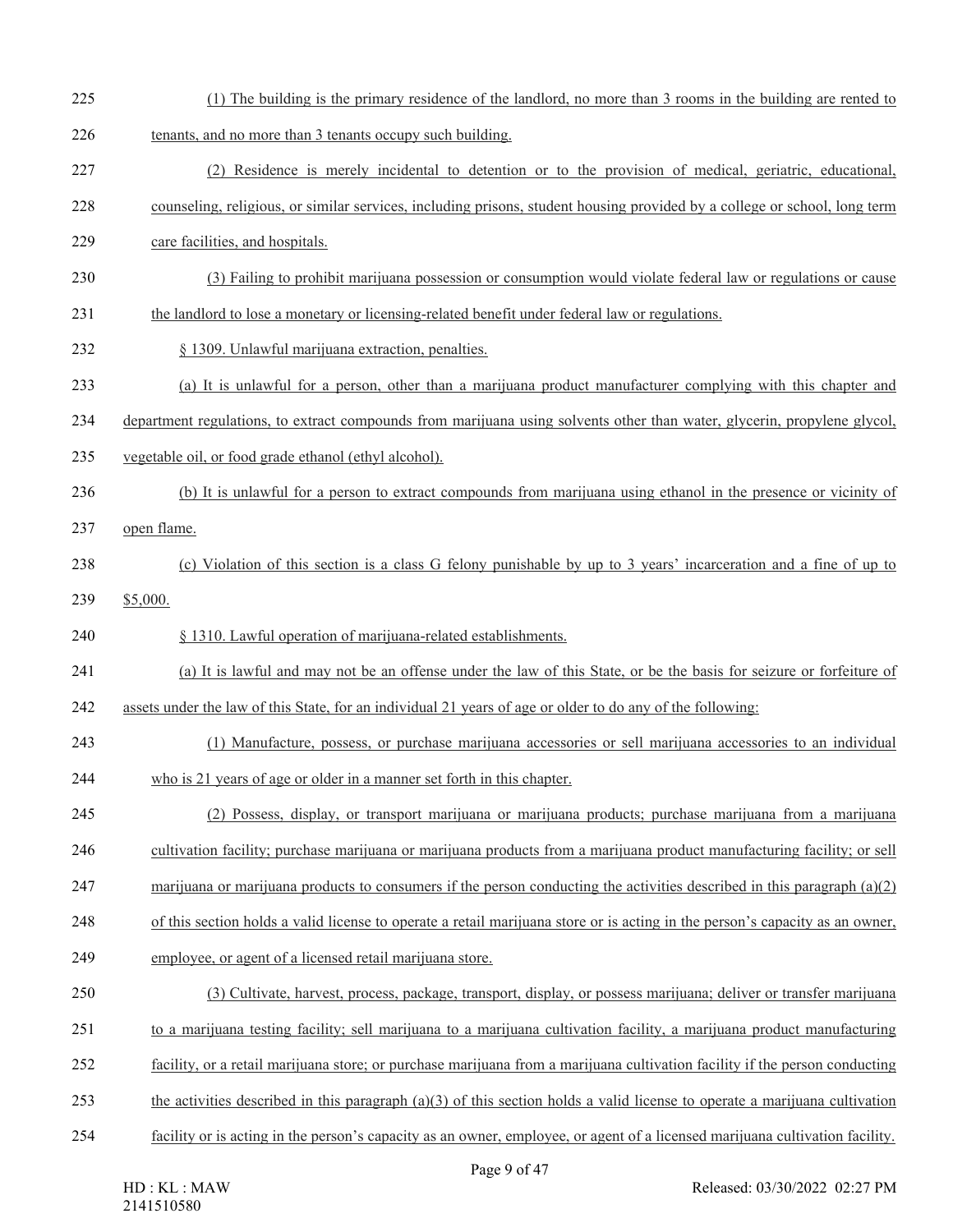(4) Package, process, transport, manufacture, display, or possess marijuana or marijuana products; deliver or transfer marijuana or marijuana products to a marijuana testing facility; sell marijuana or marijuana products to a retail marijuana store or a marijuana product manufacturing facility; purchase marijuana from a marijuana cultivation facility; or purchase marijuana or marijuana products from a marijuana product manufacturing facility if the person conducting the activities described in this paragraph (a)(4) of this section holds a valid license to operate a marijuana product manufacturing facility or is acting in the person's capacity as an owner, employee, or agent of a licensed marijuana product manufacturing facility. (5) Possess, cultivate, process, repackage, store, transport, display, transfer, or deliver marijuana or marijuana products if the person holds a valid license to operate a marijuana testing facility or is acting in the person's capacity as an owner, employee, or agent of a licensed marijuana testing facility. (6) Lease or otherwise allow the use of property owned, occupied, or controlled by any person, for any of the activities conducted lawfully under this chapter. (b)(1) An entity licensed under this chapter may not sell or deliver marijuana or marijuana products on Thanksgiving, Easter, or Christmas or at hours other than those prescribed by the rules or regulations of the Commissioner. (2) A holder of license for a retail marijuana store may not sell or deliver marijuana or marijuana products on Thanksgiving, Easter, or Christmas or between the hours of 1:00 a.m. and 9:00 a.m. on Mondays through Saturdays, and on Sundays before noon or after 8:00 p.m. Any municipality with a population of 50,000 or more may limit sales under this subsection within the boundaries of the municipality to a maximum of 4 hours on Sundays as established by ordinance of the municipality. The closing hours for days of the week other than Sunday may be made earlier in any municipality having a population of 50,000 or more persons, by ordinance of the municipality; provided however, that such ordinance be consistent with the State and federal constitutions and must treat all businesses fairly. During the months of October through December, a holder of a license for a retail marijuana store may have sales take place beginning at 8:00 a.m. on Fridays through Saturdays and 10:00 a.m. on Sundays. (3) Any holder of a license for a retail marijuana store who wishes to sell marijuana or marijuana products on Sundays must pay a biennial license fee of \$500.00 for the issuance of a special license to sell marijuana and marijuana products on Sundays, which is in addition to any other license fees which may be required of the holder. (c) Marijuana and marijuana products may not be sold in an establishment licensed to sell alcoholic liquors under 282 this title. § 1311. Enforcement. Inspections and enforcement activities are to be conducted under Subchapter VI of Chapter 47 of Title 16.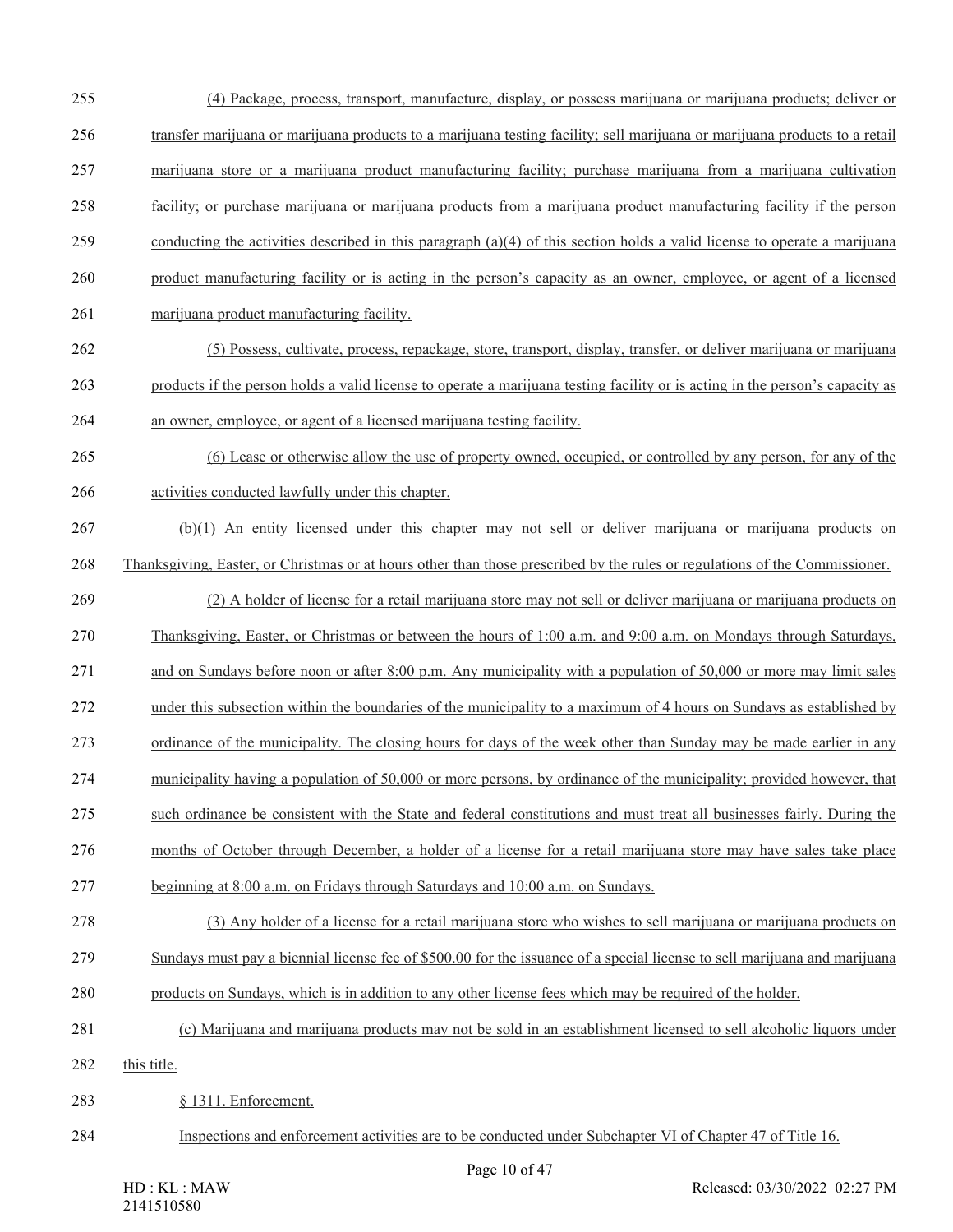285 § 1312. Contracts enforceable. Contracts related to the operation of a marijuana establishment licensed under this chapter are enforceable. A contract entered into by a licensed marijuana establishment or its employees or agents as permitted under a valid license, or by those who allow property to be used by a licensed marijuana establishment, its employees, or its agents as permitted under a valid license, is not unenforceable on the basis that cultivating, obtaining, manufacturing, distributing, dispensing, transporting, selling, possessing, or using marijuana is prohibited by federal law. § 1313. Verifying the age of marijuana consumers. (a) Whoever sells any marijuana to a person who has not reached the age of 21 years, or sells to any person of more than such age any marijuana knowing that such marijuana is bought for a person who is less than 21 years of age shall be subject to a civil penalty not less than \$250 nor more than \$500. (b) In any enforcement action under this section, it is an affirmative defense that the individual who is under 21 years old presented identification, with a photograph of such individual affixed thereon, to the accused and the identification set forth information which would lead a reasonable person to believe such individual was 21 years old or older. § 1314. Medical marijuana provision not affected. Nothing in this chapter may be construed to limit any privileges or rights of a medical marijuana patient, primary caregiver, or medical marijuana compassion center under the Delaware Medical Marijuana Act, Chapter 49A of Title 16. § 1315. Oversight Committee; annual report by the Commissioner. (a) The Delaware Marijuana Control Act Oversight Committee is established to evaluate and make recommendations regarding the implementation of this chapter. (1) The Oversight Committee shall consist of 15 members who possess the qualifications and are appointed as follows: a. The Secretary of the Department, or designee appointed by the Secretary. b. The Director of the Division of Revenue, or designee appointed by the Director of the Division of Revenue. c. The Director of the Division of Public Health, or designee appointed by the Director of the Division of Public Health. d. The Director of the Division of Substance Abuse and Mental Health, or designee appointed by the Director of the Division of Substance Abuse and Mental Health. e. The Director of the Delaware Medical Marijuana Program.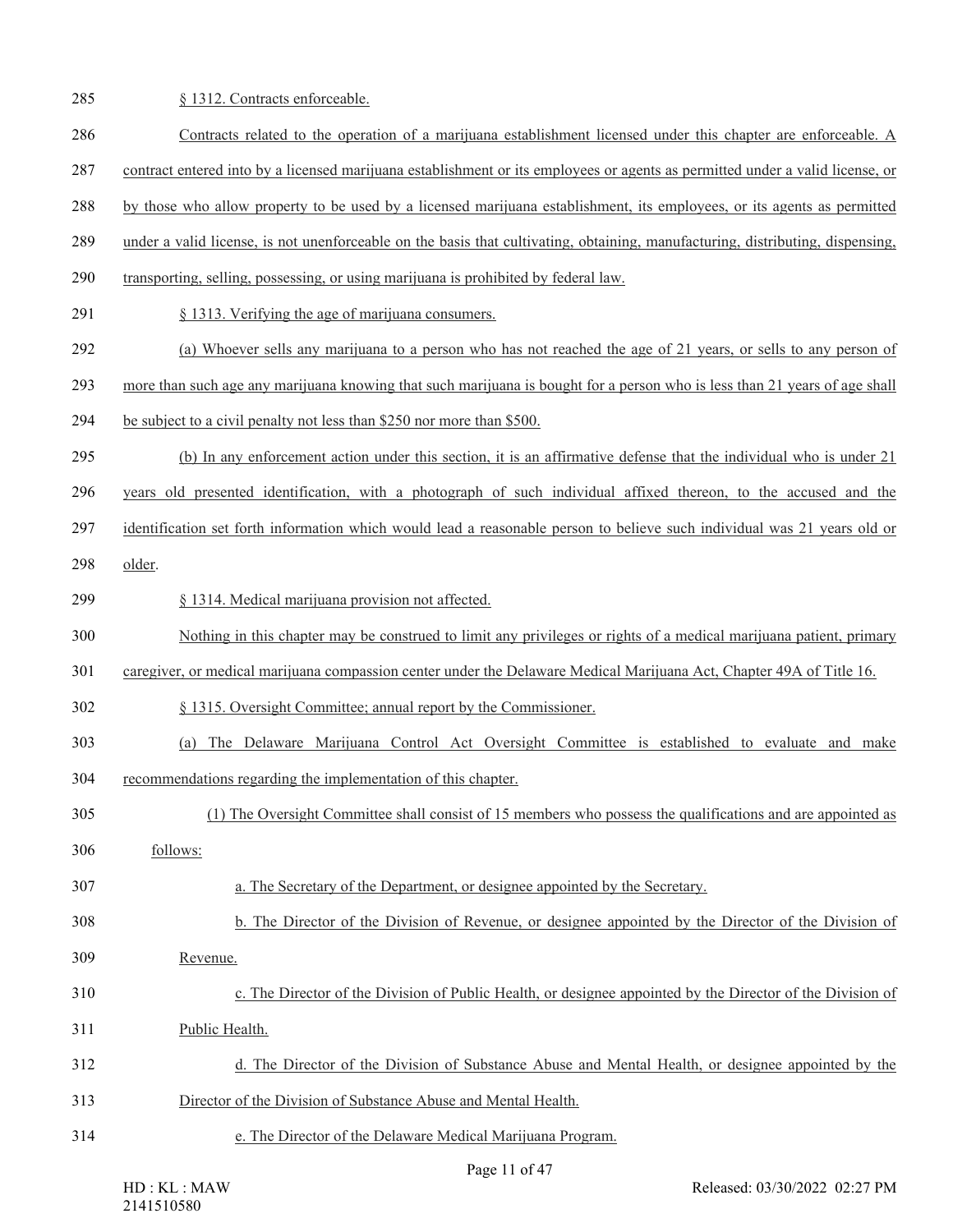| 315 | f. The Chief Officer of the Division of Diversity and Inclusion.                                                                 |
|-----|----------------------------------------------------------------------------------------------------------------------------------|
| 316 | g. The Director of the Small Business Division.                                                                                  |
| 317 | h. 1 member, appointed by the Speaker of the House of Representatives.                                                           |
| 318 | i. 1 member, appointed by the President Pro Tempore of the Senate.                                                               |
| 319 | j. 1 marijuana advocate from each county appointed by the Speaker of the House of Representatives.                               |
| 320 | k. 1 marijuana advocate from each county appointed by the President Pro Tempore of the Senate.                                   |
| 321 | (2) The members of the Oversight Committee shall serve at the pleasure of the appointing authority.                              |
| 322 | (3) A quorum shall consist of a majority of the membership of the Oversight Committee.                                           |
| 323 | (4) The Oversight Committee shall select a chair and vice chair from among its members.                                          |
| 324 | (5) Staff support for the Oversight Committee shall be provided by the Division.                                                 |
| 325 | (6) The Oversight Committee shall meet at least 2 times per year for the purpose of evaluating and making                        |
| 326 | recommendations to the Governor, the General Assembly, and the Department regarding the following:                               |
| 327 | a. The ability of consumers in all areas of the State to obtain legal marijuana.                                                 |
| 328 | b. The sufficiency of the regulatory and security safeguards under this chapter and adopted by the                               |
| 329 | Commissioner to ensure that access to and use of marijuana cultivated is provided only to individuals age 21 or                  |
| 330 | over.                                                                                                                            |
| 331 | c. Any recommended additions or revisions to the Commissioner's regulations or this chapter, including                           |
| 332 | relating to security, safe handling, labeling, and nomenclature.                                                                 |
| 333 | d. Any research studies regarding health effects of using marijuana.                                                             |
| 334 | e. The impact of the Delaware Marijuana Control Act on decreasing the illegal sales and production of                            |
| 335 | marijuana.                                                                                                                       |
| 336 | f. The impact of the Delaware Marijuana Control Act on other aspects of public safety, including the                             |
| 337 | incidence of people driving under the influence, using marijuana in places or in a manner prohibited by this                     |
| 338 | chapter, and the use of prescription opioids and illegal opioids.                                                                |
| 339 | g. Any research and recommendations to implement current best practices for the development of a                                 |
| 340 | diverse workforce among marijuana establishments, including diversity among employees, licensees, and owners                     |
| 341 | of marijuana establishments.                                                                                                     |
| 342 | (b) The Commissioner shall submit to the Governor and members of the General Assembly an annual report                           |
| 343 | setting forth all matters of interest and all statistics concerning marijuana regulation and control in the State, including the |
| 344 | following:                                                                                                                       |
|     | Page 12 of $47$                                                                                                                  |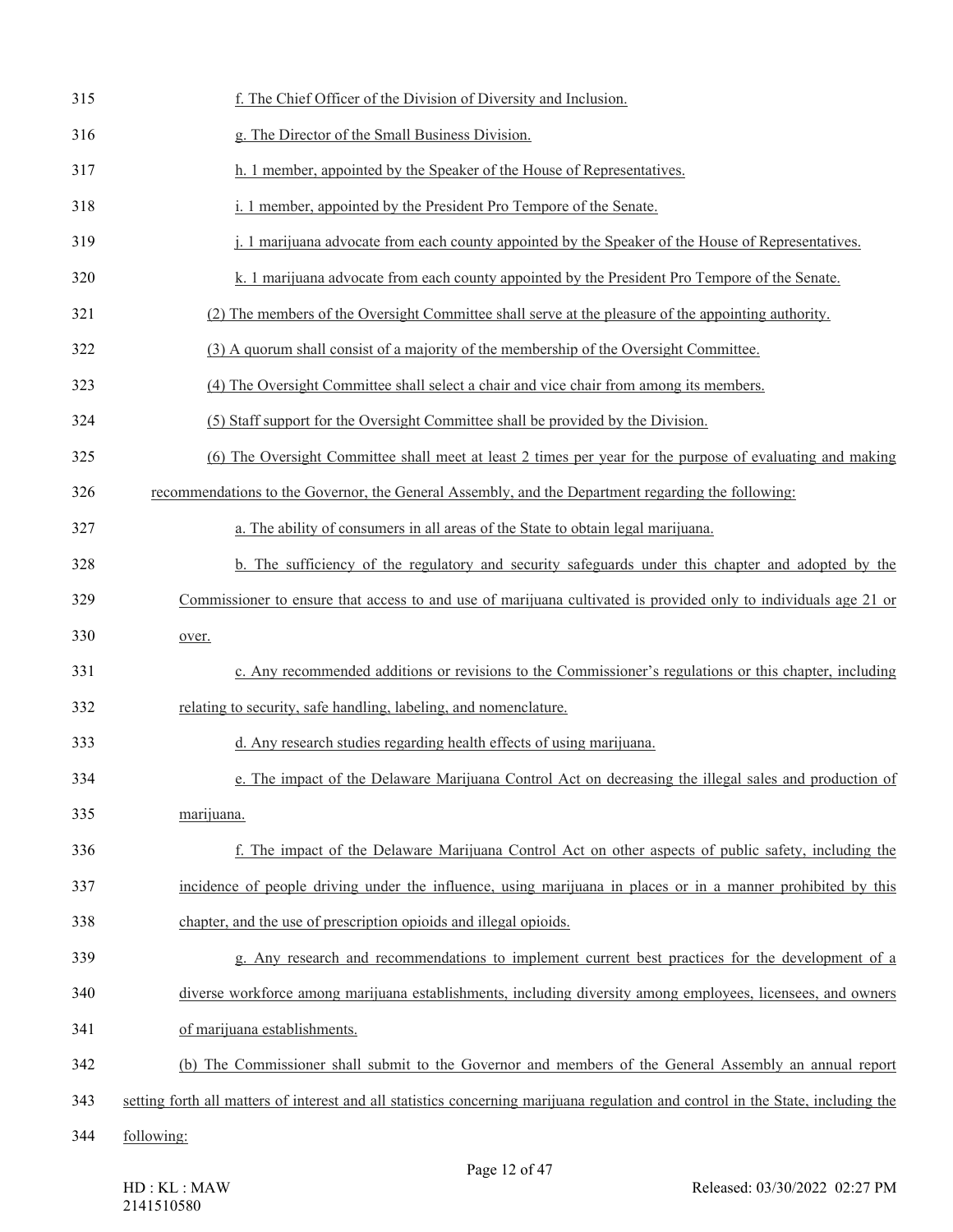| 345 | (1) The number of licenses of each kind issued within the State and the number cancelled during the year.                       |
|-----|---------------------------------------------------------------------------------------------------------------------------------|
| 346 | (2) The amount of marijuana and marijuana products sold within the State.                                                       |
| 347 | (3) Statistics regarding diversity among marijuana establishments, including diversity of employees, licensees,                 |
| 348 | and owners of marijuana establishments.                                                                                         |
| 349 | (4) Outcomes and effectiveness of the issuance of social equity licenses which shall include all of the                         |
| 350 | following:                                                                                                                      |
| 351 | a. The number of and types of social equity licenses issued.                                                                    |
| 352 | b. The number of persons or entities receiving financial assistance, and from what source.                                      |
| 353 | c. The location of the social equity licenses.                                                                                  |
| 354 | d. If applicable, the number of new jobs or other forms of economic output created as a result of the                           |
| 355 | social equity licenses.                                                                                                         |
| 356 | (5) Other data as may make a complete report to the people of this State.                                                       |
| 357 | (c) If marijuana is decriminalized under federal law, the Commissioner shall submit a report to the Governor and                |
| 358 | the General Assembly evaluating the state's compliance with federal law and make recommendations as to any changes              |
| 359 | needed in this State's marijuana law to be compliant with federal law.                                                          |
| 360 | § 1316. Protections for conduct authorized by this chapter.                                                                     |
| 361 | (a) A public officer or employee of the State, including the members of any board, commission, conservation                     |
| 362 | district or agency of the State, whether elected or appointed, and whether now or previously serving as such, and any           |
| 363 | contractor or volunteer performing work for the State, whose job functions include, assist, support, regulate, approve, or      |
| 364 | authorize any of the conduct authorized by this chapter are not subject to arrest, prosecution, or the denial of any right or   |
| 365 | privilege, including any criminal or civil penalty or disciplinary action by a court or occupational or professional licensing  |
| 366 | board or bureau where the conduct of the public officer or employee, contractor, or volunteer meets all of the following:       |
| 367 | (1) The conduct arises out of or relates to activities required or authorized by this chapter.                                  |
| 368 | (2) The conduct was carried out as authorized by this chapter or regulations authorized by this chapter.                        |
| 369 | (3) The conduct was carried out in good faith.                                                                                  |
| 370 | (b) A public officer or employee of the State, including the members of any board, commission, conservation                     |
| 371 | district or agency of the State, whether elected or appointed, and whether now or previously serving as such, and any           |
| 372 | contractor or volunteer performing work for the State, whose job functions include, assist, support, regulate, approve, or      |
| 373 | authorize any of the conduct authorized by this chapter is entitled to the same rights and privileges set forth in § 3925 and § |
| 374 | 4002 of Title 10.                                                                                                               |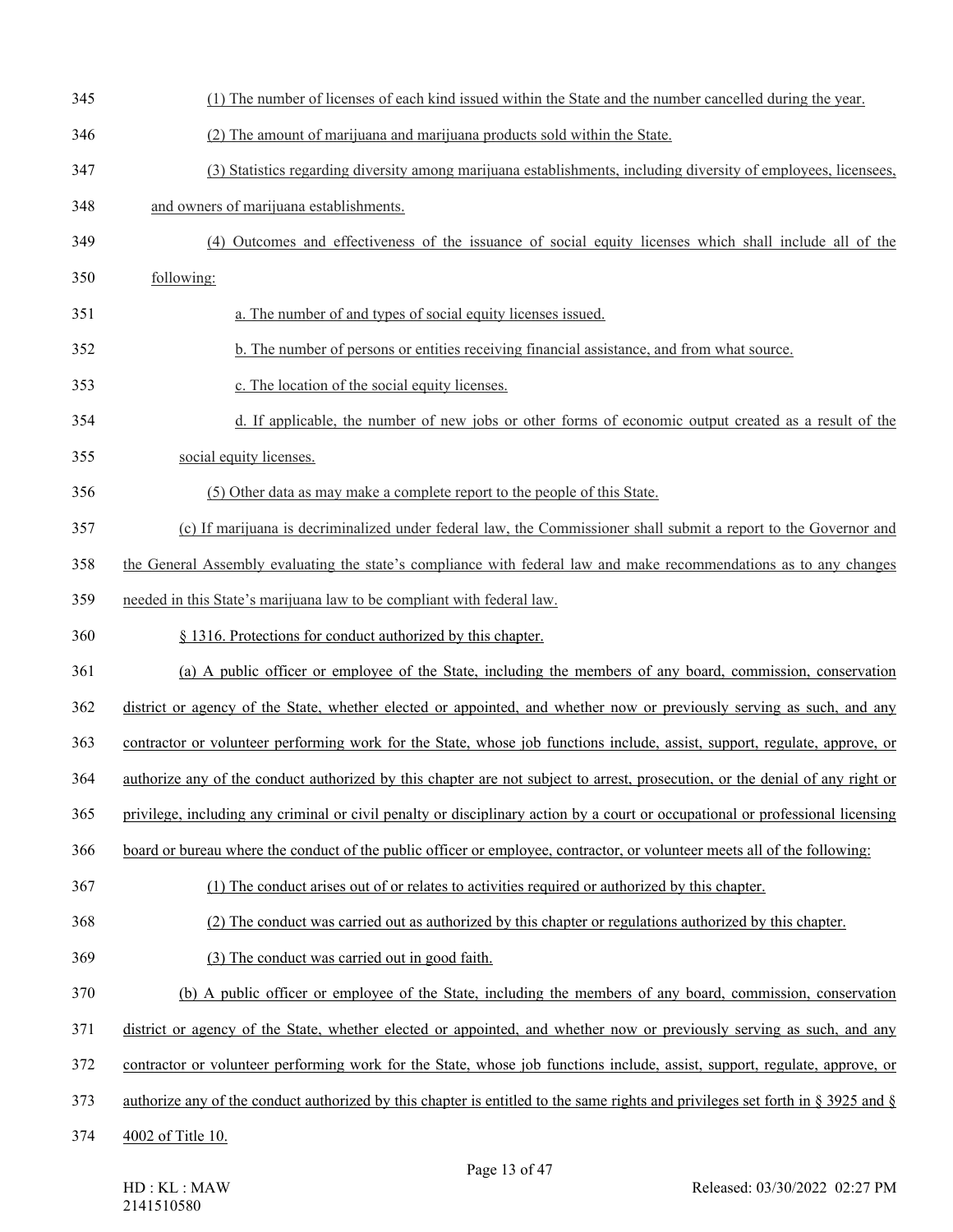| 375 | §§ 1317-1320. Reserved.                                                                                                    |
|-----|----------------------------------------------------------------------------------------------------------------------------|
| 376 | Subchapter II. Marijuana Commissioner and Appeals Commission.                                                              |
| 377 | § 1321. Marijuana Commissioner; Appeals Commission; qualifications; appointment; term; compensation.                       |
| 378 | (a) The Commissioner must be a resident of this State and suitably educated and experienced to carry out the               |
| 379 | duties and responsibilities set forth in this chapter.                                                                     |
| 380 | (b) The Commissioner and the 3 members of the Appeals Commission, consisting of 1 member from each County,                 |
| 381 | shall be appointed by the Governor and confirmed by a majority of the members elected to the Senate and shall serve at the |
| 382 | pleasure of the Governor.                                                                                                  |
| 383 | (c) The Commissioner may name a Deputy Commissioner. The Commissioner may, during an absence from the                      |
| 384 | State, appoint the Deputy Commissioner to serve as Acting Commissioner during such absence. In the event of death,         |
| 385 | resignation, temporary incapacity, or removal of the Commissioner, and prior to the appointment of a successor, the        |
| 386 | Governor may appoint the Deputy Commissioner, or such other person as deemed qualified by the Governor, to serve as        |
| 387 | Acting Commissioner. The Acting Commissioner has all the powers and shall perform all the duties and functions of the      |
| 388 | Commissioner during the Commissioner's absence or incapacity or until a successor is qualified and appointed.              |
| 389 | (d) The Commissioner is to be compensated as provided for in the Annual Budget Act.                                        |
| 390 | (e) The members of the Appeals Commission are to be compensated at the rate of \$150 per meeting together with             |
| 391 | the reasonable expenses for no more than 12 meetings per year.                                                             |
| 392 | (f) The Appeals Commission shall meet and elect a chair who shall convene meetings of the Commission as                    |
| 393 | frequently as needed to consider appeals of the Commissioner's decision.                                                   |
| 394 | § 1322. Duties and powers of the Commissioner.                                                                             |
| 395 | (a) The Commissioner, in accordance with the Administrative Procedures Act, Chapter 101 of Title 29, shall do all          |
| 396 | of the following:                                                                                                          |
| 397 | (1) Adopt rules and regulations consistent with $\S$ 1331 of this title and other provisions of this chapter or of         |
| 398 | any other law of this State, and all such rules and regulations have the force and effect of law. A rule or regulation may |
| 399 | not extend, modify, or conflict with any law of this State or the reasonable implications thereof. A rule or regulation    |
| 400 | adopted under this paragraph $(a)(1)$ of this section must focus primarily on public safety and the best interests of the  |
| 401 | consumer and may not unduly restrict competition within the marijuana industry.                                            |
| 402 | (2) Maintain ongoing communication with the Department of Agriculture regarding the physical address                       |
| 403 | where marijuana is cultivated. Prior to issuing any license for cultivation of marijuana, the Commissioner shall notify    |
| 404 | the Department of Agriculture of a proposed location of any marijuana cultivation establishment, and take into             |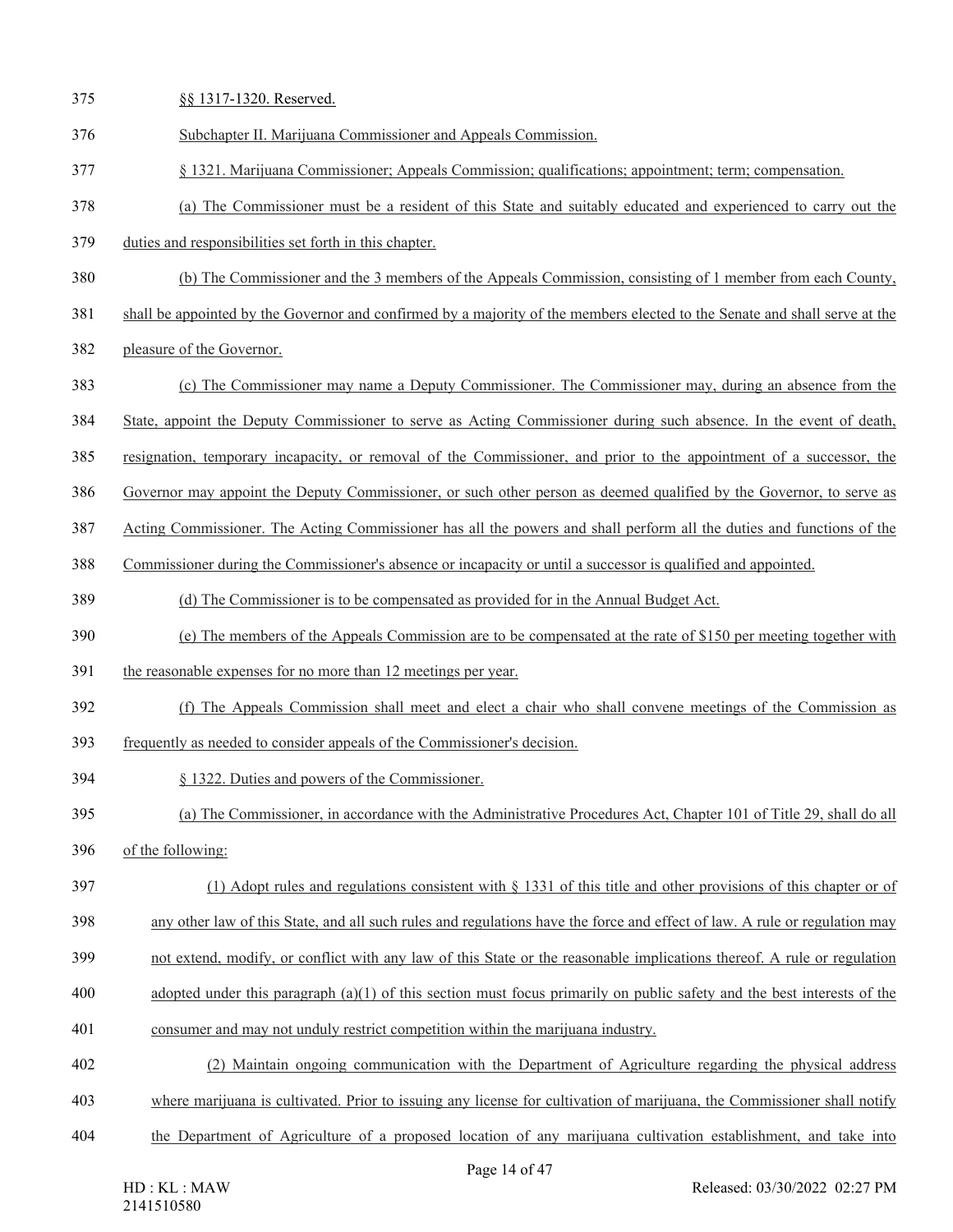- consideration any concerns by the Department of Agriculture as it relates to the indoor and outdoor cultivation of
- marijuana.
- (3) Establish rules and regulations for the effective control of the business of cultivation, manufacture, and
- sale of marijuana and marijuana products within the State, including the time, place, and manner in which marijuana
- and marijuana products may be sold and dispensed, not inconsistent with § 1331 of this title and other provisions of
- 410 this chapter or with any other law of this State.
- (4) Establish health and safety regulations for the indoor and outdoor cultivation of marijuana by marijuana
- establishments under this chapter. Such rules and regulations under this section must be consistent with applicable
- rules and regulations established under the regulatory authority of the Department of Agriculture and the Department
- of Natural Resources and Environmental Control and may include all of the following:
- a. Prohibition of the use of pesticides that are neither organic nor federally approved for marijuana.
- b. Standards for the use of carbon dioxide.
- c. Standards for water use.
- d. Standards for disposal of waste.
- e. Standards for indoor and outdoor air quality.
- (5) Grant, refuse, or cancel licenses required by this chapter for the cultivation, manufacture, or sale of
- marijuana and marijuana products, or other licenses required by this chapter in regard thereto and to transfer any
- license granted. The Commissioner must provide the applicant or licensee with written communication regarding any
- decision to grant, refuse, or cancel licenses required by this chapter for the cultivation, manufacture, or sale of
- marijuana and marijuana products, or other licenses required by this chapter in regard thereto, and when transferring
- any license granted.
- (6) Hear complaints in regard to the appointments of, or the conduct of business in, any establishment where
- marijuana or marijuana products are licensed to be sold upon receipt of a petition signed by at least 10 individuals who
- are residents of the same neighborhood. Ten days' notice of such hearings, together with a recital of the complaint,
- must be sent by the Commissioner's office by registered mail to the address of the holder of the license for the
- establishment. Like notice must be delivered at the establishment by affixing the notice addressed to the holder of the
- license to the outside of an entrance door to the establishment. The hearings must be public and conducted by the
- Commissioner. The Commissioner, for the purpose of such hearings, has the power to issue subpoenas, compel the
- attendance of witnesses, administer oaths, take testimony, and compel the production of pertinent books, payrolls,
- accounts, papers, records, and documents. In case any person summoned to testify or to produce any such written or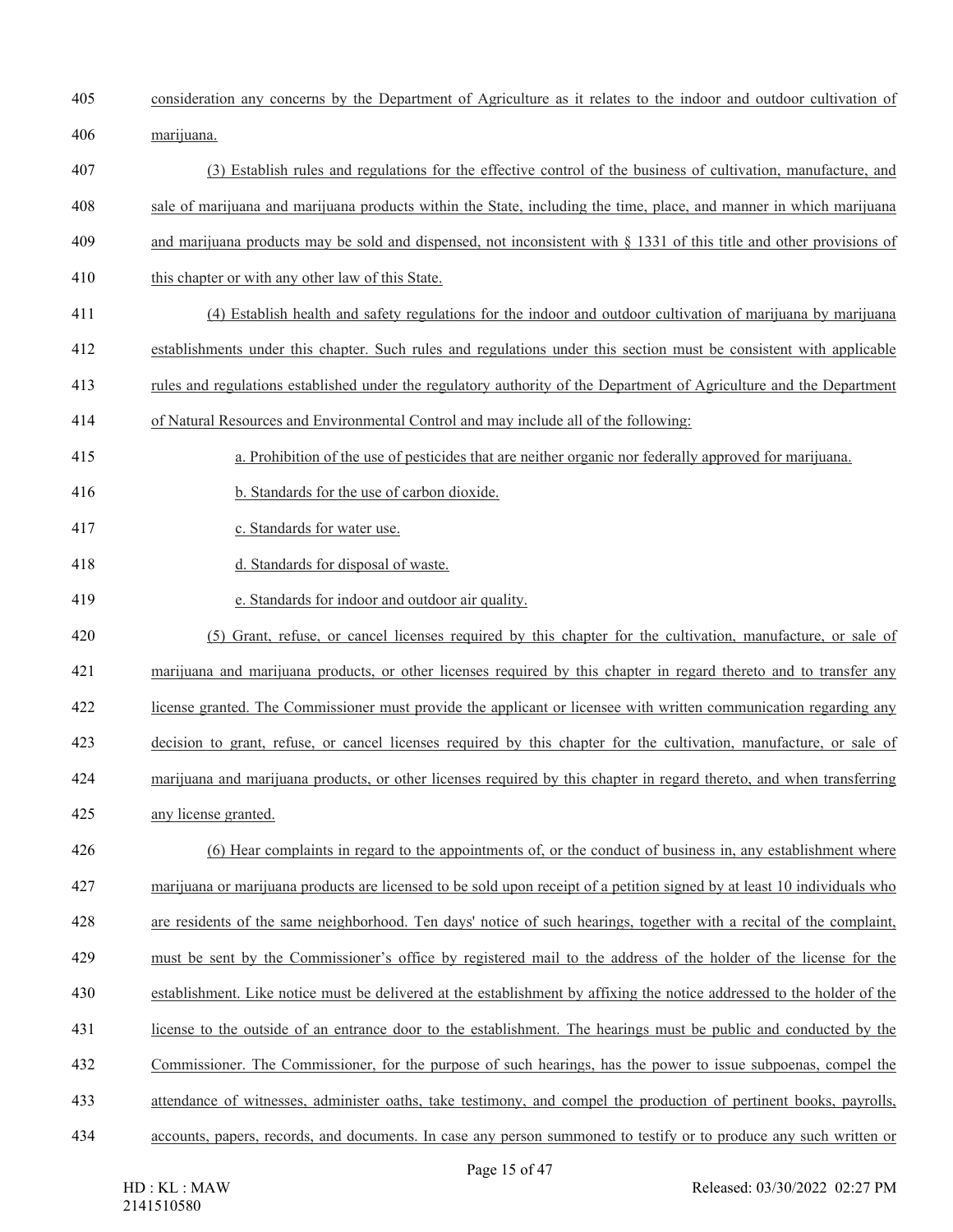- printed evidence refuses, without reasonable cause, to be examined, to answer a legal and pertinent question, or to produce any such written or printed evidence, the Commissioner conducting the hearing may certify the fact of any
- such refusal to the Superior Court of the county in which such hearing is held and the court may proceed against the
- person so refusing as for a contempt and punish such person in the same manner as persons are punished for contempt
- of court.
- (7) Compel the attendance of witnesses and the production of contracts, papers, books, accounts, and other
- documents. Subpoenas issued must be signed by the Commissioner and may be served by any sheriff, deputy sheriff,
- constable, or any agent of the Division and return thereof made to the Commissioner. The Commissioner may enforce
- compliance with a subpoena issued under this subsection by filing a motion to compel in the Superior Court, which
- shall have jurisdiction over the matter. The court may award costs and attorney fees if it determines that
- noncompliance with a Commissioner subpoena was unjustified, intentional, or in bad faith.
- (8) Act, for purposes of this chapter, as the competent authority in connection with other matters pertinent thereto.
- (9) Provide such special seals, labels, and wrappers as deemed necessary for protection of the public against imitations, adulterations, and frauds, and prescribe the proper use of the seals, labels, and wrappers.
- (10) Provide such warning signs as may be required by this chapter and distribute such signs to license holders
- and promulgate regulations with respect to the posting of said signs. The Commissioner may charge a nominal fee to
- cover printing, handling, and distribution costs.
- (11) Coordinate with the Division of Small Business, Development and Tourism to connect potential marijuana establishments licensed under this chapter with programs that support business development, including
- farms and programs that support small businesses owned by minorities, women, and veterans.
- (12) Establish rules and regulations for the effective collection of data regarding retail sales of marijuana and marijuana products by consumers to track compliance of possession limits.
- (13) Consult with the Division of Alcohol and Tobacco Enforcement before adopting or establishing any rules or regulations that concern enforcement.
- (b) The Commissioner's decision on any appeal or hearing under this chapter must be in writing and is final and
- conclusive unless a party to such hearing files an appeal within 30 days from the date of the postmark on the
- Commissioner's decision by mailing notice of the appeal to the Commissioner's office. Upon receipt of the appeal, the
- Commissioner shall notify the chair of the Appeals Commission of the pending appeal and the chair shall convene the
- Appeals Commission with at least 20 days' notice to all parties. The Appeals Commission shall hear the appeal and shall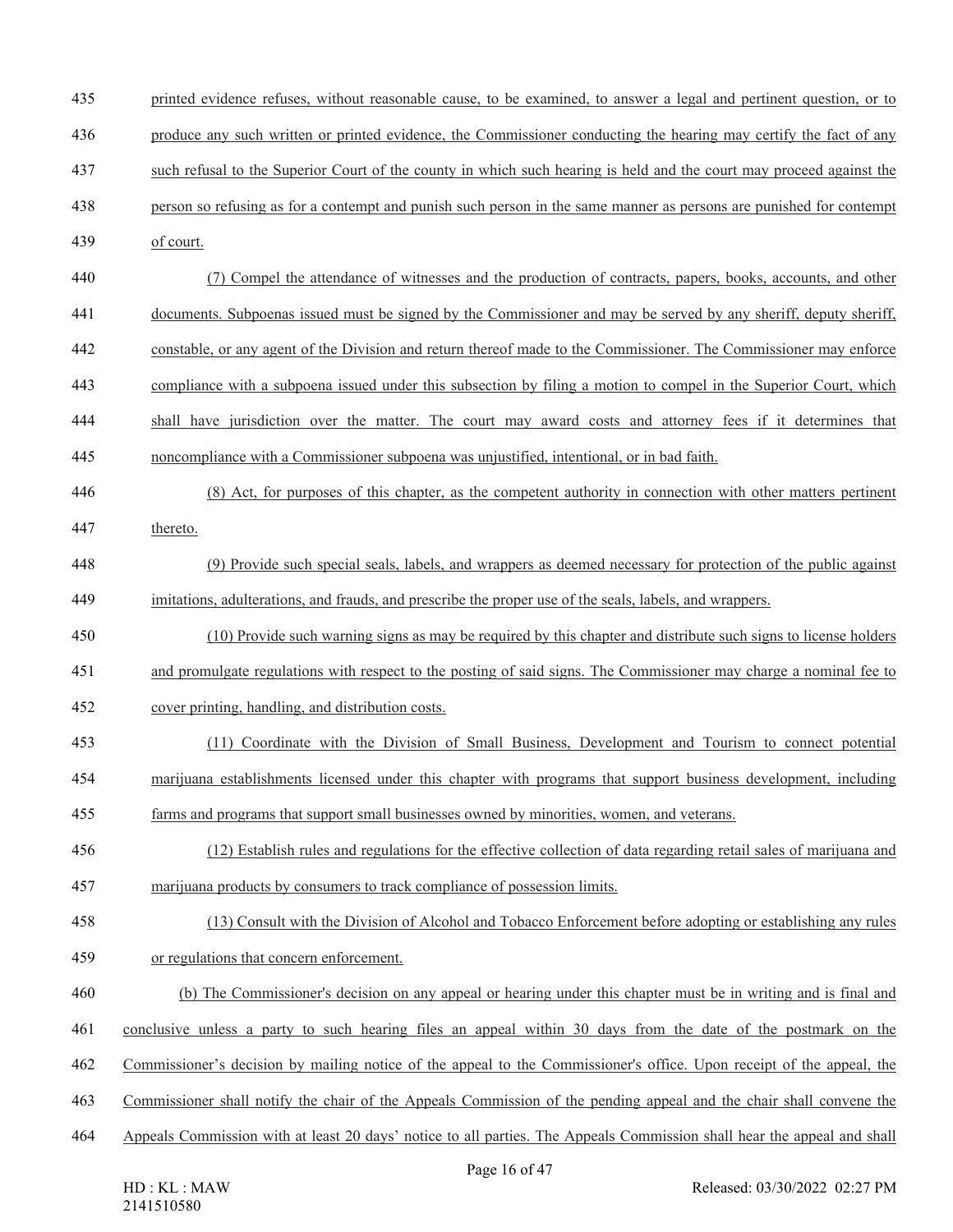- review the matter on the record; act in accordance with the Administrative Procedures Act, Chapter 101 of Title 29; and
- affirm, reverse, or modify the decision of the Commissioner. A decision of the Commissioner may only be reversed upon a
- finding of abuse of discretion.
- (c) The Commissioner may appear before the Appeals Commission for any appeal of a Commissioner's decision
- and may appeal any decision of the Appeals Commission or any decision of the Superior Court on appeal from the Appeals
- Commission.
- § 1323. Oath of Office of Commissioner and employees.
- The Commissioner, members of the Appeals Commission, and any hearing officer shall, on entering office, take
- the oath or affirmation set forth in Article XIV of the Constitution of this State. Any other employee may be required to
- take the oath or affirmation set forth in Article XIV of the Constitution of this State at the discretion of the Secretary of the
- Department of Safety and Homeland Security.
- § 1324. Conflict of interest.
- (a) The Commissioner, members of the Appeals Commission, and any hearing officer or such person's spouse, or
- such person's parent, son, or daughter residing at such person's residence, may not have a financial interest in any entity
- that sells, manufactures, cultivates, or uses marijuana; provided, however, such persons may invest in mutual funds or
- similar financial instruments that hold no more than a 10% interest in any such entity.
- (b) Neither the Commissioner nor any person employed in the office of the Commissioner shall receive any
- commission or profit whatsoever from, or have any interest whatsoever in a business licensed under this chapter to
- cultivate, manufacture, purchase, or sell marijuana or marijuana products; provided, however, that nothing in this section
- shall prevent the Commissioner, a member of the Appeals Commission, a hearing officer, or an employee from purchasing
- and keeping marijuana or marijuana products for the personal use of him or herself, or members of his or her family or his
- or her guests if such purchase is otherwise permitted by this chapter.
- (c) The Commissioner and the members of the Appeals Commission shall annually file the Financial Report
- 488 required under § 5813 of Title 29 with the Public Integrity Commission.
- § 1325. Commissioner's statement of interest in marijuana business.
- When notified of appointment as Commissioner or to the Appeals Commission, the individual so notified shall
- furnish in duplicate and in writing to the Governor and to the President Pro Tempore of the Senate a statement of every
- interest, direct or indirect, and however small, held or owned by the individual as a member or as a stockholder in any
- partnership, corporation, or other association engaged in the sale or in the cultivation or manufacture of marijuana or
- marijuana products or in any undertaking, industry, or business in which marijuana or marijuana products are used or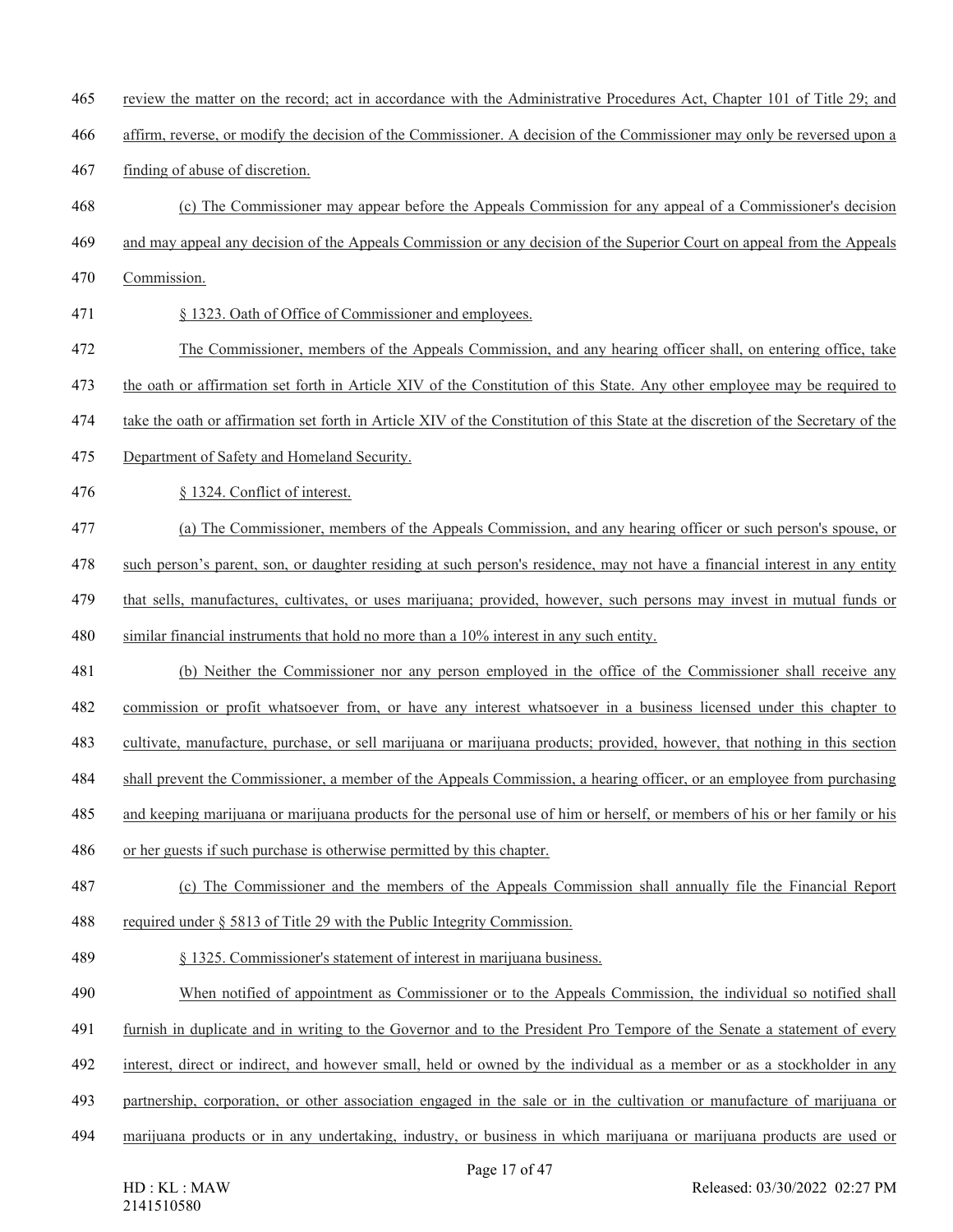- required. Prior to taking the oath of office, the Commissioner and members of the Appeals Commission must wholly and
- fully dispose of all interests, except those permitted by § 1324 of this title. One copy of the statement must be inserted in
- the permanent records of the office of the Commissioner open to public inspection.
- § 1326. Employees of the Division; Commissioner.
- The Department of Safety and Homeland Security shall appoint, employ, or dismiss every officer or employee, not
- appointed by the Governor, necessary for carrying out the work of the Division, Appeals Commission, and Commissioner;
- establish salaries, subject to the annual appropriation in the Budget Act; and assign official titles and duties. The
- Department may engage the services of experts and persons engaged in the practice of a relevant profession. At the
- discretion of the Secretary of the Department of Safety and Homeland Security, officers and employees of the Division
- shall have the police powers of constables and other police officers of the State, counties, and other subdivisions of the
- State; shall be conservators of the peace throughout the State; shall be eligible for certification by the Council on Police
- Training; and may suppress all acts of violence and enforce the provisions of this chapter.
- § 1327. Property and profits of the office of the Commissioner.
- 508 All property owned by the office of the Commissioner and all associated profits are the property of the State.
- §§ 1328-1330. Reserved.
- Subchapter III. Regulation and Licensure.
- 511 § 1331. Regulations.
- (a) The Commissioner shall adopt regulations necessary for implementation of this chapter. The regulations may
- not prohibit the operation of marijuana establishments, either expressly or through regulations that make their operation
- unreasonably impracticable. Regulations and fees for marijuana cultivation facilities may be varied based on the size of the
- facility to ensure that the operation of smaller facilities is not made unreasonably impracticable. The Commissioner shall
- include all of the following in the regulations:
- (1) Procedures for the issuance, renewal, suspension, transfer, and revocation of a license to operate a marijuana establishment with all procedures subject to the Administrative Procedures Act, Chapter 101 of Title 29.
- (2) A competitive scoring process to determine which applicants may obtain licenses to operate each type of
- marijuana establishment if more qualified applicants apply than the Commissioner may license under this subchapter
- and that ensures applicants will follow best practices for community engagement, consumer protection, food safety,
- worker safety, family support jobs, diversity, public safety, and environmental stewardship. The competitive scoring
- process for retail marijuana stores must be varied to account for geographic distribution or population density, or both.
- 
- (3) The criteria for the competitive scoring process for all license types must include the following: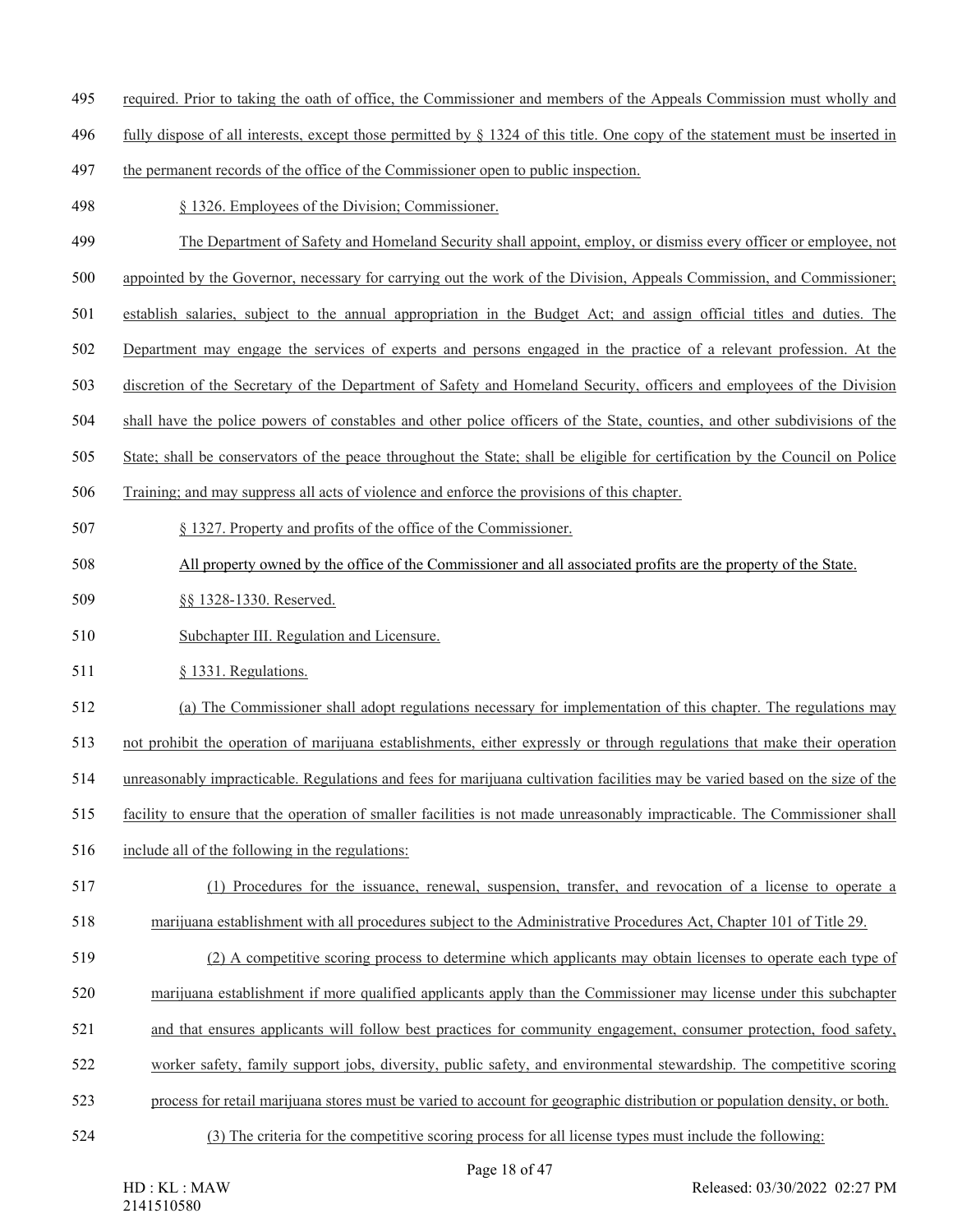| 525 | a. The applicants comprehensive business plan, including an annual budget and pro forma financial                   |
|-----|---------------------------------------------------------------------------------------------------------------------|
| 526 | statements.                                                                                                         |
| 527 | b. The experience, training, and expertise of the applicant and managing officers.                                  |
| 528 | c. The applicant's plans for safety, security, and the prevention of diversion.                                     |
| 529 | d. The applicant's plans for operations, training, and staffing, including all of the following:                    |
| 530 | 1. A social responsibility plan outlining diversity goals, including plans to recruit and hire people of            |
| 531 | color, women, and veterans and to support their ownership and promotion within the organization, as well as         |
| 532 | the percent of employees it plans to hire from within the respective city or region of the State.                   |
| 533 | 2. A plan to provide a safe, healthy, and economically beneficial working environment with fair                     |
| 534 | scheduling practices, family-supporting wages, and benefits for its employees.                                      |
| 535 | 3. Any criminal, civil, or regulatory history encountered by other entities the applicant and managing              |
| 536 | officers have previously controlled or managed.                                                                     |
| 537 | 4. The suitability of the proposed location for the facilities.                                                     |
| 538 | 5. Any other criteria deemed appropriate by the Commissioner.                                                       |
| 539 | (4) The criteria for the competitive scoring process for open license types must include the following:             |
| 540 | a. The applicant's submission of an attestation signed by a bona fide labor organization stating that the           |
| 541 | applicant has entered into a labor peace agreement with such bona fide labor organization.                          |
| 542 | b. For applications for marijuana cultivation facility license and marijuana product manufacturing facility         |
| 543 | license only, an environment and sustainability plan, including efforts it will take to minimize the environmental  |
| 544 | impact, and resources needs of its facilities and other business operations, such as plans to minimize water usage, |
| 545 | employing organic cultivation methods, and adoption of other sustainable business practices.                        |
| 546 | (5) Except as provided in subpart B of this subchapter III of this chapter, a non-refundable \$5,000 application    |
| 547 | fee for all marijuana establishments that may be adjusted annually for inflation.                                   |
| 548 | (6) Qualifications for licensure that are directly and demonstrably related to the operation of a marijuana         |
| 549 | establishment.                                                                                                      |
| 550 | (7) Procedures for how establishments licensed under this chapter must track marijuana from seed to sale.           |
| 551 | (8) Security requirements for marijuana establishments, including lighting, physical security, video, and alarm     |
| 552 | requirements.                                                                                                       |
| 553 | (9) Requirements for the transportation and storage of marijuana and marijuana products by marijuana                |
| 554 | establishments.                                                                                                     |
|     | Page 19 of $47$                                                                                                     |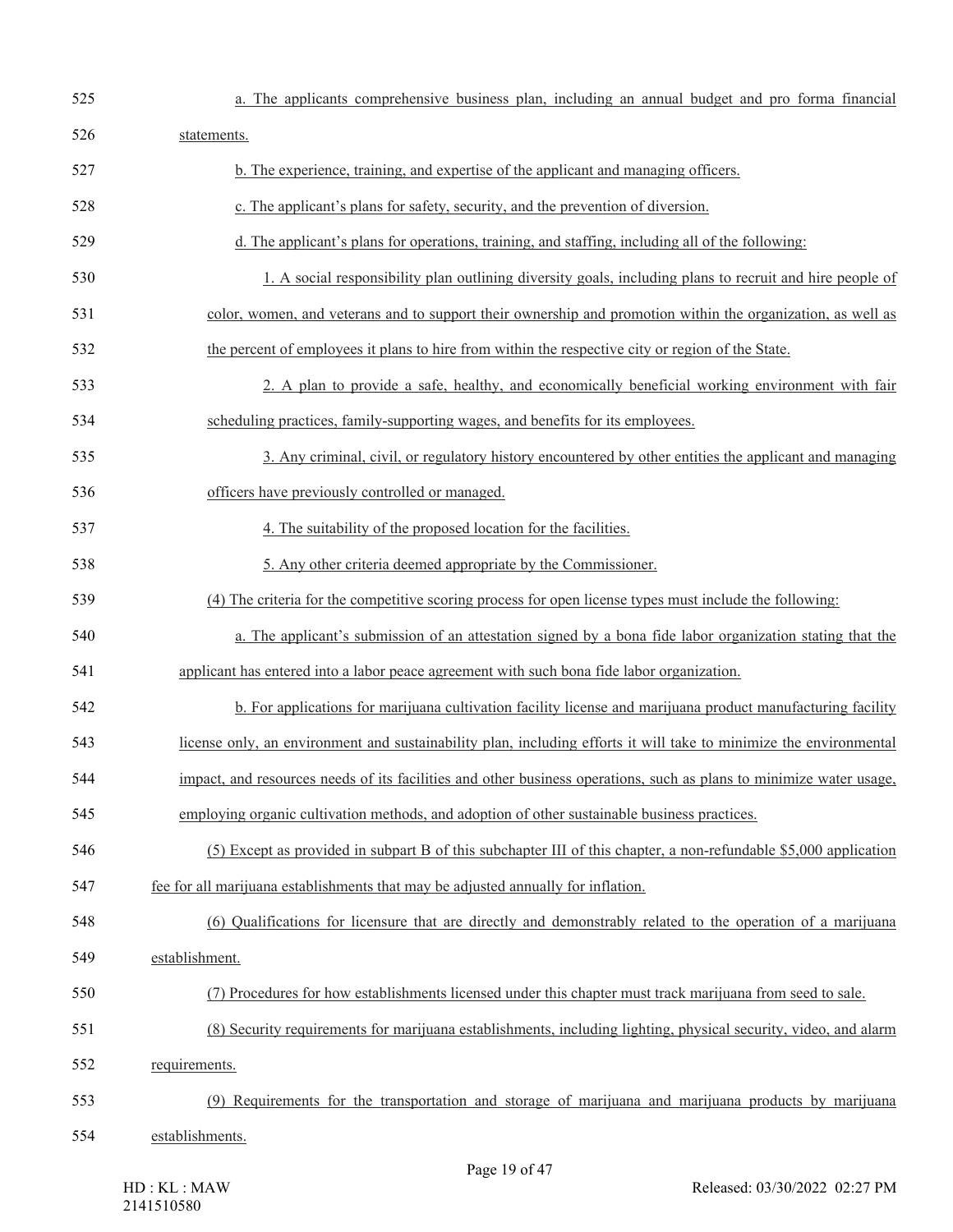| 555 | (10) Employment and training requirements for licensees, employees, and agents of marijuana establishments,             |
|-----|-------------------------------------------------------------------------------------------------------------------------|
| 556 | including the following:                                                                                                |
| 557 | a. That each marijuana establishment create an identification badge for each employee or agent.                         |
| 558 | b. That employees of retail marijuana store establishments be trained in recognizing valid identification               |
| 559 | cards.                                                                                                                  |
| 560 | (11) Requirements to prevent the sale or diversion of marijuana and marijuana products to individuals under             |
| 561 | the age of 21. To protect individual privacy, the Commissioner may not require a consumer to provide a retail           |
| 562 | marijuana store with personal information other than government-issued identification to determine the consumer's age   |
| 563 | and a retail marijuana store may not be required to acquire and record personal information about consumers.            |
| 564 | (12) Standards for marijuana product manufacturers to use so that consumers can determine the amount of                 |
| 565 | marijuana in each product and compare the amount of marijuana in different products based upon the standard             |
| 566 | measurements, including a definition of the amount of delta-9 tetrahydrocannabinol that constitutes a single serving in |
| 567 | a marijuana product.                                                                                                    |
| 568 | (13) Requirements for marijuana and marijuana products sold or distributed by marijuana establishments,                 |
| 569 | including information for consumers and labeling requirements for marijuana products that include all of the following: |
| 570 | a. The length of time it typically takes for a product to take effect.                                                  |
| 571 | b. The amount of marijuana in the product using the standard established in this section, not to exceed 10              |
| 572 | mg per serving.                                                                                                         |
| 573 | c. The serving size and the number of servings in each package, not to exceed 5 servings.                               |
| 574 | d. Ingredients and possible allergens.                                                                                  |
| 575 | e. A nutritional fact panel.                                                                                            |
| 576 | f. The requirement that information on the packaging may not mislead consumers.                                         |
| 577 | g. The specific batch number of the product.                                                                            |
| 578 | h. Educational information for consumers to educate consumers, including evidence-based information                     |
| 579 | about how to interpret the information on the label, health effects, and potential interactions with prescription and   |
| 580 | nonprescription medications.                                                                                            |
| 581 | i. Opaque, resealable, and continually child-resistant packaging, which must be designed or constructed to              |
| 582 | be significantly difficult for children under 5 years of age to open and not difficult for normal adults to use         |
| 583 | properly as defined by 16 C.F.R. § 1700.20.                                                                             |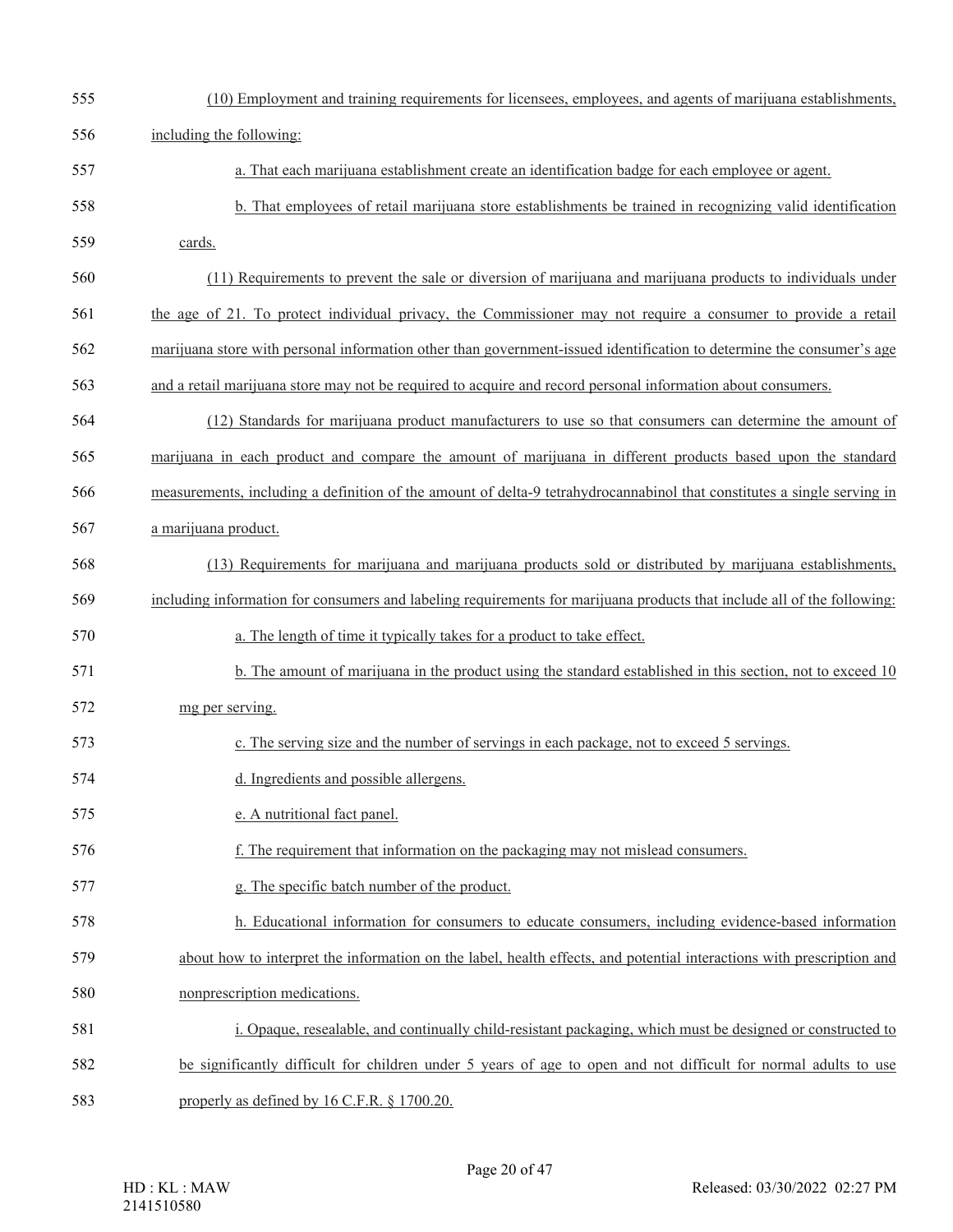| 584 | j. A standard symbol indicating edible marijuana products contain marijuana so that marijuana products                |
|-----|-----------------------------------------------------------------------------------------------------------------------|
| 585 | are clearly identifiable.                                                                                             |
| 586 | k. A warning label that explains evidence-based harms from consuming marijuana, including the impact                  |
| 587 | on developing brains, the impact on an individual's ability to operate machinery, the impact on pregnant and          |
| 588 | breastfeeding women, and any interference with prescription drugs.                                                    |
| 589 | l. A label that indicates the product is not for children.                                                            |
| 590 | m. All required information must be in typed, legible font that is easy to read, is unobstructed and                  |
| 591 | conspicuous, and contrasts sufficiently with the background. The information must be in English, but may also         |
| 592 | include translations in additional languages.                                                                         |
| 593 | (14) Health and safety regulations and standards for the manufacture of marijuana products by marijuana               |
| 594 | establishments consistent with other State requirements for food, including all of the following:                     |
| 595 | a. Prohibition of the manufacture of products that look like candy or cartoon characters.                             |
| 596 | b. Restrictions or prohibitions on additives to marijuana and marijuana-infused products, including                   |
| 597 | additives that are toxic, designed to make the product more addictive, or designed to make the product more           |
| 598 | appealing to children, but not including common baking and cooking items.                                             |
| 599 | c. Standards for the safe manufacture of marijuana extracts and concentrates.                                         |
| 600 | d. Requirements for random sample testing, including the manner and frequency of testing, to ensure                   |
| 601 | quality control, including by ensuring that marijuana and marijuana-infused products are accurately labeled for       |
| 602 | potency. The testing analysis must include testing for residual solvents, poisons, or toxins; harmful chemicals;      |
| 603 | dangerous molds or mildew; filth; harmful microbials such as E. Coli or salmonella; and pesticides.                   |
| 604 | (15) Restrictions on the advertising, marketing, and signage of marijuana and marijuana products, including a         |
| 605 | prohibition on mass-market campaigns that have a high likelihood of reaching minors.                                  |
| 606 | (16) Restrictions on the display of marijuana and marijuana products, including requirements that marijuana           |
| 607 | and marijuana products may not be displayed in a manner that is visible to the general public from a public right-of- |
| 608 | way.                                                                                                                  |
| 609 | (17) Requirements governing visits to cultivation facilities and product manufacturers, including the                 |
| 610 | requirement that these marijuana establishment log visitors.                                                          |
| 611 | (18) Requirements that educational materials be disseminated to consumers who purchase marijuana-infused              |
| 612 | products.                                                                                                             |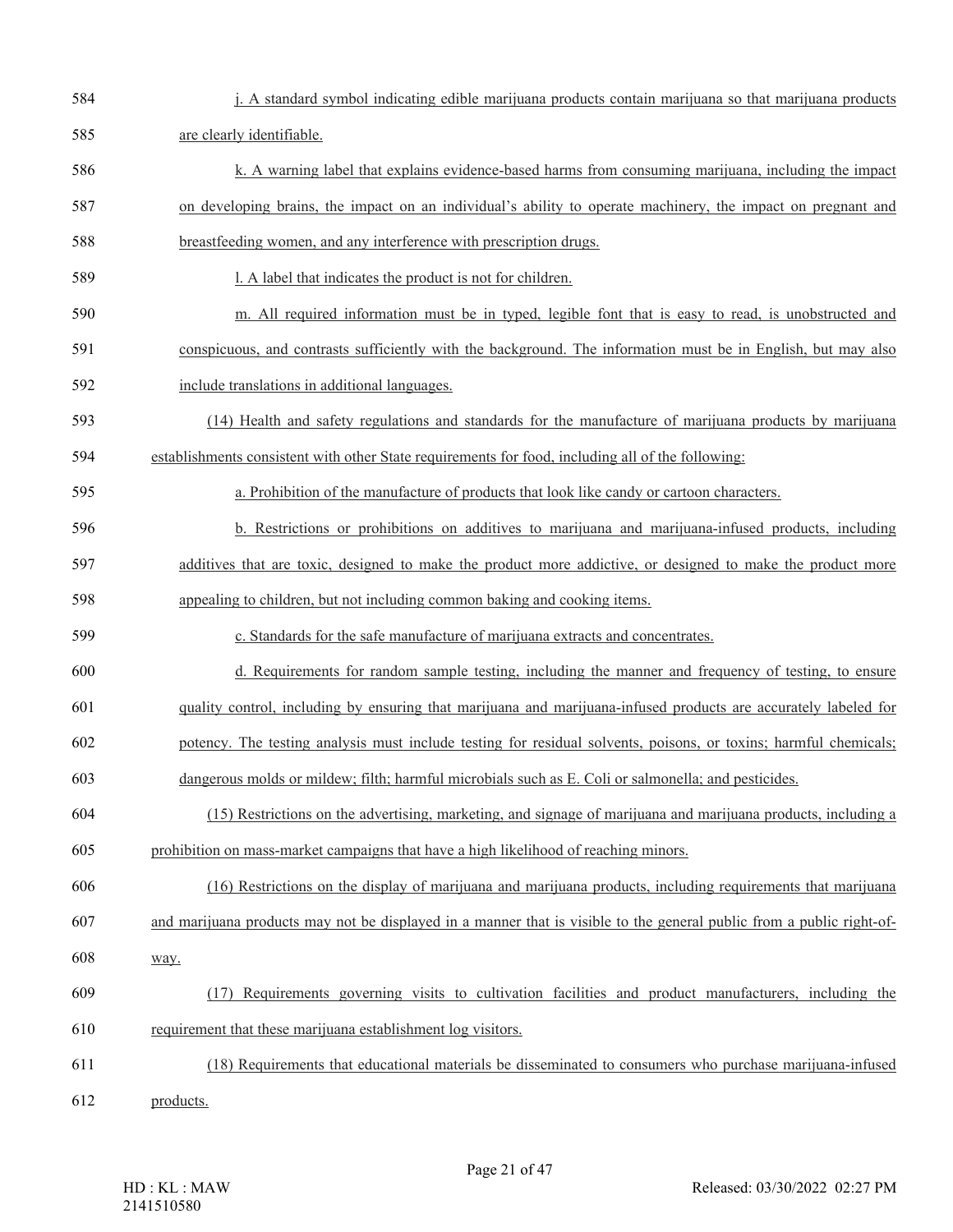- (19) Standards for the operation of marijuana testing facilities, including requirements for equipment and
- qualifications for personnel, which shall be based upon international standard ISO/IEC 17025. Marijuana testing
- facilities shall achieve and maintain accreditation to ISO/IEC 17025 by an International Laboratory Accreditation
- Corporation (ILAC) recognized accreditation body. The marijuana testing facilities shall achieve and maintain
- accreditation within the first applicable licensing period.
- (20) Civil penalties for the failure to comply with regulations made under this chapter.
- (21) Procedures for receiving and processing consumer complaints about marijuana establishments.
- Part A. Open Licenses.
- § 1332. Retail marijuana store licenses.
- (a) A retail marijuana store license may only be issued to a person selling retail marijuana or retail marijuana
- products under the terms and conditions of this chapter. A license issued under this section is valid for 2 years. Each
- application for a retail marijuana store license must contain all of the following:
- (1) The application materials required by the Commissioner, including the location where the retail marijuana
- store will operate.
- 627 (2) The application fee in an amount determined by the Commissioner in accordance with  $\S$  1331(a)(5) of this title.
- 629 (3) Materials required by  $\S$  1331(a)(3) and (4) of this title.
- (b) A retail marijuana store licensee shall pay the Commissioner \$10,000 biennially for the retail marijuana store
- license. A retail marijuana store licensee must renew the license biennially by paying the fee required by this subsection
- and by providing documentation of a labor peace agreement.
- (c) A retail marijuana store may purchase retail marijuana from a licensed retail marijuana cultivation facility or
- may cultivate its own retail marijuana if it obtains a retail marijuana cultivation facility license under § 1334 of this title.
- (d) A retail marijuana store shall track all of its retail marijuana and retail marijuana products from the point that
- they are transferred from a retail marijuana cultivation facility or retail marijuana products manufacturer to the point of sale.
- (e)(1) A retail marijuana store licensee may also sell retail marijuana products that are prepackaged and labeled as
- required by this chapter.
- (2) A retail marijuana store licensee may transact with a retail marijuana products manufacturing licensee for
- the purchase of retail marijuana products upon a retail marijuana products manufacturing licensee's licensed premises
- or a retail marijuana store's licensed premises.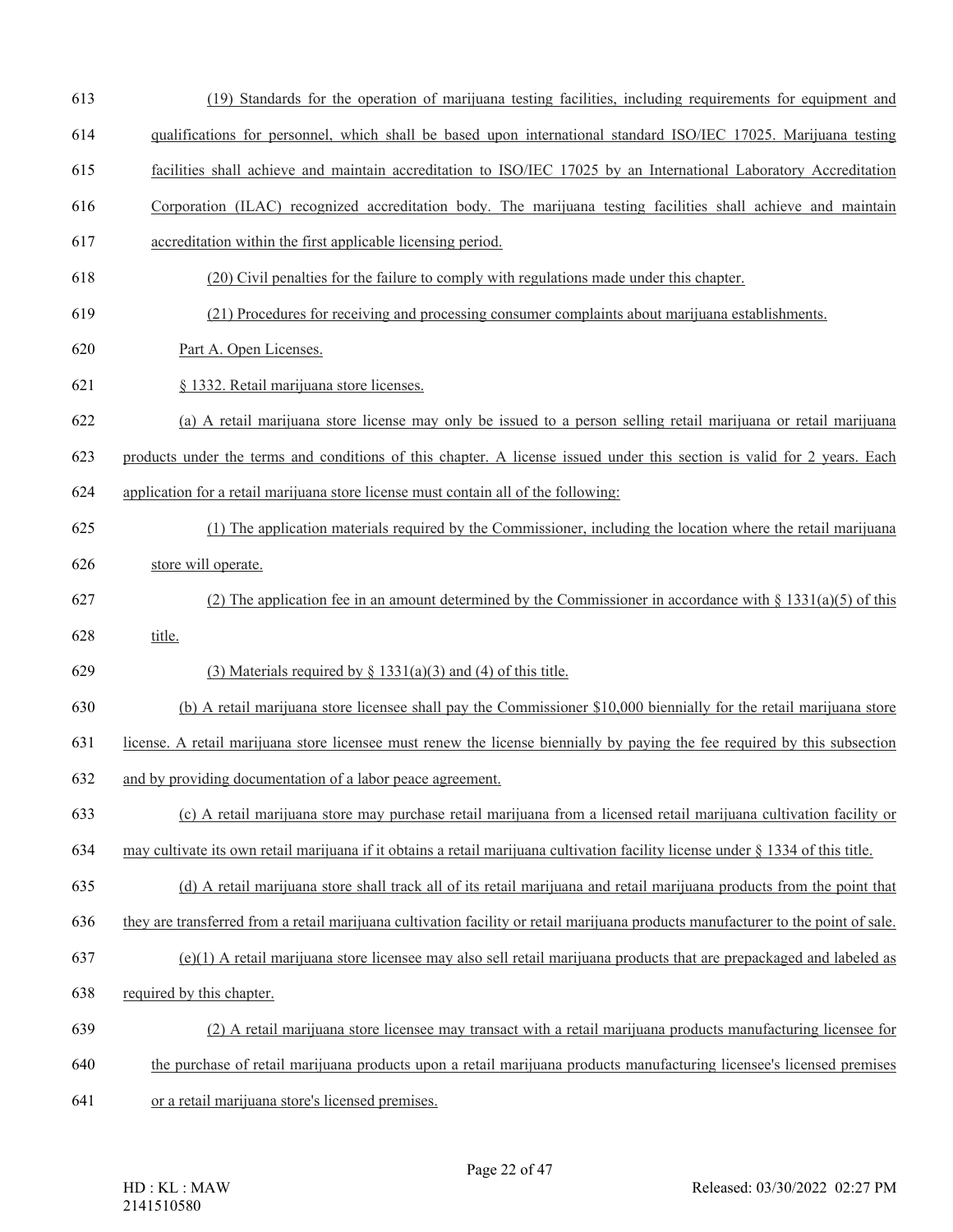- (f)(1) A retail marijuana store may not sell more than 1 ounce of retail marijuana or its equivalent in retail marijuana products, including retail marijuana concentrate, except for nonedible, nonpsychoactive retail marijuana products, including ointments, lotions, balms, and other nontransdermal topical products, during a single transaction to an individual.
- (2) Prior to initiating a sale to an individual, an employee of the retail marijuana store making the sale shall verify that the purchaser has a valid government-issued photo identification card showing that the individual is 21 years of age or older. If an individual under 21 years of age presents a fraudulent proof of age, any action relying on
- the fraudulent proof of age is not grounds for the revocation or suspension of any license issued under this section.
- a. If a retail marijuana store licensee or employee has reasonable cause to believe that an individual is under 21 years of age and is exhibiting fraudulent proof of age in an attempt to obtain any retail marijuana or marijuana product, the licensee or employee is authorized to confiscate such fraudulent proof of age, if possible, and shall, within 72 hours after the confiscation, remit it to a state or local law enforcement agency. The failure to confiscate such fraudulent proof of age or to remit to a state or local law enforcement agency within 72 hours after the confiscation does not constitute a criminal offense.
- b. If a retail marijuana store licensee or employee believes that an individual is under 21 years of age and is exhibiting fraudulent proof of age in an attempt to obtain any retail marijuana or retail marijuana product, the licensee or employee, employee of the Division, or any law enforcement officer as defined in § 222 of Title 11, acting in good faith and upon reasonable grounds therefor, may detain and question such person in a reasonable manner for the purpose of ascertaining whether the person is guilty of any unlawful act regarding the purchase of retail marijuana. The questioning of an individual by an employee or a law enforcement officer does not render the licensee, the employee, or the law enforcement officer civilly or criminally liable for slander, false arrest, false
- imprisonment, malicious prosecution, or unlawful detention.
- (h) A retail marijuana store must provide a sample of its products to a facility that has a marijuana testing facility
- license for testing and research purposes as required by regulations adopted under this chapter. A retail marijuana store
- shall maintain a record of what was provided to the testing facility, the identity of the testing facility, and the results of the
- testing.
- (i) All retail marijuana and retail marijuana products sold at a licensed retail marijuana store must be packaged and
- labeled as required by this chapter.
- (j) A retail marijuana store shall comply with all provisions of State and federal law in regard to individuals with
- disabilities.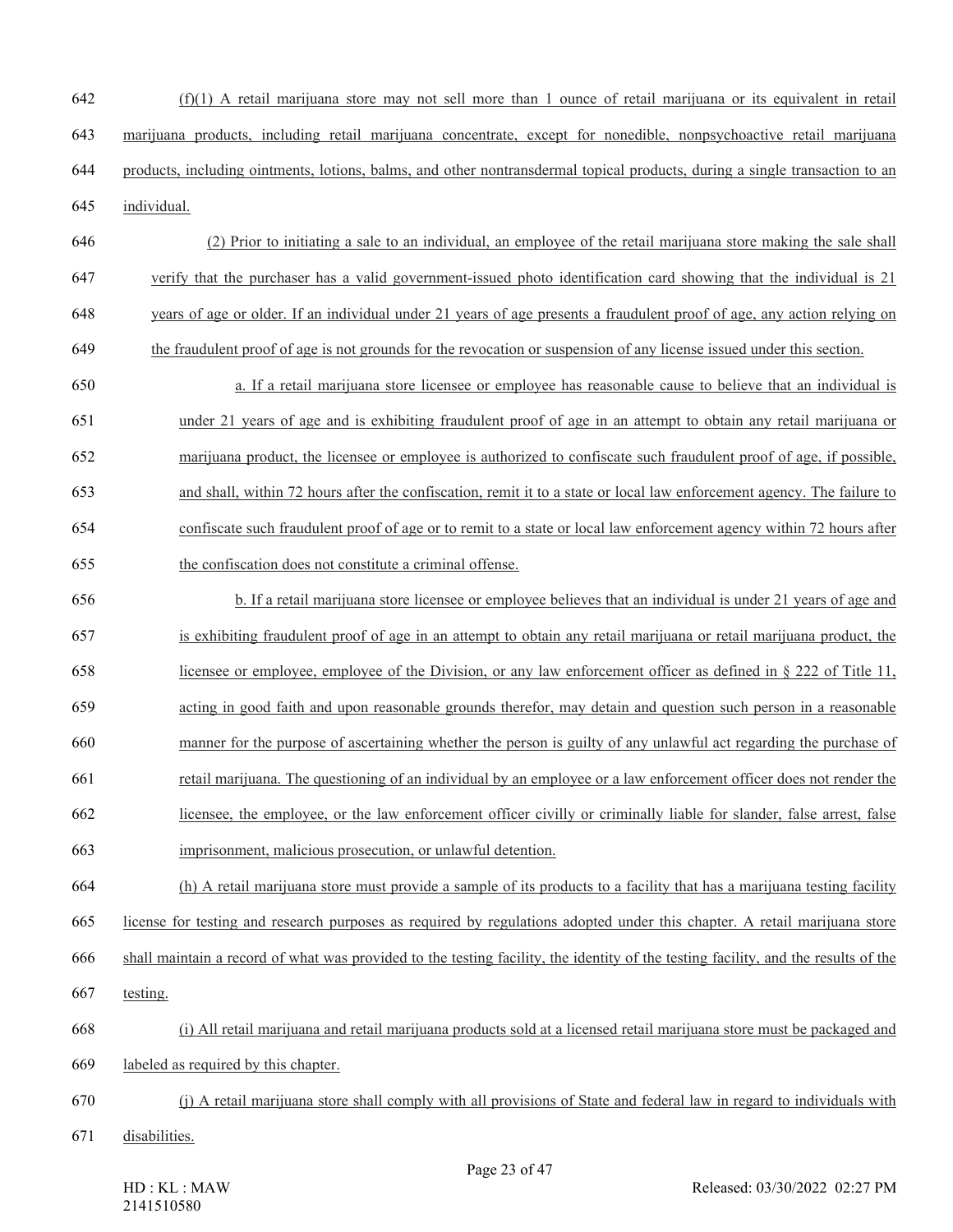- (k)(1) A retail marijuana store may only sell retail marijuana; retail marijuana products; marijuana accessories;
- nonconsumable products such as apparel; and marijuana related products, such as childproof packaging containers. A retail
- marijuana store is prohibited from selling or giving away any consumable product, including cigarettes or alcohol, or any
- edible product that does not contain marijuana, including sodas, candies, or baked goods.
- (2) A retail marijuana store may not sell any retail marijuana or retail marijuana products that contain nicotine or alcohol if the sale of the alcohol would require a license under this title.
- (3) A retail marijuana store may not sell retail marijuana or retail marijuana products over the Internet or
- deliver retail marijuana or retail marijuana products to a person not physically present in the retail marijuana store's
- licensed premises.
- (l) A display case containing marijuana concentrate must include the potency of the marijuana concentrate next to the name of the product using the standard established under this chapter.
- (m) A properly registered compassion center under § 4914A of Title 16 who is issued a retail marijuana store
- license issued under this subsection is considered a business registration separate and distinct from the registration issued
- under § 4914A of Title 16.
- § 1333. Marijuana testing facility licenses.
- (a) A marijuana testing facility license may be issued to a person who performs testing and research on retail
- marijuana under the terms and conditions of this chapter. A license issued under this section is valid for 2 years. Each
- application for a marijuana testing facility license must contain all of the following:
- (1) The application materials required by the Commissioner, including the location where the marijuana
- testing facility will operate.
- 692 (2) The application fee in an amount determined by the Commissioner in accordance with  $\S$  1331(a)(5) of this
- title.
- 694 (3) Materials required by  $\S$  1331(a)(3) and (4) of this title.
- (b) A marijuana testing facility licensee shall pay the Commissioner \$10,000 biennially for the marijuana testing
- facility license. A marijuana testing facility licensee must renew the license biennially by paying the fee required by this
- subsection and by providing documentation of a labor peace agreement.
- (c) The Commissioner shall promulgate rules related to acceptable testing and research practices, including testing,
- standards; quality control analysis; equipment certification and calibration; chemical identification; identifying other
- substances*;* and other measurers used in bona fide research methods.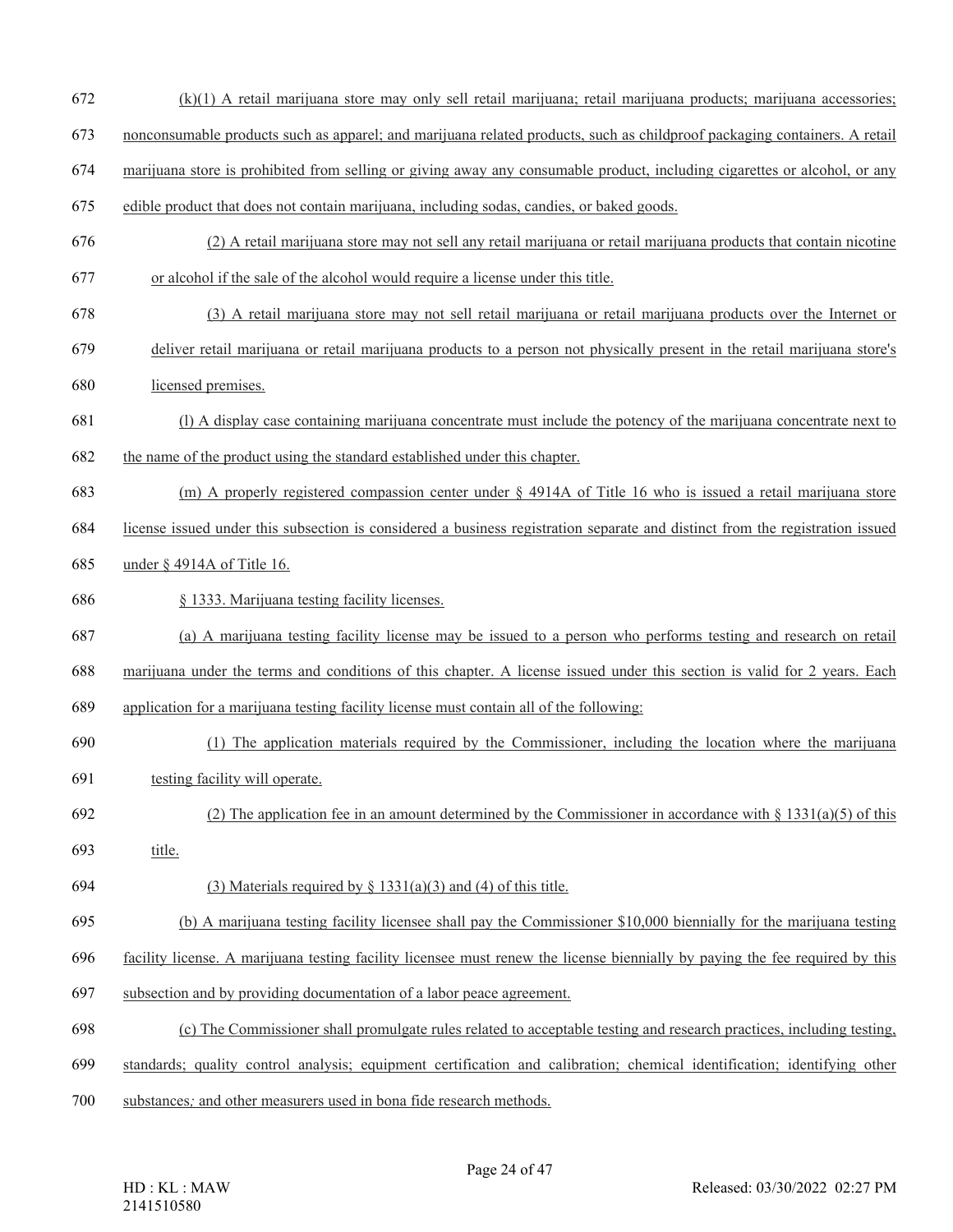- 701 (d) A person who has a financial interest in a marijuana testing facility license from the Commissioner for testing
- 702 purposes may not have a financial interest in a registered compassion center, a marijuana cultivation facility, a marijuana
- 703 products manufacturing facility, or a retail marijuana store. A person that has a financial interest in a registered compassion
- 704 center, a marijuana cultivation facility, a marijuana products manufacturing facility, or a retail marijuana store may not
- 705 have a financial interest in a facility that has a marijuana testing facility license or is a registered safety compliance facility.
- 706 § 1334. Marijuana cultivation facility licenses.
- 707 (a) A marijuana cultivation facility license may be issued only to a person who cultivates retail marijuana for sale
- 708 and distribution to licensed retail marijuana stores, marijuana products manufacturing licensees, or other marijuana
- 709 cultivation facilities under the terms and conditions of this chapter. A license issued under this section is valid for 2 years.
- 710 Each application for a marijuana cultivation facility license must contain all of the following:
- 711 (1) The application materials required by the Commissioner, including the location where the marijuana 712 cultivation facility will operate.
- 713 (2) The application fee in an amount determined by the Commissioner in accordance with § 1331(a)(5) of this 714 title.
- 
- 715 (3) Materials required by  $\S$  1331(a)(3) and (4) of this title.
- 716 (b)(1) A marijuana cultivation facility shall pay the Commissioner biennially for a marijuana cultivation facility
- 717 license as set forth in this subsection (b). A marijuana cultivation facility licensee must renew the license bienially by
- 718 paying the fee set forth in this subsection (b) and by providing documentation of a labor peace agreement.
- 719 (2) The license fee is based on the cannabis plant grow canopy area, which is calculated as follows:
- 720 a. Square footage of a cannabis plant grow canopy area is measured horizontally starting from the 721 outermost point of the furthest plant in a cannabis plant grow canopy area and continuing around the outside of all
- 722 plants located within the cannabis plant grow canopy area.
- 723 b. If a vertically tiered or shelving system is included in the cultivation area, the surface area of each tier 724 or shelf must be included in calculating the cannabis plant grow canopy area. Vertical tiers or shelving systems
- 725 may not exceed 24 feet in height.
- 726 c. A cannabis plant grow canopy area is the total square feet in which a cannabis cultivator plants and
- 727 grows cannabis plants, and does not include areas exclusively used for harvesting, drying, curing, packaging,
- 728 labeling, or storing cannabis.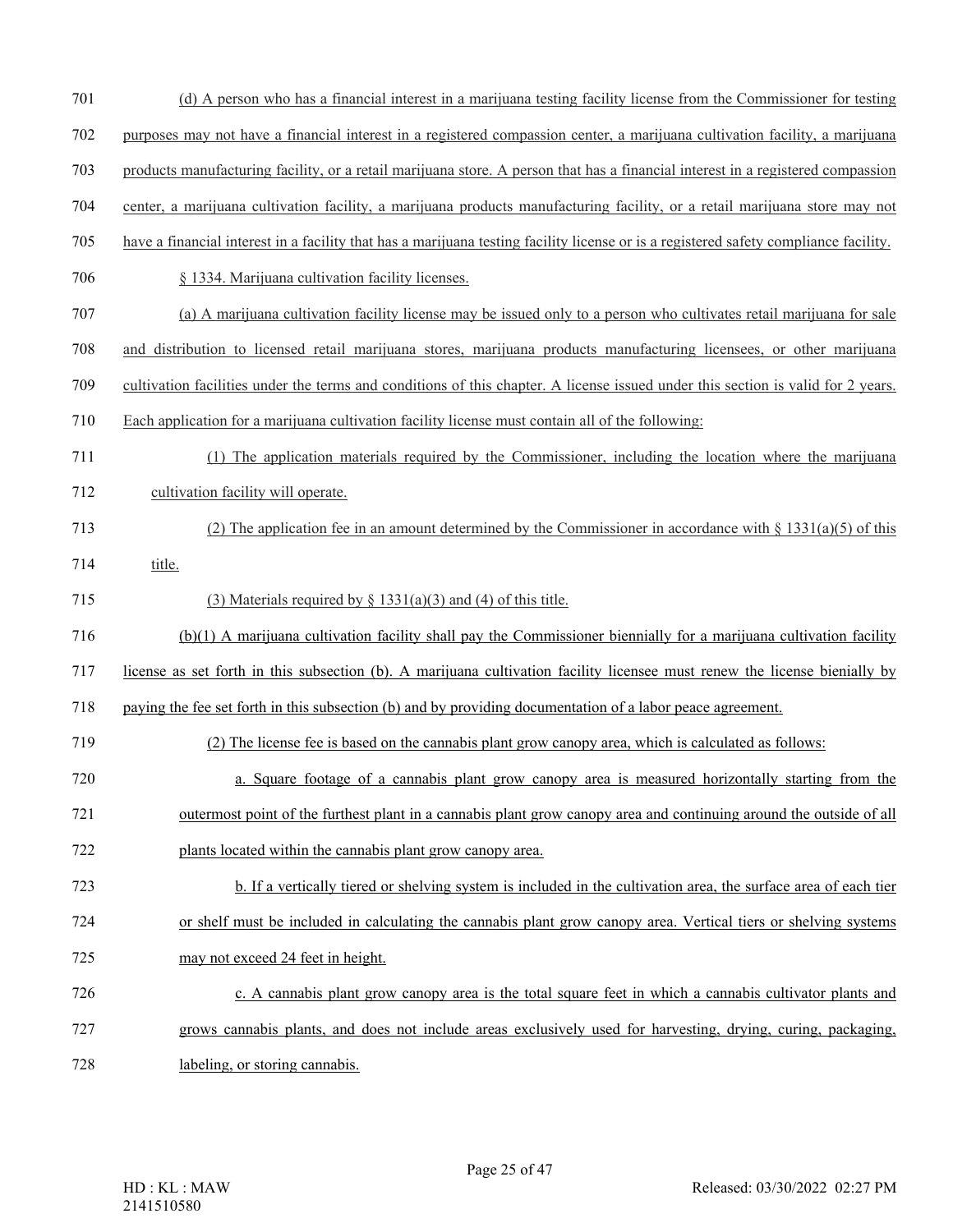| 729 | (3) a. For an indoor facility with a cannabis plant grow canopy area equal to or between 2,501 and 7,500                             |
|-----|--------------------------------------------------------------------------------------------------------------------------------------|
| 730 | square feet or for an outdoor facility with a cannabis plant grow canopy area is equal to or between 1.1 and 2.5 acres,              |
| 731 | the fee is $$5,000$ .                                                                                                                |
| 732 | b. For an indoor facility with a cannabis plant grow can opy area between 7,501 and 10,000 square feet or                            |
| 733 | for an outdoor facility with a cannabis plant grow can opy area equal to or between 2.6 and 5 acres, the fee is                      |
| 734 | \$7,500.                                                                                                                             |
| 735 | c. For an indoor facility with a cannabis plant grow can opy area equal to or greater than 10,001 square                             |
| 736 | feet or for an outdoor facility with a cannabis plant grow canopy area equal to or greater than 5.1 acres, the fee is                |
| 737 | \$10,000.                                                                                                                            |
| 738 | (c) A marijuana cultivation facility shall track the marijuana it cultivates from seed or immature plant to sale                     |
| 739 | pursuant to subsection (a) of this section.                                                                                          |
| 740 | (d) A marijuana cultivation facility must provide a sample of its products to a facility that has a marijuana testing                |
| 741 | facility license for testing and research purposes as required by regulations adopted under this chapter. A marijuana                |
| 742 | cultivation facility shall maintain a record of what was provided to the testing facility, the identity of the testing facility, and |
| 743 | the testing results.                                                                                                                 |
| 744 | (e) Retail marijuana or retail marijuana products may not be consumed on the premises of a marijuana cultivation                     |
| 745 | facility.                                                                                                                            |
| 746 | (f) No marijuana cultivation facility license may be issued for an indoor facility exceeding 12,500 square feet or                   |
| 747 | for an outdoor facility exceeding 7.5 acres unless additional tiers are created by the Commissioner under $\S$ 1334(h) of this       |
| 748 | title.                                                                                                                               |
| 749 | (g) At the time of renewal under $\S$ 1334(b) of this title, a marijuana cultivation facility licensee may request a one             |
| 750 | tier increase in size each renewal period, as long as an updated safety, security and prevention of diversion plan is provided       |
| 751 | as required under $\S$ 1331(a)(3)c. of this title.                                                                                   |
| 752 | (h) The Commissioner may create additional tiers under $\S$ 1334(b)(1) of this title anytime 2 years after [the                      |
| 753 | effective date of this Act] if demand requires additional tiers.                                                                     |
| 754 | § 1335. Marijuana product manufacturing facility license.                                                                            |
| 755 | (a) A marijuana product manufacturing facility license may be issued only to a person who manufactures and                           |
| 756 | distributes marijuana products under the terms and conditions of this chapter. A license issued under this section is valid for      |
| 757 | 2 years. Each application for a marijuana product manufacturing facility license must contain all of the following:                  |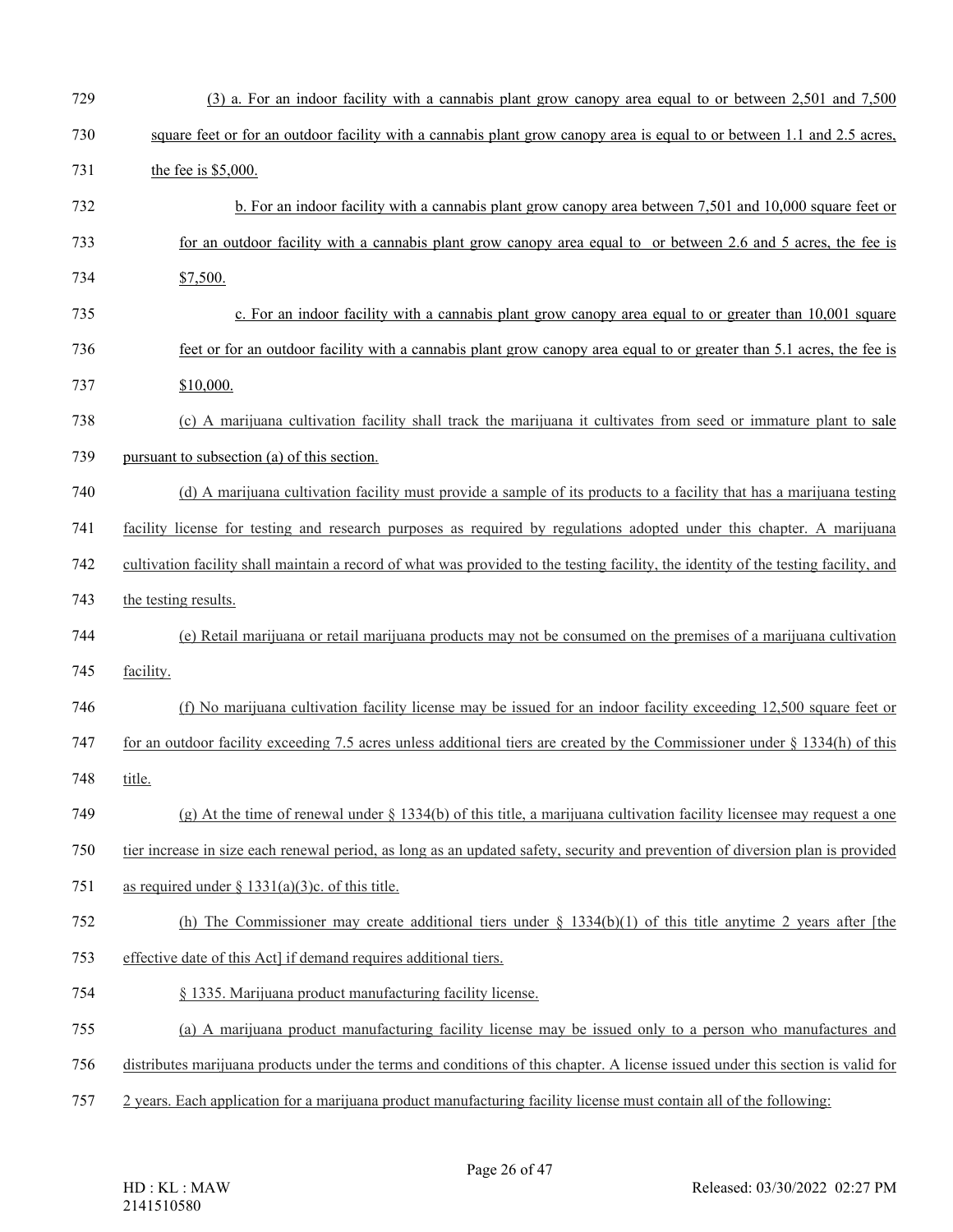| 758 | (1) The application materials required by the Commissioner, including the location where the marijuana                        |
|-----|-------------------------------------------------------------------------------------------------------------------------------|
| 759 | product manufacturing facility will operate.                                                                                  |
| 760 | (2) The application fee in an amount determined by the Commissioner in accordance with $\S$ 1331(a)(5) of this                |
| 761 | title.                                                                                                                        |
| 762 | (3) Materials required by $\S$ 1331(a)(3) and (4) of this title.                                                              |
| 763 | (b) A marijuana product manufacturing facility licensee shall pay the Commissioner \$10,000 biennially for the                |
| 764 | marijuana product manufacturing facility license. A marijuana product manufacturing facility licensee must renew the          |
| 765 | license biennially by paying the fee required by this subsection and by providing documentation of a labor peace              |
| 766 | agreement.                                                                                                                    |
| 767 | (c) A marijuana product manufacturing facility shall track all of its marijuana products from the point the                   |
| 768 | marijuana is received from the retail marijuana cultivation facility until the products are transferred to a retail marijuana |
| 769 | store.                                                                                                                        |
| 770 | (d) A marijuana product manufacturing facility may not do any of the following:                                               |
| 771 | (1) Add any marijuana to a food product where the manufacturer of the food product holds a trademark to the                   |
| 772 | food product's name; except that a manufacturer may use a trademarked food product if the manufacturer uses the               |
| 773 | product as a component or as part of a recipe and where the marijuana product manufacturer does not state or advertise        |
| 774 | to the consumer that the final retail marijuana product contains a trademarked food product.                                  |
| 775 | (2) Intentionally or knowingly label or package a retail marijuana product in a manner that would cause a                     |
| 776 | reasonable consumer confusion as to whether the retail marijuana product was a trademarked food product.                      |
| 777 | (3) Label or package a product in a manner that violates any federal trademark law or regulation.                             |
| 778 | (e) Retail marijuana products shall be prepared in a marijuana product manufacturing facility that is used                    |
| 779 | exclusively for the manufacture and preparation of retail marijuana or retail marijuana products and using equipment that is  |
| 780 | used exclusively for the manufacture and preparation of retail marijuana products.                                            |
| 781 | (f) All licensed premises on which retail marijuana products are manufactured must meet the sanitary standards for            |
| 782 | retail marijuana product preparation promulgated under this chapter and as applicable under all of the following:             |
| 783 | (1) Section $122(3)$ u of Title 16 and related regulations, the State of Delaware Food Code, § 4458 of Title 16 of            |
| 784 | the Delaware Administrative Code, and the Cottage Food Regulations, § 4458A of Title 16 of the Delaware                       |
| 785 | Administrative Code.                                                                                                          |
| 786 | $(2)$ Chapter 35 of Title 16.                                                                                                 |
| 787 | (3) Chapter 41 of Title 16.                                                                                                   |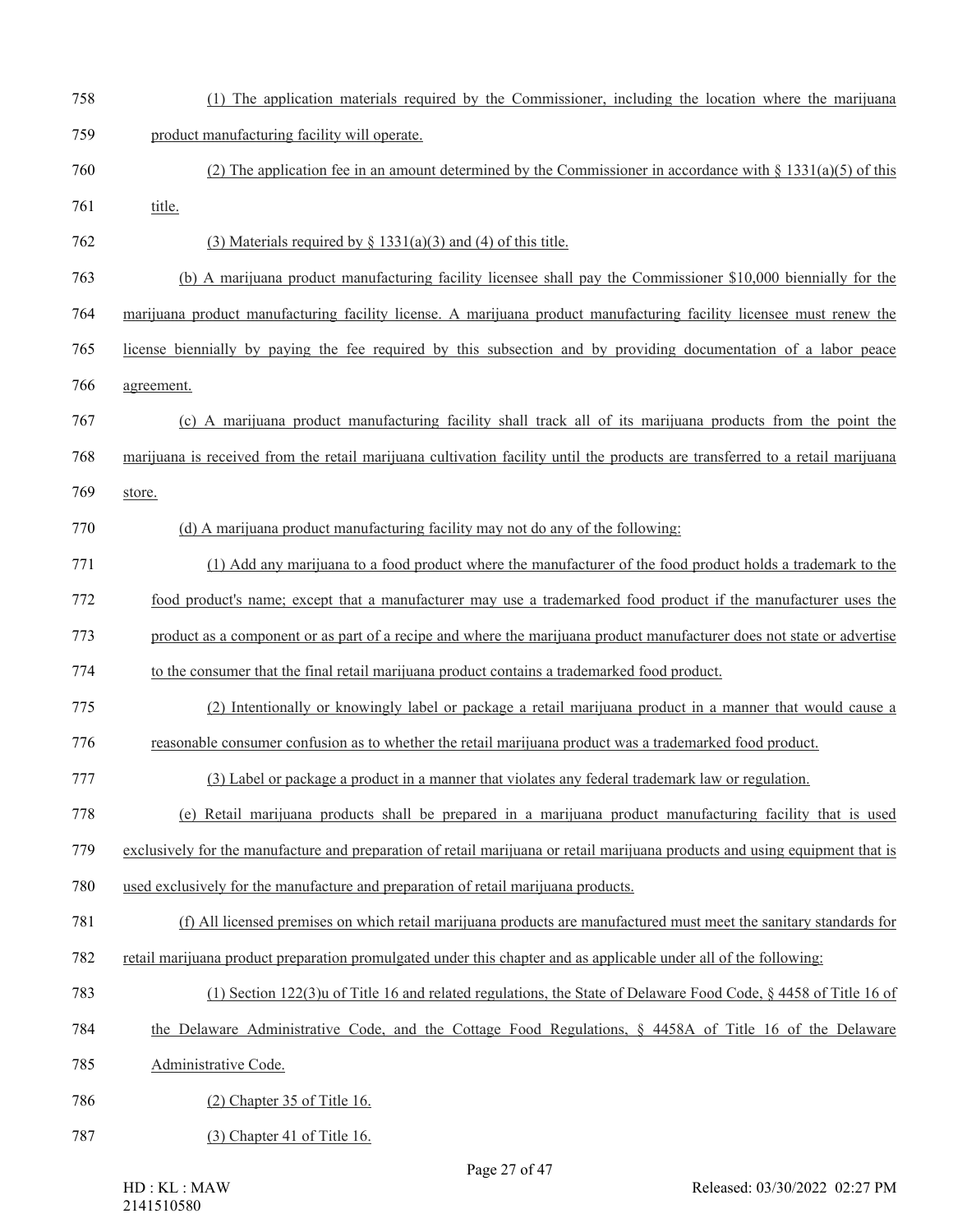| 788 | (4) Chapter 43 of Title 16.                                                                                                    |
|-----|--------------------------------------------------------------------------------------------------------------------------------|
| 789 | (g) All retail marijuana products must be shelf-stable and not require refrigeration to prevent spoilage.                      |
| 790 | (h) A retail marijuana product must be sealed and conspicuously labeled in compliance with this article and any                |
| 791 | rules promulgated under this chapter.                                                                                          |
| 792 | (1) A marijuana product manufacturing facility shall package and label each product manufactured as required                   |
| 793 | by the rules established by the Commissioner, including the use of the standard symbol.                                        |
| 794 | (2) An edible retail marijuana product must list its ingredients and may list its compatibility with dietary                   |
| 795 | practices.                                                                                                                     |
| 796 | (3) The standard symbol requirements as established by the Commissioner do not apply to a multi-serving                        |
| 797 | liquid retail marijuana product that is impracticable to mark if the product complies with all statutory and rule              |
| 798 | packaging requirements for multi-serving edibles and with all of the following enhanced requirements to reduce the             |
| 799 | risk of accidental ingestion:                                                                                                  |
| 800 | a. A multi-serving liquid is packaged in a structure that uses a single mechanism to achieve both child-                       |
| 801 | resistance and accurate pouring measurement of each liquid serving in increments equal to or less than 10                      |
| 802 | milligrams of active THC per serving, with no more than 500 milligrams of active THC total per package.                        |
| 803 | b. The measurement component is within the child-resistant cap or closure of the bottle and is not a                           |
| 804 | separate component.                                                                                                            |
| 805 | (i) Retail marijuana or retail marijuana products may not be consumed on the premises of a marijuana product                   |
| 806 | manufacturing facility.                                                                                                        |
| 807 | (j) A marijuana product manufacturing facility must provide a sample of its products to a facility that has a                  |
| 808 | marijuana testing facility license for testing and research purposes as required by regulations adopted under this chapter. A  |
| 809 | marijuana product manufacturing facility shall maintain a record of what was provided to the testing facility, the identity of |
| 810 | the testing facility, and the results of the testing.                                                                          |
| 811 | Part B. Social Equity and Microbusiness Licenses.                                                                              |
| 812 | § 1336. Social equity applicant.                                                                                               |
| 813 | A social equity applicant is a Delaware resident that meets one of the following criteria:                                     |
| 814 | (a) An applicant for any type of license with at least 51% ownership and control by 1 or more individuals who                  |
| 815 | have resided for at least 5 of the preceding 10 years in a disproportionately impacted area.                                   |
| 816 | (b) An applicant for any type of license with at least 51% ownership and control by 1 or more individuals who                  |
| 817 | meets one of the following criteria:                                                                                           |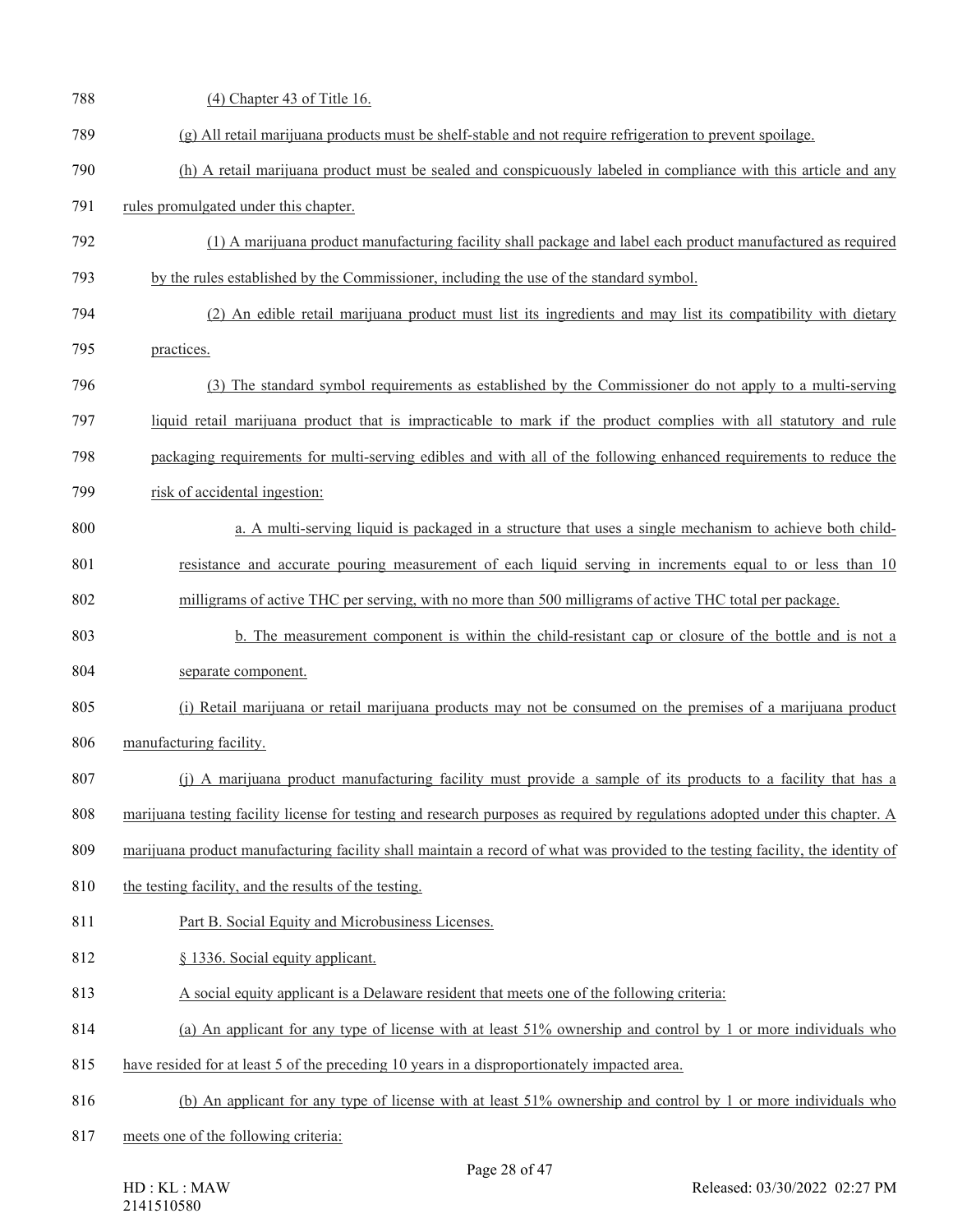- (1) Was convicted of or adjudicated delinquent for any marijuana-related offense except for delivery to a minor. 820 (2) Is married to or the child of a person who was convicted of or adjudicated delinquent for any marijuana- related offense. § 1337. Social equity application and fees. (a) A social equity license issued under Part B of this subchapter is valid for 2 years. Each application for a social equity license must contain all of the following:
	- (1) The application materials required by the Commissioner.
	- (2) The discounted application fee in the amount of \$1,000.
	- 827 (3) Materials required by  $\S$  1331(a)(3) and (a)(4) of this title.
	- (b) A social equity licensee shall pay the Commissioner biennially for the social equity license at a discounted rate
	- of 40% of the applicable open license. A social equity licensee must renew the license biennially by paying the fee required
	- by this subsection, providing confirmation that all of the criteria in § 1336 of this title are satisfied, and by providing
	- documentation of a labor peace agreement.
	- 832 § 1338. Technical assistance.
	- The Commissioner shall develop a technical assistance program to aid social equity applicants in applying for a
	- license and finding financial resources. The Commissioner may partner with the Division of Small Business to administer
	- workshops to assist social equity applicants and licensees in applying for a license and operating a business.
	- 836 § 1339. Financial assistance.
	- The Commissioner shall investigate opportunities for public and private sources of financial assistance that could
	- support social equity applicants.
	- §1340 Microbusiness license.
	- A microbusiness applicant is an applicant for a marijuana cultivation facility license or a marijuana product
	- 841 manufacturing license who meets all the following criteria:
	- (1) 51% ownership and control by 1 or more individuals who have resided in Delaware for at least 5 of the
	- preceding 10 years.
	- (2) Intends to employ no more than 10 employees.
	- 845 (3) Will not operate a facility occupying more than 2500 square feet.
	- (4) Will not possess more than 1,000 marijuana plants each month.
	- § 1341. Microbusiness application and fees.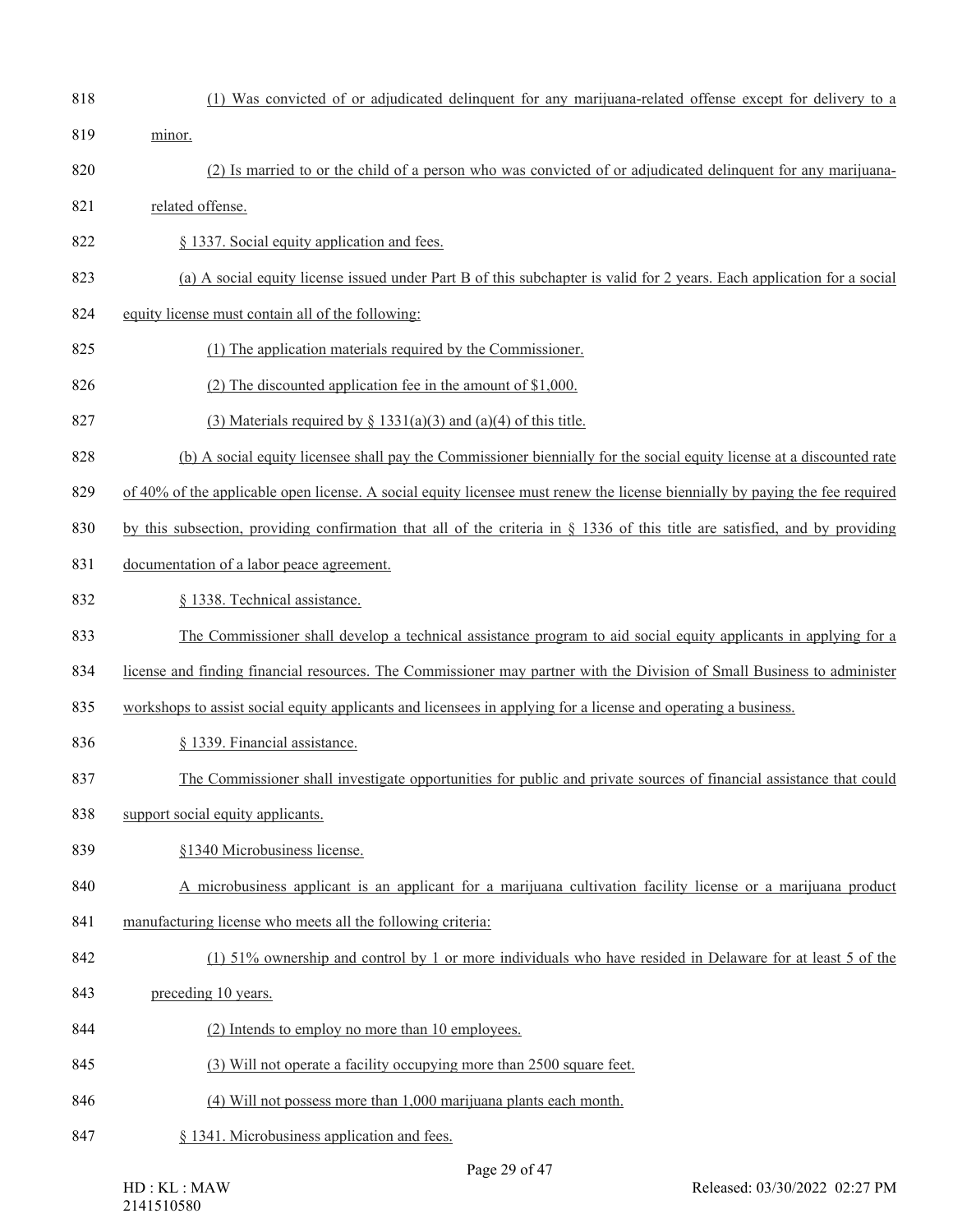- (a) A microbusiness license issued under Part B of this subchapter is valid for 2 years. Each application for a
- microbusiness license must contain all of the following:
- (1) The application materials required by the Commissioner.
- (2) The discounted application fee in the amount of \$3,000.
- 852 (3) Materials required  $\frac{8}{3}$  1331(a)(3) and (a)(4) of this title.
- (b) A microbusiness licensee shall pay the Commissioner biennially for the microbusiness license at a discounted
- rate of 40% of the applicable open license. A microbusiness licensee must renew the license biennially by paying the fee
- 855 required by this subsection and by providing confirmation that all of the criteria in  $\S$  1340 of this title are satisfied.
- § 1342. Conditional license.
- The Commissioner may grant a social equity or microbusiness applicant a conditional license under this section.
- Any applicant who receives a conditional license shall have 180 days from the date of the granting of the conditional
- license to identify a physical location for the location of the licensed premises. The proposed licensed premises must be
- approved by the Commissioner. If the applicant is unable to find a suitable physical address approved by the Commissioner
- within 180 days of issuance of the conditional license, the Commissioner may extend the period for finding a physical
- address for another 180 days if the conditional licensee demonstrates concrete attempts to secure a location and a hardship
- to securing the location. If the Commissioner denies the extension of the conditional license or the licensee is unable to find
- a physical address approved by the Commissioner within the additional 180 days, the Commissioner shall rescind the
- conditional license.
- 866 Part C. Issuance of All Licenses.
- § 1343. Licensing Process.
- (a) Beginning 13 months after [the effective date of this Act], the Commissioner shall begin accepting applications
- for all licenses, including open, social equity, and microbusiness licenses.
- (b) Beginning 14 months after [the effective date of this Act], the Commissioner shall begin issuing licenses.
- (c) Beginning 15 months after [the effective date of this Act], the Commissioner shall issue the following number
- of cultivation facility licenses provided a sufficient number of qualified applicants exist:
- (1) Facility less than 2500 square feet:
- a. 20 microbusiness licenses.
- 875 b. 10 social equity licenses.
- 876 (2) Facility more than 2500 square feet:
- a. 20 open licenses.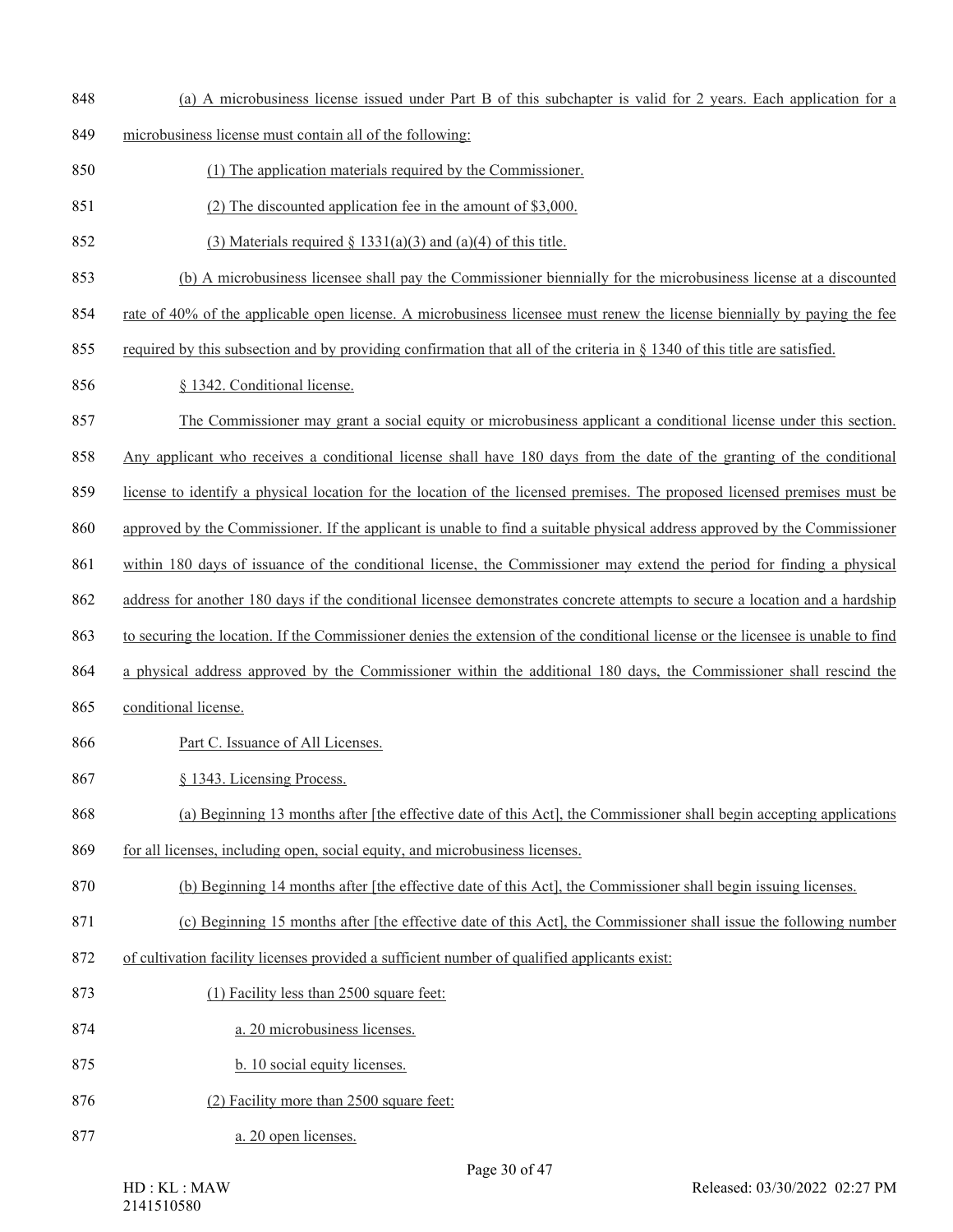| 878 | b. 10 social equity licenses.                                                                                            |
|-----|--------------------------------------------------------------------------------------------------------------------------|
| 879 | (d) Beginning 16 months after [the effective date of this Act], the Commissioner shall issue the following number        |
| 880 | of product manufacturing facility licenses:                                                                              |
| 881 | $(1)$ 10 open licenses.                                                                                                  |
| 882 | (2) 10 social equity licenses.                                                                                           |
| 883 | (3) 10 microbusiness licenses.                                                                                           |
| 884 | (e) Beginning 19 months after [the effective date of this Act], the Commissioner shall issue the following number        |
| 885 | of licenses provided a sufficient number of qualified applicants exist:                                                  |
| 886 | (1) Retail store licenses:                                                                                               |
| 887 | a. 15 open licenses.                                                                                                     |
| 888 | b. 15 social equity licenses.                                                                                            |
| 889 | (2) Testing facility licenses:                                                                                           |
| 890 | a. 3 open licenses.                                                                                                      |
| 891 | b. 2 social equity licenses.                                                                                             |
| 892 | (f) Impossibility of performance because of opposition by counties or municpalities or lack of qualified                 |
| 893 | applications is a defense to any lawsuit brought against the Commissioner to comply with the issuance of the required    |
| 894 | number of licenses.                                                                                                      |
| 895 | (g) At any time 2 years after [the effective date of this Act], the Commissioner may accept applications for any         |
| 896 | type of license and issue licenses in excess of the numbers identified in this section for any of the following reasons: |
| 897 | (1) The Commissioner determines that additional stores or facilities are needed.                                         |
| 898 | (2) The number of licenses for a particular type of license is less than the number permitted for that type of           |
| 899 | license in this section.                                                                                                 |
| 900 | §§ 1344-1350. Reserved.                                                                                                  |
| 901 | Subchapter IV. Determination of Applications.                                                                            |
| 902 | § 1351. Local control.                                                                                                   |
| 903 | (a) A municipality may prohibit the operation of marijuana cultivation facilities, marijuana product manufacturing       |
| 904 | facilities, marijuana testing facilities, or retail marijuana stores through the enactment of an ordinance or through an |
| 905 | initiated or referred measure.                                                                                           |
| 906 | (b) A municipality or county may enact ordinances or regulations that are not in conflict with this chapter or in        |
| 907 | conflict with regulations enacted under this chapter, governing the time, place, manner, and number of marijuana         |
|     | $\mathcal{L}$ $\Lambda$ $\mathcal{L}$<br>21                                                                              |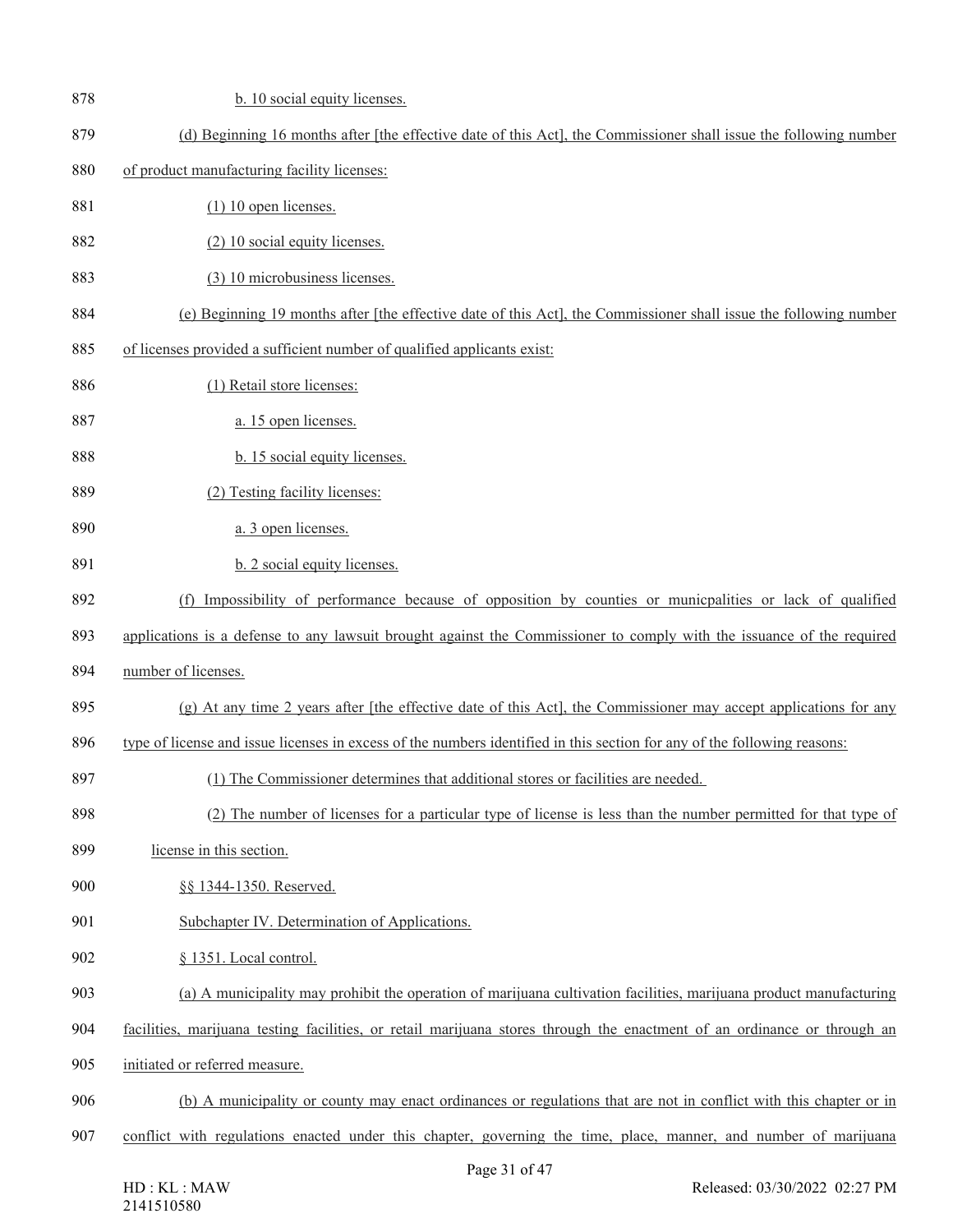- establishment operations. A municipality or county may establish civil penalties for violation of an ordinance or regulations
- governing the time, place, and manner that a marijuana establishment may operate in such municipality or county.
- § 1352. Procedural requirements governing Commissioner's action; hearing; appeal.
- (a) The Commissioner shall distribute and receive all of the applications for licensure under this chapter and shall
- refer an application to the Division for investigation. If it appears that any application should not be granted, the
- Commissioner shall so notify the applicant stating the reason for denial.
- (b) Hearings on applications for licensure under this chapter.
- (1) If 10 or more persons who reside or own property within 1 mile of the premises where the license is to
- operate or in any incorporated areas located within 1 mile of the premises where the license is to operate file a protest
- against the issuance of the license with the Commissioner within 30 days from the filing of the application, then a
- hearing must be held to consider the application and protest and, specifically, the concerns of the members of the
- community within which the license is to operate.
- (2) The Commissioner may hold a hearing in the absence of a protest.
- (3) The Commissioner shall cause notice of the time and location of the hearing to be published in 2 922 consecutive issues of the same newspapers within which the applicant published notice of the applicant's application
- for the license.
- (4) The Commissioner shall send notice of the time and location of the hearing to the applicant and to each of the persons who signed the protest and provided a legible name and address; provided, however, that it is sufficient for
- the Commissioner to send notice to a legal agent representing a person.
- (5) The Commissioner shall conduct the hearing and shall make and keep a record of the hearing. The record
- must include the evidence, the Commissioner's findings of fact, the Commissioner's decision, and a brief statement of
- the reasons for the decision.
- (6) The Commissioner shall issue a written decision after the hearing. The Commissioner's decision must
- 931 show the manner in which the Commissioner construed the law and applied it to the facts, must recite any objections
- presented by the community, and must show how and the extent to which the Commissioner took community concerns
- into account and gave them due consideration when making the decision.
- (c) The Commissioner's decision on an application must be in writing and is final and conclusive unless a party to
- such hearing files an appeal within 30 days from the date of the postmark on the Commissioner's decision by mailing notice
- of the appeal to the Commissioner's office. Upon receipt of the appeal, the Commissioner shall notify the chair of the
- Appeals Commission of the pending appeal and the chair shall convene the Appeals Commission with at least 20 days'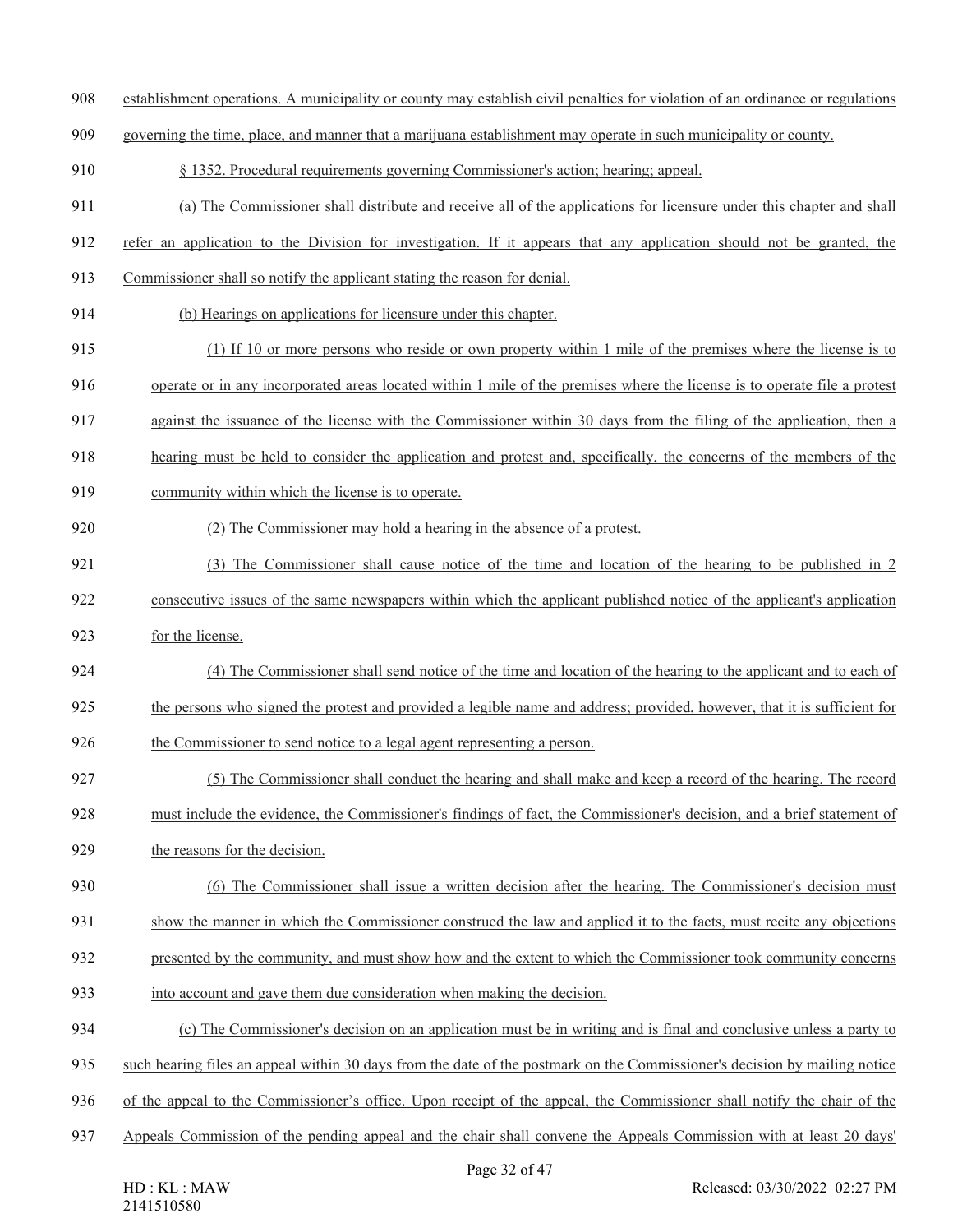- notice to all parties. The Appeals Commission shall hear the appeal and shall review the matter on the record; act in
- accordance with the Administrative Procedures Act, Chapter 101 of Title 29; and affirm, reverse, or modify the decision of
- 940 the Commissioner. A decision of the Commissioner may only be reversed upon a finding of abuse of discretion.
- (d) A party who is aggrieved by a final decision of the Appeals Commission may file a written appeal with the
- Superior Court within 30 days of the date that the Appeals Commission's decision was mailed. The Superior Court's review
- of an appeal shall be on the record and in accordance with the Administrative Procedures Act, subchapter V of Chapter 101
- of Title 29. The Superior Court's review shall take into account the experience and specialized competence of the
- Commissioner and the purpose under which the Commissioner acted. Further, the Superior Court's review, in the absence
- of fraud, shall be limited to whether the Commissioner's decision is supported by substantial evidence on the record and is
- free from legal error.
- § 1353. Decision upon application for renewal of license; time of making.
- On or before the first day of the month preceding the biennial expiration date of a license, the Commissioner shall
- render a decision upon every application properly and completely made to it on or before the first day of the third month
- preceding the biennial expiration date of a license.
- § 1354. Grounds for refusal of license; transfer or extension of premises.
- (a) The Commissioner may not grant a license under this chapter in any county or subdivision thereof, if granting a
- license is contrary to the law of any municipality or county adopted under § 1351 of this title.
- (b) The Commissioner may refuse to license an applicant if the Commissioner has substantial evidence that would reasonably support a belief that any of the following apply:
- 
- (1) There are sufficient licensed premises in the municipality or county, or the granting of a license in the
- municipality or county stated in the application is not otherwise demanded by public interest or convenience.
- (2) The applicant appears to be financially irresponsible.
- (3) The applicant has made false statements to the Commissioner.
- (4) The applicant, including any of the applicant's directors or officers, or any of the applicant's shareholders
- who hold more than 10% of the outstanding issued shares, has been convicted of an offense that may impact the
- qualifications, functions, or duties of the business or profession for which the application is made, except that if the
- Commissioner determines that the applicant is otherwise suitable to be issued a license, and granting the license would
- not compromise public safety, the Commissioner shall conduct a thorough review of the nature of the crime,
- conviction, circumstances, and evidence of rehabilitation of the applicant, and shall evaluate the suitability of the
- applicant to be issued a license based on the evidence found through the review. In determining which offenses may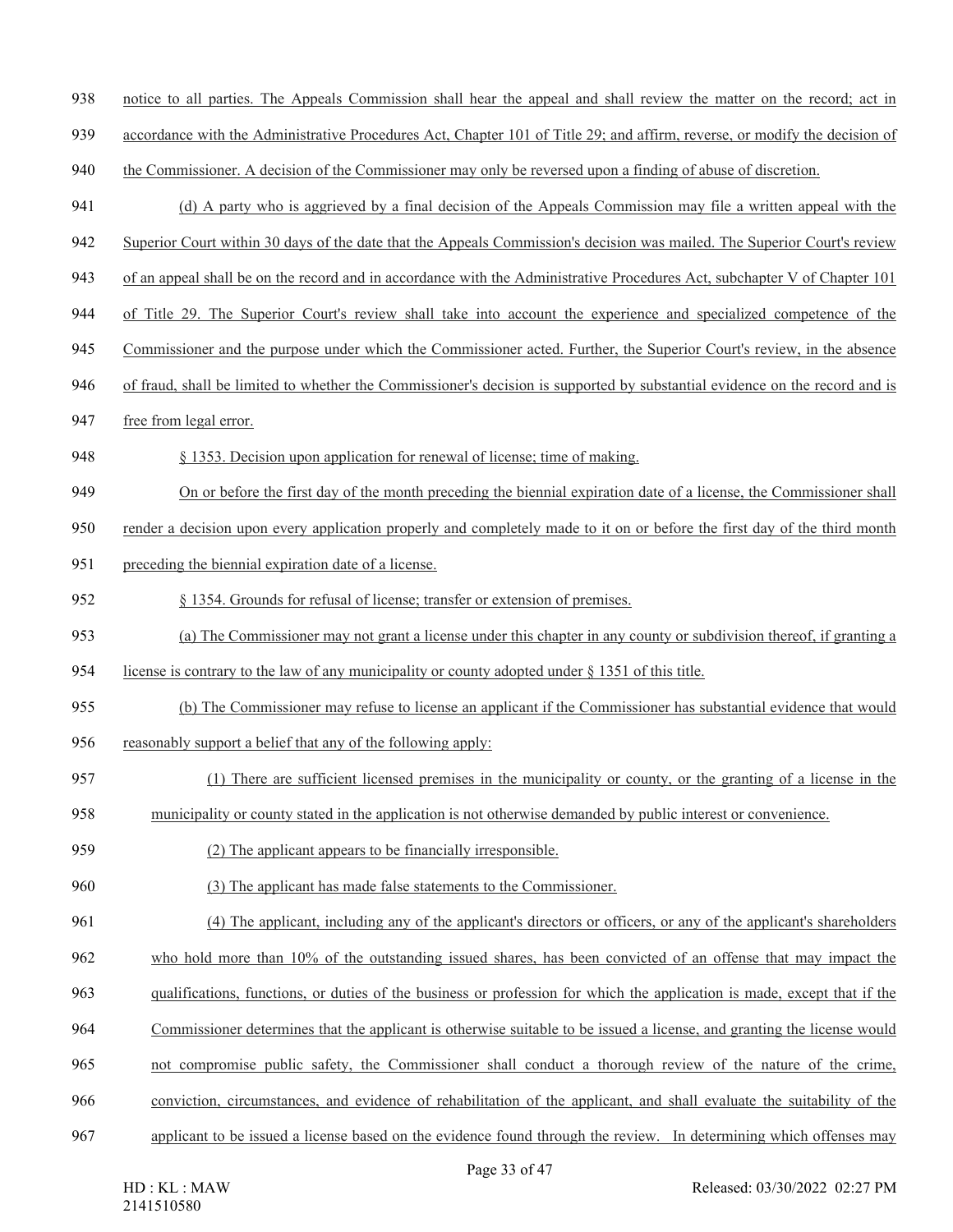- impact the qualifications, functions, or duties of the business or profession for which the application is made, the
- Commissioner shall include the following:
- 970 a. A violent Title 11 or Title 31 felony conviction as defined in §4201(c) of Title 11 or its functional
- equivalent under the laws of the United States, any state or territory of the United States, or any other country.
- b. Any Class A through C felony conviction as defined in Title 11 or its functional equivalent under the laws of the United States, any state or territory of the United States, or any other country.
- c. Any felony conviction regarding an offense against public administration as defined in Subchapter VI,
- Chapter 5 of Title 11 or its functional equivalent under the laws of the United States, any state or territory of the United States, or any other country.
- d. A felony conviction for hiring, employing, or using a minor in transporting, carrying, selling, giving away, preparing for sale, or peddling, any controlled substance to a minor; or selling, offering to sell, furnishing, offering to furnish, administering, or giving any controlled substance to a minor.
- (5) A substantial objection to the granting of the license has been presented by the community within which 981 the license is to operate, or that the granting of such license is otherwise not in the public interest. For the purposes of this subsection, the term "substantial objection" includes 1 or more of the following:
- a. Any objection, or group of objections, presented to the Commissioner either individually or as a group, by persons who reside within 5 miles of where the licensee is to operate, sufficient to give the Commissioner reason to believe that a majority of the residents in that 5 mile radius within which the licensee is to operate
- 
- oppose the issuance of the license.
- b. Any objection, or group of objections, presented to the Commissioner either individually or as a group, the content of which gives the Commissioner reason to believe the quality of life of the community within which
- the licensee is to operate will be adversely affected by the granting of the license.
- (c) A prior conviction, for possession of, possession for sale, sale, manufacture, transportation, or cultivation of a
- controlled substance may not be a ground for denial of a license.
- (d) The Commissioner may refuse to grant a license to sell marijuana, marijuana products, or marijuana
- accessories to any new establishment to be located in the vicinity of a church, school, college or substance abuse treatment
- facility as defined under § 2203 of Title 16. The Commissioner may issue a license to any establishment located in the
- vicinity of a church, school, or college when such establishment has been located in a place prior to the time any church,
- school, or college may thereafter be located in the vicinity of such establishment.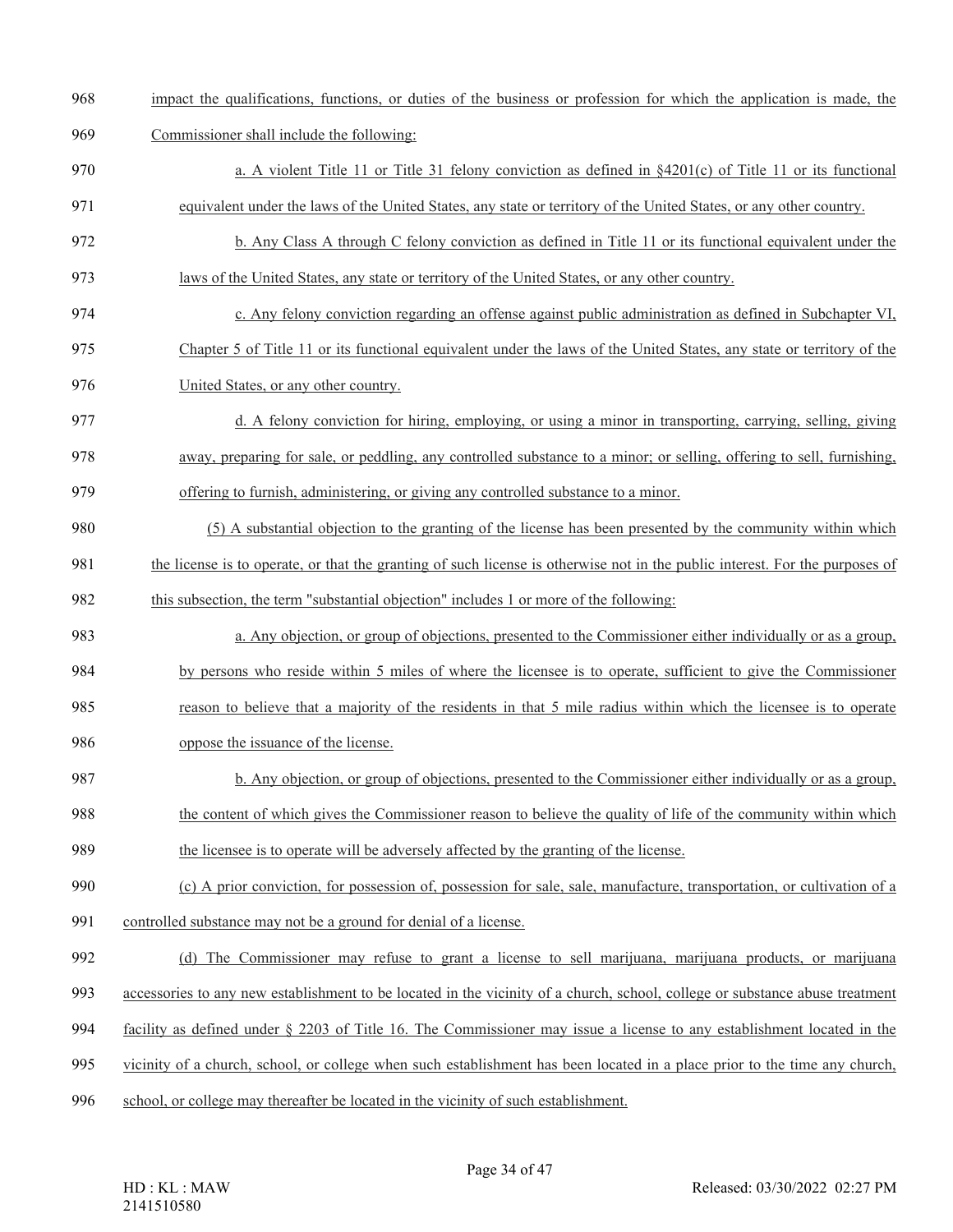- (e) The Commissioner shall refuse to grant a license for the sale of marijuana, marijuana products, or marijuana
- accessories when there is an existing licensed establishment of the same type within 1200 feet by accessible public road or
- street in any incorporated city or town, or within 1 mile by accessible public road or street in any unincorporated or rural
- area. If there is an existing licensed establishment less than 1 mile but more than nine tenths of 1 mile by accessible public
- road or street in any unincorporated or rural area, the Commissioner may grant such license. This subsection does not apply
- to any of the following:
- (1) Any existing license or to the sale, transfer of ownership, or renewal of an existing license.
- (2) Any licensee who desires to move the location of the licensee's license to a location within 500 feet
- thereof by accessible public road or street or any licensee located in a shopping center or shopping mall who desires to
- move the location of the licensee's license any distance within the same shopping center or shopping mall, whether
- such center or mall consists of 1 or more than 1 separate buildings.
- (f) Any holder of an existing license who desires to move the location of the existing license due to the destruction
- of the building, loss of lease, diversion of highway traffic pattern, or other reason beyond the control of the licensee, shall
- have preference in the issuance of a new license provided that the application satisfies this section and all other
- requirements under this chapter.
- (g) The Commissioner may not grant a new license of any type and may not grant an extension of premises of an
- existing license of any type unless the application for said new license or for said extension is accompanied by a Certificate
- of Compliance from the appropriate political subdivision showing all of the following:
- (1) That the premises where the license is to be used are properly zoned for the applicant's intended use.
- (2) That all necessary permits have been approved.
- (3) That the applicant has complied with all other applicable licensing requirements of the appropriate
- political subdivision.
- (h) Subsection (g) of this section does not apply to any application for a temporary extension of premises as
- authorized by Commissioner rule if such application has not been objected to by the appropriate political subdivision and
- the political subdivision was provided with notice of the application by the applicant within 7 days of the date the
- application is filed with the Commissioner.
- § 1355. Finality of Commissioner's decision refusing license.
- If an application is not timely protested, but the Commissioner determines that the application should nevertheless
- be denied, the Commissioner shall render the decision promptly in writing. The Commissioner's decision shall be final and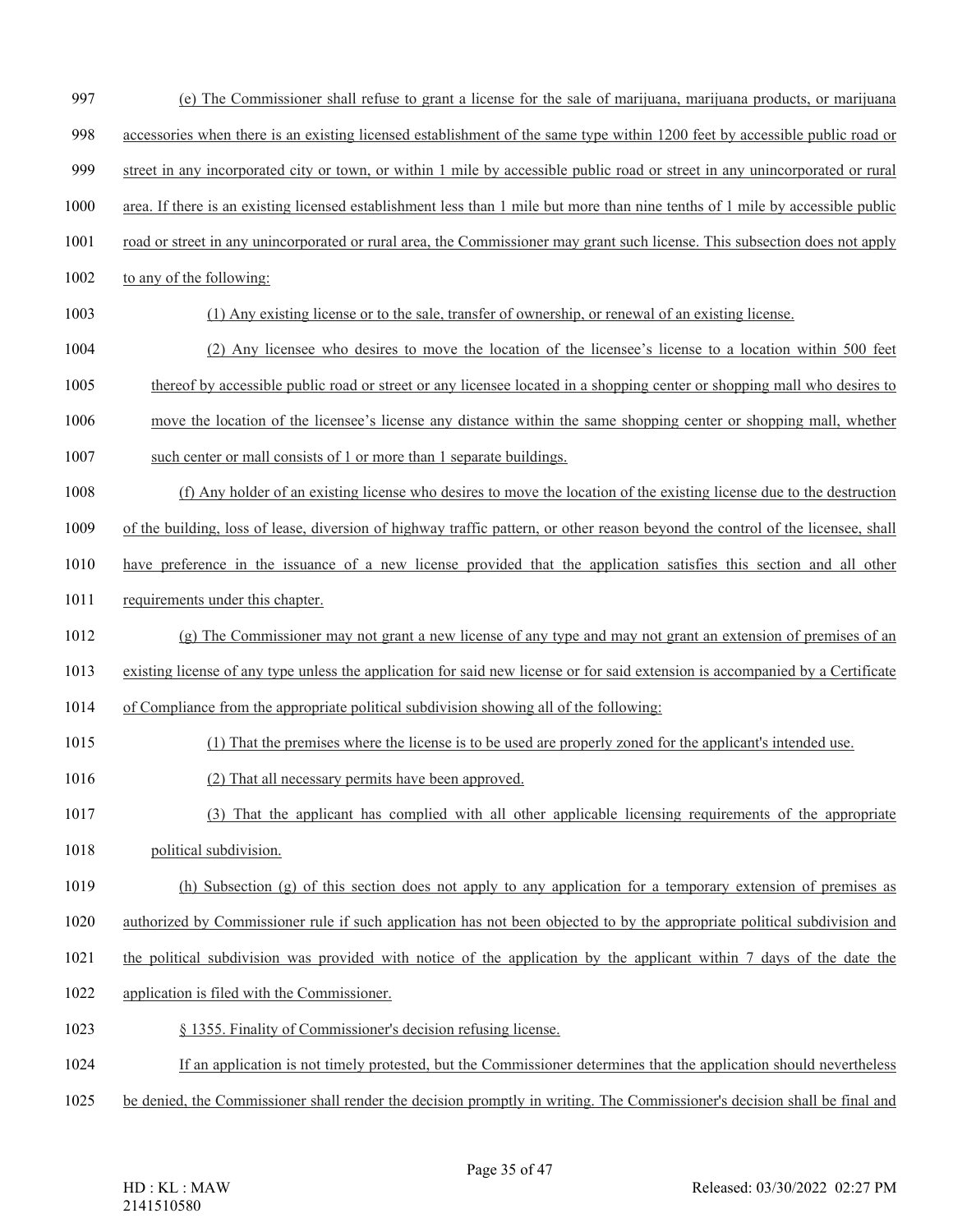- conclusive unless, within 30 days after notice thereof has been mailed by the Commissioner's office, the applicant files an
- appeal in the office of the Commissioner. The appeal shall follow the procedure outlined in § 1362 of this title.
- 1028 § 1356. Improvements to premises.
- The Commissioner may not require an applicant to make improvements to the premises before the issuance of a
- license; however, the Commissioner may issue a license to sell marijuana, marijuana products, or marijuana accessories
- upon the condition that certain improvements shall be made to the premises.
- Subchapter V. Cancellation or Suspension of License.
- § 1361. Grounds for cancellation, suspension, or fines.
- (a) The Commissioner may cancel every license made use of on behalf of any person other than the one to whom
- or on behalf of whom it has been issued.
- (b) If the Commissioner has reasonable grounds to believe that a licensee has committed any of the violations in
- subsection (c) of this section, the Commissioner may do one or more of the following:
- 1038 (1) Suspend the licensee's license.
- (2) Cancel the licensee's license if the Commissioner determines the violations to be repeated and continuous,
- or egregious.
- 1041 (3) Fine the licensee.
- (c) It is a violation for a licensee to do any of the following:
- (1) Violate any provision of this chapter or any regulation of the Commissioner or the Department of Health
- and Social Services under this chapter.
- (2) Make any false representation or statement to the Commissioner in order to induce or prevent action by the
- Commissioner.
- (3) Not maintain an acceptable bond, if a bond is required.
- (4) Maintain a noisy, lewd, disorderly, or unsanitary establishment or supply impure or otherwise deleterious
- 1049 marijuana or marijuana products.
- (5) Habitually use dangerous or narcotic drugs, or is in the habitually use alcoholic beverages or marijuana
- 1051 products to excess.
- (6) Sell marijuana or marijuana products to minors in contravention of § 1313 of this title.
- (7) Possess on the licensee's licensed premises or sell or offer for sale any marijuana or marijuana products not
- purchased or sold in compliance with this chapter.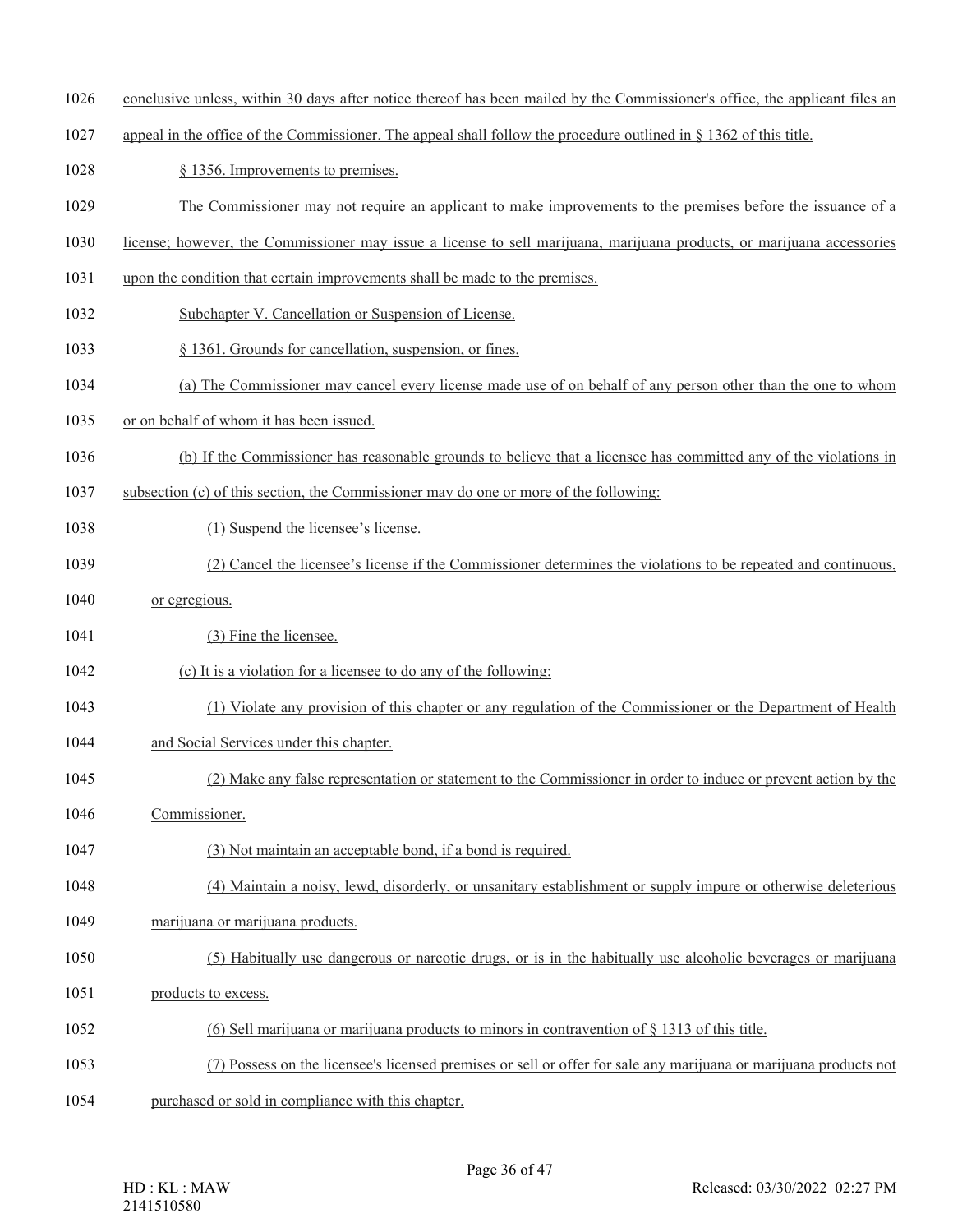- (8) Use any seal, labels, or wrapper not purchased from or through the Commissioner which are deceptively
- similar to those used by the Commissioner.
- (9) Be convicted of a felony or be convicted of violating any of the marijuana laws of this State, general or
- local, including the provisions of this chapter.
- (10) Admit guilt or be adjudged guilty of violations of local, municipal, county, or State regulations, ordinances, or codes related to the operation of a licensed premises.
- (11) Discipline, threaten, or otherwise penalize any person for refusing to violate or aiding the enforcement of the provisions of this chapter or the rules of the Commissioner.
- (d) Notwithstanding subsection (b) of this section, the Commissioner may cancel or suspend a license if there is
- any other reason which, in the opinion of the Commissioner, warrants cancelling or suspending the license.
- (e) The Commissioner may not cancel or suspend any license for the sale of marijuana products or impose any fine
- for an alleged violation of § 1307 or § 1313 of this title where the licensee or its employee has made a reasonable effort to
- determine the age of a purchaser of the marijuana products. For purposes of this subsection, a licensee or its employee is
- deemed to have made a reasonable effort to determine the age of a purchaser if, prior to any sale of marijuana products, the
- licensee or its employee requires the purchaser to display identification, with a photograph of the purchaser thereon affixed,
- which sets forth information that would lead a reasonable person to believe the purchaser to be 21 years of age or older.
- (f) The Commissioner may also suspend a license for any of the grounds for refusal of a license under § 1354 of
- this title.
- (g) The Commissioner may cancel any retail license if it has reasonable grounds to believe that the license was
- granted in violation of this chapter, or any regulation enacted pursuant to § 1331 of this title.
- § 1362. Public hearing and right of appeal.
- (a) The Commissioner may not cancel or suspend a license, or fine a licensee, before both of the following occur:
- (1) The licensee has been given a public hearing by the Commissioner at which time the licensee is entitled to
- legal representation and to present witnesses.
- (2) The ground for canceling or suspending a license is established by clear and convincing evidence.
- (b) The Commissioner shall keep a full and complete record of all proceedings incident to a hearing under
- subsection (a) of this section. The Commissioner shall record all testimony at such hearing, but need not have it transcribed
- unless an order of the Commissioner is appealed to the Superior Court under subsection (c) of this section.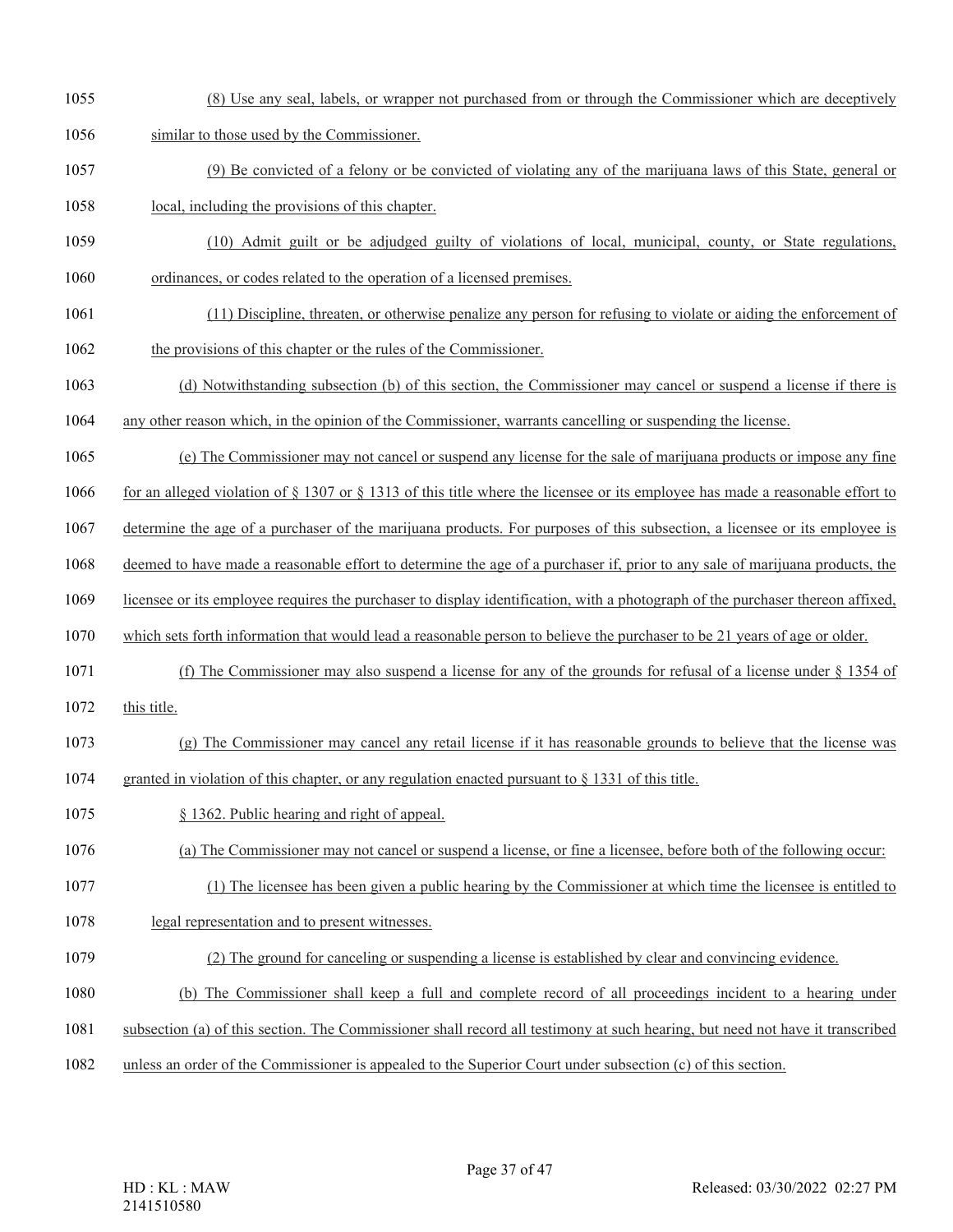- (c) An order of the Commissioner relative to suspension or cancellation of a license, or fining a licensee, becomes final 10 days after the licensee receives notice thereof, unless, within 10 days of the date of the postmark on the
- Commissioner's decision, a written appeal is filed in the Superior Court. No bond may be required for filing such appeal.
- (d) The appeal must state the grounds upon which a review is sought. After the appeal is filed, service shall be
- made by the Sheriff upon the Commissioner. The Commissioner shall certify and file with the court all documents and
- papers and a transcript of all testimony taken in the matter, together with the Commissioner's findings therein as soon as
- practicable but in no event later than 20 calendar days from the date of service of the appeal. The Superior Court's review of
- an appeal shall be on the record and the Superior Court shall take into account the experience and specialized competence
- of the Commissioner and the purpose under which the Commissioner acted. Further, the Superior Court's review, in the
- absence of fraud, shall be limited to whether the Commissioner's decision is supported by substantial evidence on the
- record and is free from legal error.
- (e) An appeal without bond may be taken from the decision of the Superior Court to the Supreme Court in the
- same manner as is provided in civil cases. Upon the final determination of judicial proceedings, the Commissioner shall
- enter an order in accordance with such determination, or shall take such further or other action as the Court may order. A
- petition for Supreme Court review shall act as a supersedeas.
- § 1363. Effect of cancellation or surrender of license; notice.
- (a) The cancellation or acceptance of a surrender of a license entails the loss of the privilege conferred by the
- license and entails the acceptance of or the seizure by the Commissioner of any marijuana or marijuana products found in
- the possession of the licensee, except those which occur solely by reason of the death of the licensee.
- (b) Notice of the order of the cancellation or acceptance of the surrender of a license may be served by an officer
- designated by the Commissioner; by affixing a duplicate thereof to the outside of the entrance door of the licensed
- premises; by leaving a duplicate with the holder of the license, or with any member of the family of the holder over the age
- of 18 years at the residence of the holder; or otherwise as in the judgment of the Commissioner will give notice of such
- cancellation or acceptance of the surrender. All cancellations or acceptances of surrender of a license take effect as soon as
- 1107 the order is served.
- (c) The cancellation or acceptance of surrender of a license does not prevent the filing of any criminal proceedings
- for any offense against the licensee while the license was in force. No conviction obtained for any offense prevents the
- Commissioner from cancelling a license or from making at the same time a seizure of marijuana or marijuana products as
- provided in this title.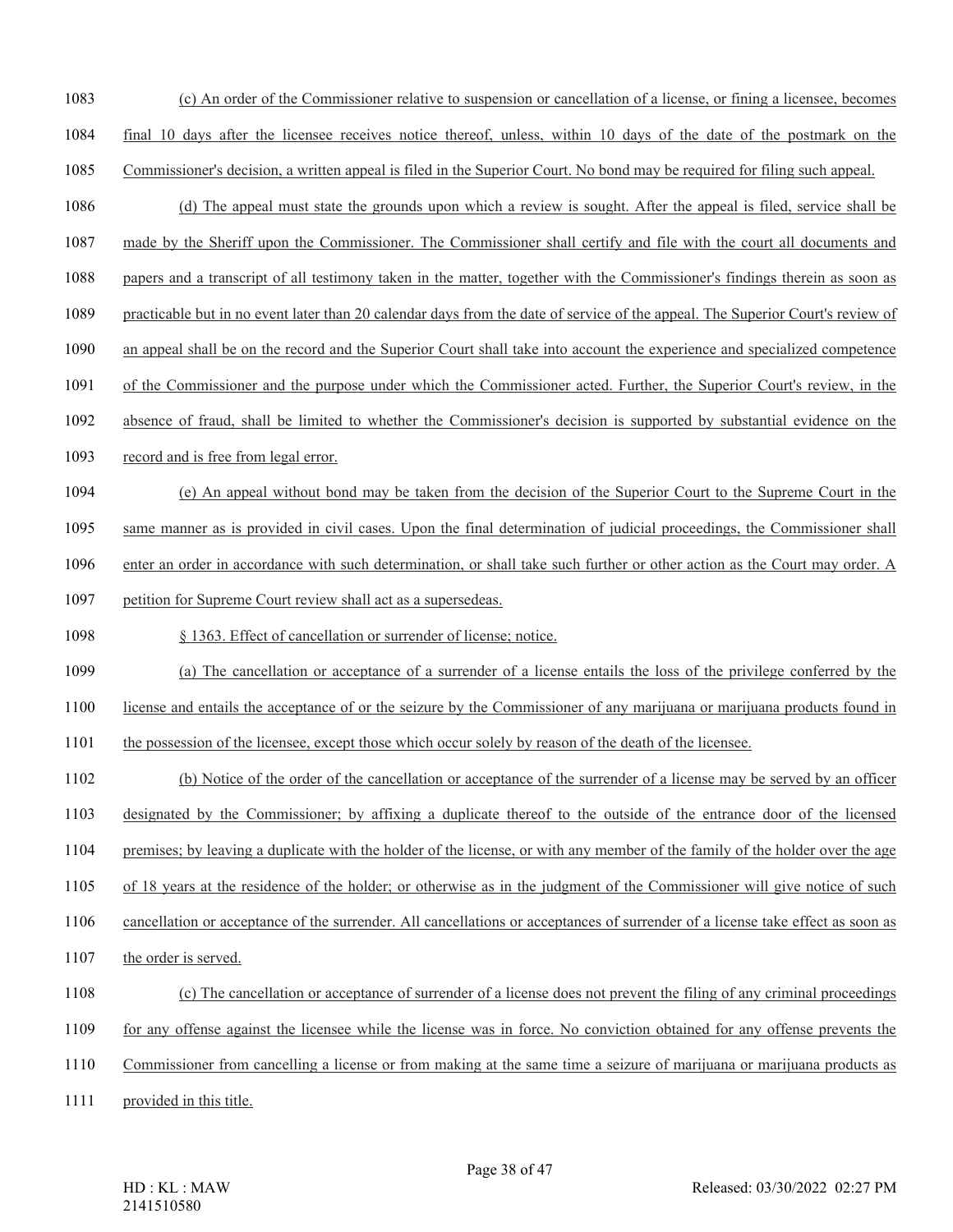- (d) The Commissioner shall adopt regulations for seizure of marijuana and marijuana products that preserves and
- does not destroy the marijuana or marijuana products.
- 1114 § 1364. Payments to former licensee.
- The Commissioner shall, within 30 days of the date of the cancellation or acceptance of surrender of a license,
- remit to the former licensee a part of the license fee which has been paid and pertains to the unexpired term of the license.
- In addition, the Commissioner shall remit to the former licensee the amount originally received by the Commissioner from
- the former licensee in payment for such marijuana or marijuana products accepted or seized as remains in packages sealed
- by the Commissioner, after paying or deducting therefrom all costs and expenses incurred by the Commissioner by reason
- of the acceptance or seizure of the marijuana or marijuana products of the former licensee. When other legally acquired
- marijuana or marijuana products have been accepted or seized under this section, the value thereof as determined by the
- Commissioner must be remitted by the Commissioner to the former licensee, after paying or deducting therefrom all costs
- and expenses incurred by the Commissioner by reason of the acceptance or seizure of the marijuana or marijuana products
- of the former licensee. No payment may be made for illegally acquired marijuana or marijuana products that have been
- seized under this section.
- 1126 Subchapter VI. Transfer of License; Death of Licensee
- 1127 § 1366. Transfer of license.
- (a) The rights conferred by a license may be transferred by the Commissioner to any representative designated by
- the person to whom or on behalf of whom the license was originally granted, if such representative is a person approved by
- the Commissioner. In the case of death of a licensee, the Commissioner may transfer the license to a qualified person
- recommended by the executor or administrator of the estate of the deceased licensee.
- (b) In instances where the Commissioner has approved the transfer of a license, all matters concerning marijuana
- inventories must be handled directly between the transferor and the transferee and all payments must be made directly and
- not through the Commissioner.
- (c) A social equity or microbusiness license may not be transferred to a person who would not meet the criteria for
- 1136 the issuance of an original social equity or microbusiness license.
- § 1367. Death of licensee; payments to licensee's estate.
- If any licensee dies and no application is made for transfer of the license, or the Commissioner refuses to permit
- the transfer of the license to another person, the Commissioner shall return to the legal representative of such deceased
- licensee a share of the license fee received by the Department proportionate to the number of full calendar months of the
- unexpired term. If the marijuana or marijuana products in possession of the licensee at the time of the licensee's death are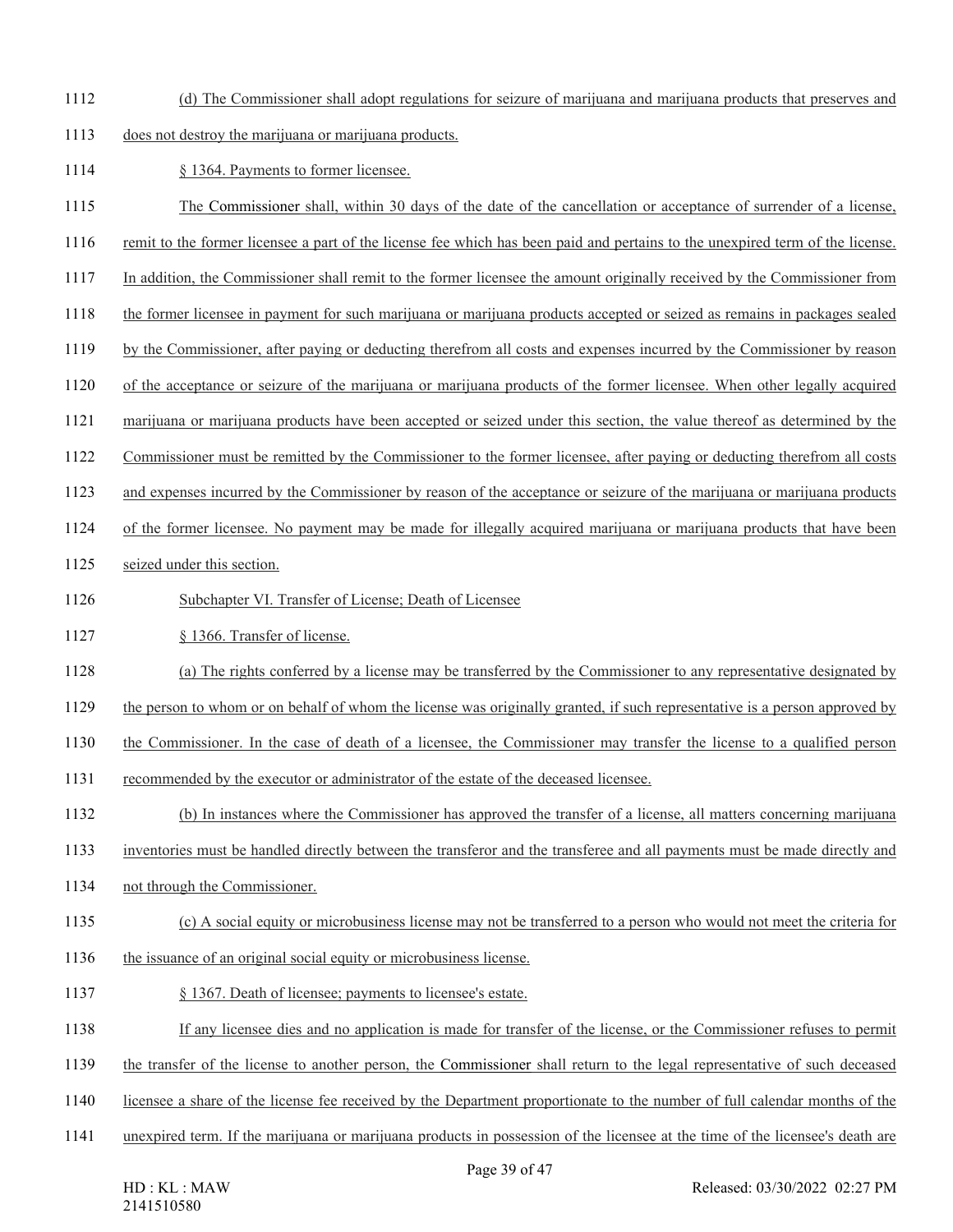| 1142 | delivered to the Commissioner and the Commissioner ascertains that such marijuana or marijuana products have been         |
|------|---------------------------------------------------------------------------------------------------------------------------|
| 1143 | received by the deceased licensee according to law, the Commissioner must pay to the legal representative the amount      |
| 1144 | originally received by the Commissioner for such marijuana or marijuana products less 10% thereof, or the appraised value |
| 1145 | less 10% thereof.                                                                                                         |
| 1146 | §§ 1368-1370. Reserved.                                                                                                   |
| 1147 | Subchapter VII. Owner and Financial Interests of Licensee.                                                                |
| 1148 | § 1371. Commissioner approval.                                                                                            |
| 1149 | The commissioner may refuse approval of changes in the ownership, officers, or directors, financial interest, or          |
| 1150 | lease in connection with any license. No such change shall be implemented until reported to and approved by the           |
| 1151 | Commissioner.                                                                                                             |
| 1152 | § 1372. Change in ownership.                                                                                              |
| 1153 | (a) In order to change ownership of a license of a licensee, all of the following must be filed with the                  |
| 1154 | Commissioner on behalf of the new owner or owners:                                                                        |
| 1155 | $(1)$ An application.                                                                                                     |
| 1156 | (2) A financial statement of the new owner or owners.                                                                     |
| 1157 | (3) Personal financial statements of all individuals, partners, or stockholders holding at least 10 percent of the        |
| 1158 | corporate stock.                                                                                                          |
| 1159 | (4) A copy of the agreement of the terms of the sale or other exchange of financial interest, including stock             |
| 1160 | distribution.                                                                                                             |
| 1161 | (5) Copy of all documents explaining interest and profit/loss distribution.                                               |
| 1162 | (6) Any application fee required by the Commissioner.                                                                     |
| 1163 | (7) Any other documents requested by the Commissioner.                                                                    |
| 1164 | (b) A change in ownership includes a change in the entire ownership, change in the partial ownership, or the sale         |
| 1165 | or exchange of shares of stock by stockholders.                                                                           |
| 1166 | § 1373. Change in officers or directors.                                                                                  |
| 1167 | (a) Each person elected as an officer or director of a licensee shall notify the Commissioner within 7 days after the     |
| 1168 | election and provide all information requested by the Commissioner.                                                       |
| 1169 | (b) No new officer or director may act as an officer or director until approved by the Commissioner.                      |
| 1170 | § 1374. Changes in financial interest.                                                                                    |
| 1171 | No person may obtain a financial interest in a license or licensee without doing all of the following:                    |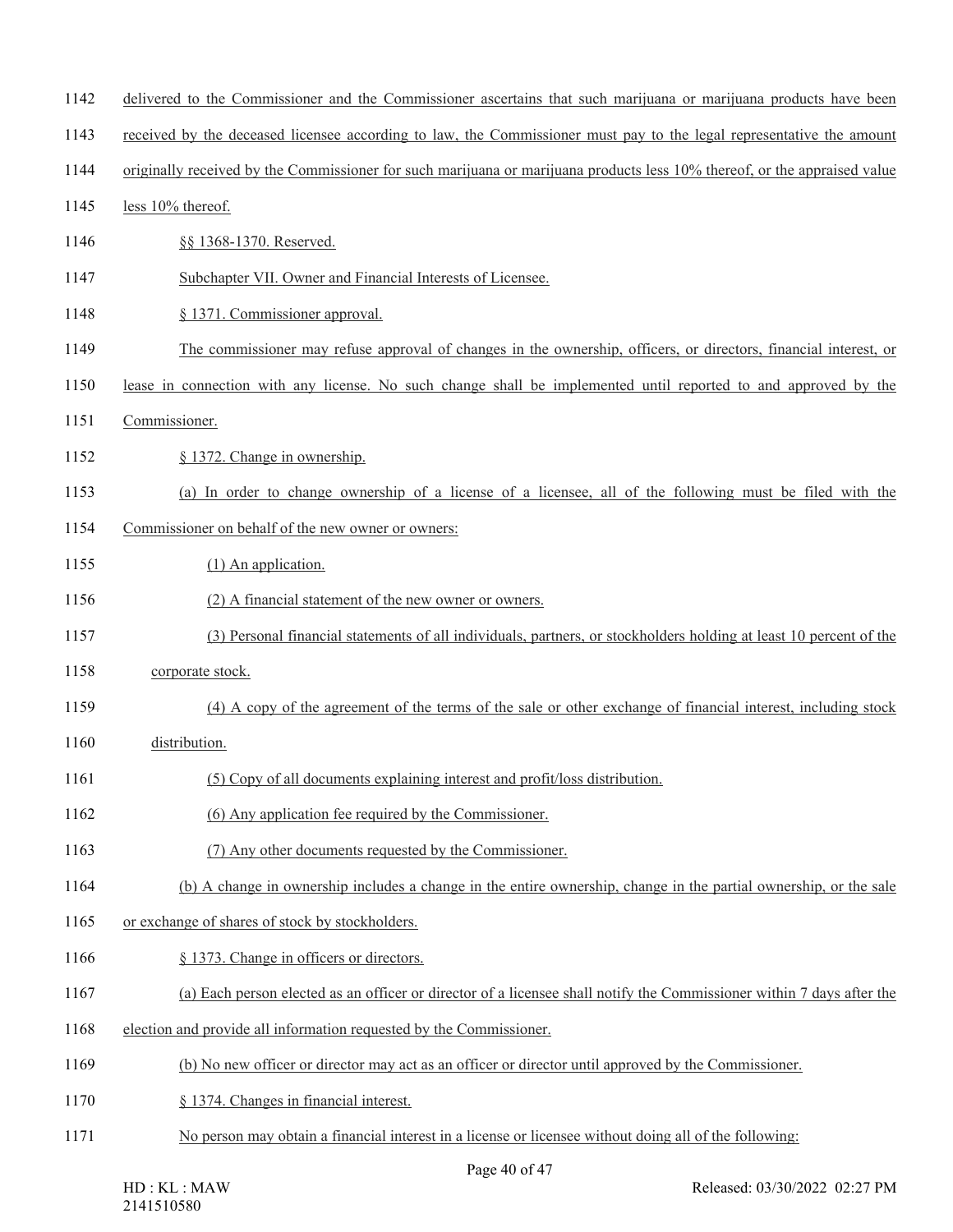| 1172 | (1) Notification to the Commissioner.                                                                                        |
|------|------------------------------------------------------------------------------------------------------------------------------|
| 1173 | (2) Providing all information and documents requested by the Commissioner.                                                   |
| 1174 | § 1375. Fees.                                                                                                                |
| 1175 | If there is a change in ownership or financial interest more than $10\%$ , a fee of \$5,000 or 15% of the value of the       |
| 1176 | transaction, whichever is higher, is required.                                                                               |
| 1177 | Subchapter VIII. Marijuana Regulation Fund; Taxes.                                                                           |
| 1178 | § 1381. Marijuana Regulation Fund; Justice Reinvestment Fund.                                                                |
| 1179 | (a) The Marijuana Regulation Fund is established as a special fund of the State consisting of fees collected, civil          |
| 1180 | penalties imposed under this chapter, and a portion of taxes imposed under this subchapter. The Office of the State          |
| 1181 | Treasurer shall administer the Fund.                                                                                         |
| 1182 | (b) The Justice Reinvestment Fund is established as a special fund of the State consisting of a portion of taxes             |
| 1183 | imposed under this subchapter as set forth in $\S$ 1387 of this subchapter.                                                  |
| 1184 | § 1382. Levy and rate of marijuana tax; collection.                                                                          |
| 1185 | (a) A tax is imposed on the retail sale of marijuana products under this chapter in this State. This tax is not              |
| 1186 | imposed on the sale of medical marijuana products under Chapter 49A of Title 16.                                             |
| 1187 | (b) The tax imposed under this section is at the rate of 15% of the retail sales price of the marijuana product.             |
| 1188 | (c) If the tax imposed under this section does not equal an amount calculable to a whole cent, the tax shall be equal        |
| 1189 | to the next higher whole cent.                                                                                               |
| 1190 | (d) Except as otherwise provided by the Commissioner, the amount of the tax shall be separately stated on an                 |
| 1191 | invoice, receipt, or other similar document that the marijuana retailer provides to the consumer at the time the retail sale |
| 1192 | occurs.                                                                                                                      |
| 1193 | (e) A person may not knowingly sell, purchase, install, transfer, or possess electronic devices or software programs         |
| 1194 | for the purposes of either of the following:                                                                                 |
| 1195 | (1) Hiding or removing records of retail sales of marijuana products.                                                        |
| 1196 | (2) Falsifying records of retail sales of marijuana products.                                                                |
| 1197 | (f) A marijuana retailer may not discount a marijuana item or offer a marijuana item for free if the retail sale of the      |
| 1198 | marijuana item is made in conjunction with the retail sale of any other item.                                                |
| 1199 | § 1383. Collection and administration of the marijuana tax; mandatory reports; preemption.                                   |
| 1200 | (a) The marijuana tax imposed on the consumer under $\S$ 1382 of this title shall be collected at the point of sale and      |
| 1201 | remitted by each retail marijuana store licensee that engages in the retail sale of marijuana products. The marijuana tax is |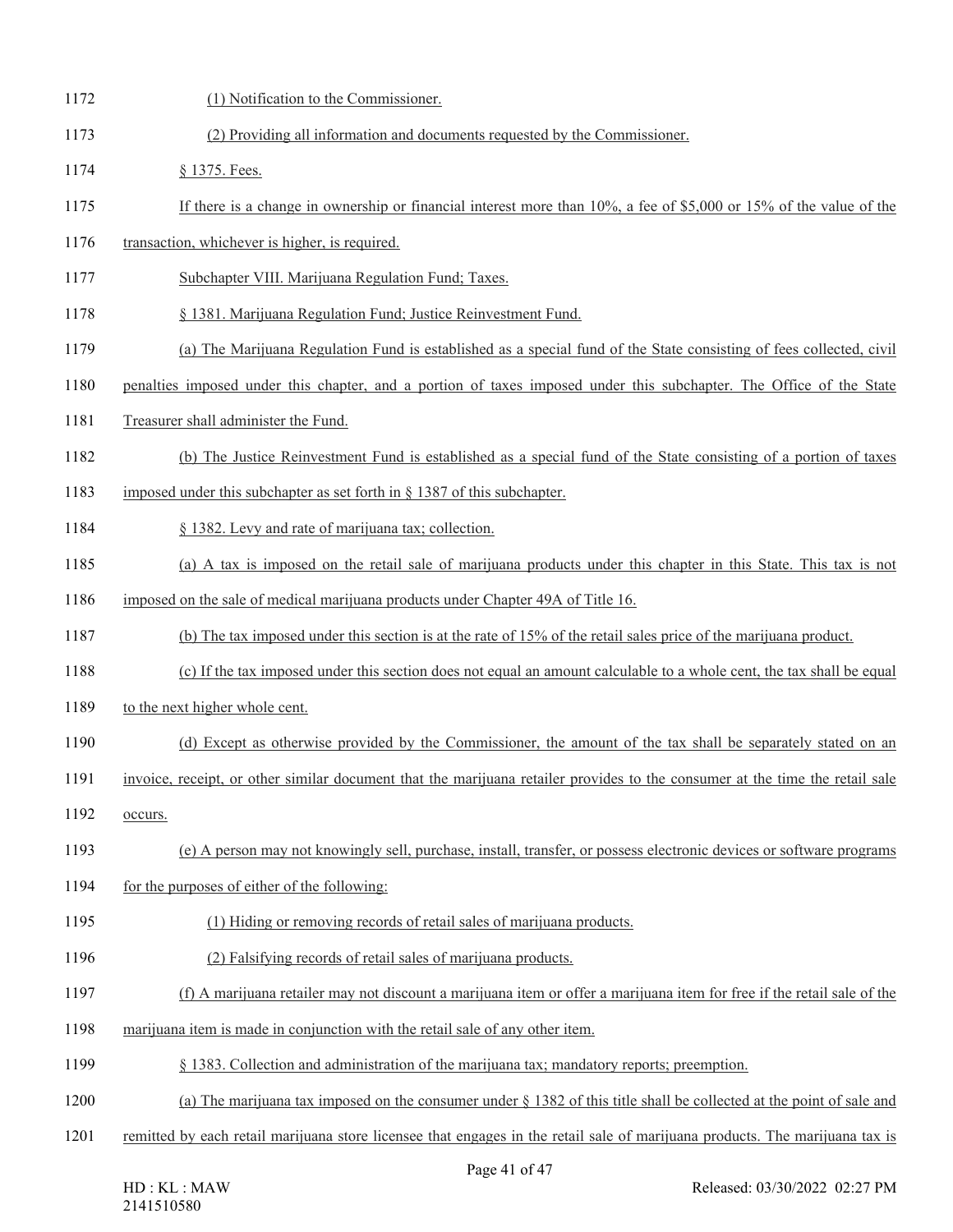- considered a tax upon the retail marijuana store licensee that is required to collect the tax, and the retail marijuana store
- licensee is considered a taxpayer.
- (b) A retail marijuana store licensee shall file a monthly report to the Commissioner, the Division of Revenue, and
- the Division of Alcohol and Tobacco Enforcement.
- (c) A retail marijuana store licensee shall pay the marijuana tax to the Division of Revenue in the form and manner
- prescribed by the Commissioner, but not later than with each monthly report.
- (d) Except to the extent inconsistent with specific provisions of this chapter, the provisions of Chapter 5 of Title 30
- shall govern the assessment, collection, review, and appeal of deficiencies of tax imposed by this title, and any interest and
- penalties thereon, and claims for refund of overpayment of taxes imposed by this chapter.
- (e) The fees, charges, and taxes imposed by the State under this chapter shall be in lieu of all county and municipal
- license fees and taxes upon the business of selling, growing, and manufacturing marijuana as such. Provided however,
- general occupational licenses fees and general taxes imposed uniformly on everyone within the class are not preempted.
- § 1384. Retention of records by retail marijuana store licensee; penalties.
- (a) Each retail marijuana store licensee shall maintain and keep, for a period of 3 years, such records of marijuana
- products sold within this State by such retail marijuana store licensee, together with invoices, bills of lading, and other
- pertinent records and papers as may be required by the Commissioner for the reasonable administration of this chapter.
- 1218 (b) A person who violates this section is subject to a civil penalty of up to \$1,000 and may be charged the costs of
- 1219 an enforcement action.
- § 1385. Discontinuance, sale, or transfer of business by retail marijuana store licensee; penalties.
- (a) Whenever a person ceases to engage in business as retail marijuana store licensee within this State, all taxes,
- penalties, and interest under this chapter not yet due and payable under the provisions of this chapter shall, notwithstanding
- such provisions, become due and payable concurrently with the discontinuance, sale, or transfer, and the retail marijuana
- store licensee shall concurrently with such discontinuance, sale, or transfer make a report and pay all such taxes, interest,
- and penalties.
- (b) If a retail marijuana store license is transferred under § 1366 of this title, the purchaser or transferee shall be
- liable to this State for the amount of all taxes, penalties, and interest under this chapter, accrued against any retail marijuana
- store licensee selling or transferring a business, on the date of such sale or transfer, but only to the extent of the value of the
- property and business thereby acquired from such distributor or retailer.
- 1230 (c) A person who violates this section is subject to a civil penalty of not less than \$50 nor more than \$500.
- 1231 § 1386. [Reserved]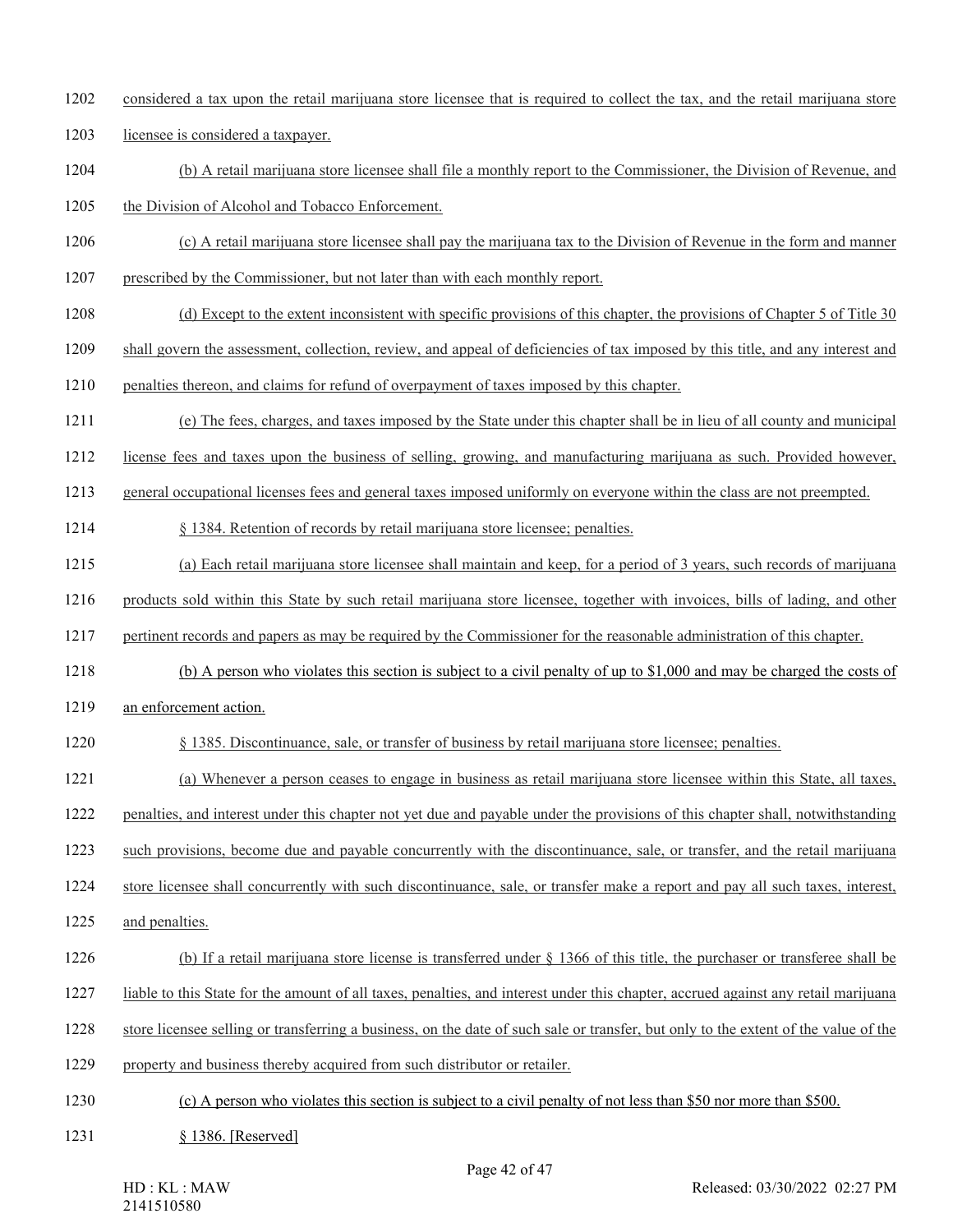| 1232 | § 1387. Deposit of receipts.                                                                                                |
|------|-----------------------------------------------------------------------------------------------------------------------------|
| 1233 | (a) All money received by the Division of Revenue under this chapter shall be allocated as follows:                         |
| 1234 | (1) All marijuana tax money and all money received through fees or other mechanisms must be deposited in                    |
| 1235 | accordance with $\S 6103(a)$ of Title 29 and credited to the Marijuana Regulation Fund.                                     |
| 1236 | (2) Each month, 7% of total marijuana tax money received from the preceding month shall be withdrawn from                   |
| 1237 | the Marijuana Regulation Fund and credited to the Justice Reinvestment Fund.                                                |
| 1238 | (b) The State Treasurer shall invest the Funds consistent with the investment policies established by the Cash              |
| 1239 | Management Policy Board. The State Treasurer shall credit interest to the Funds on a monthly basis consistent with the rate |
| 1240 | established by the Cash Management Policy Board.                                                                            |
| 1241 | § 1388. Appropriation of revenue.                                                                                           |
| 1242 | (a) The funds in the Marijuana Regulation Fund in each fiscal year must be appropriated by the General Assembly             |
| 1243 | as follows:                                                                                                                 |
| 1244 | (1) To the administrative costs and expenses of the Commissioner and the Division, including administrative                 |
| 1245 | expenses, including payroll and other employment costs.                                                                     |
| 1246 | (2) To the administrative costs and expenses of the Department of Justice incurred to administer the Justice                |
| 1247 | Reinvestment Fund.                                                                                                          |
| 1248 | (3) After the payment under paragraphs (a)(1) and (2) of this section, and the transfer to the Justice                      |
| 1249 | Reinvestment Fund set forth in § 1387(a)(2)of this title, any remainder shall be appropriated as determined by the          |
| 1250 | General Assembly.                                                                                                           |
| 1251 | (b) The funds in the Justice Reinvestment Fund in each fiscal year shall be appropriated to the Department of               |
| 1252 | Justice to administer grants, contracts, services, or initiatives that focus on any of the following:                       |
| 1253 | (1) Restorative justice, jail diversion, workforce development, industry specific technical assistance or                   |
| 1254 | mentoring services for economically disadvantaged persons in disproportionately impacted areas.                             |
| 1255 | (2) Addressing the underlying causes of crime, reducing drug-related arrests, and reducing the prison                       |
| 1256 | population in this state.                                                                                                   |
| 1257 | (3) Creating or developing technology to assist with the restoration of civil rights and expungement of                     |
| 1258 | criminal records.                                                                                                           |
| 1259 | Any remainder in the Fund at the end of a fiscal year is not subject to reversion.                                          |
| 1260 | § 1389. Financial statements of the Commissioner.                                                                           |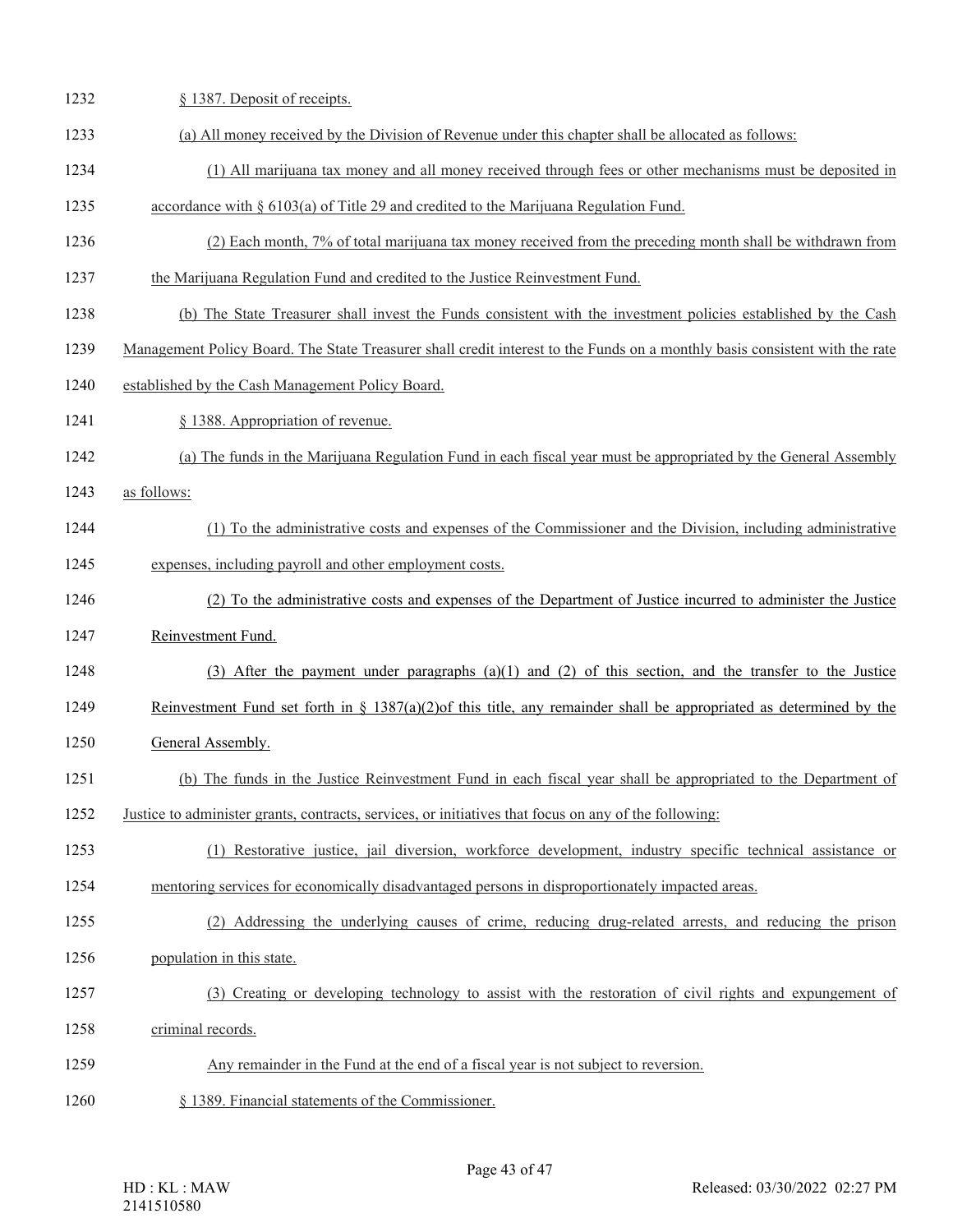- 1261 The Commissioner shall render an account to the State Treasurer, in the manner and at the time required by the
- 1262 latter, of its receipts and disbursements, and of its assets and liabilities. The State Treasurer may not, however, require such

# 1263 reports to be rendered more often than quarterly.

- 1264 § 1390. Annual audit.
- 1265 The State Auditor of Accounts shall annually examine and audit the operation of the Office of the Commissioner.

# 1266 Section 6. Amend § 1903, Title 30 of the Delaware Code by making deletions as shown by strike through and

- 1267 insertions as shown by underline as follows:
- 1268 § 1903. Computation of taxable income.
- 1269 (a) The "entire net income" of a corporation for any income year means the amount of its federal taxable income 1270 for such year as computed for purposes of the federal income tax increased by:
- 1271 (1) Any interest income (including discount) on obligations issued by states of the United States or political 1272 subdivisions thereof other than this State and its subdivisions, and
- 1273 (2) The amount of any deduction allowed for purposes of the federal income tax pursuant to § 164 of the 1274 Internal Revenue Code (26 U.S.C. § 164) for taxes paid on, or according to or measured by, in whole or in part, such 1275 corporation's net income or profits, to any state (including this State), territory, county or political subdivision thereof,
- 1276 or any tax paid in lieu of such income tax, and its federal taxable income shall be further adjusted by eliminating:
- 1277 i. An amount equal to the ordinary and necessary business expenses paid or incurred for the taxable year
- 1278 by a marijuana business operating pursuant to Chapter 13 of Title 4 or Chapter 49A of Title 16, which is
- 1279 disallowed as a deduction for federal purposes pursuant to § 280E of the Internal Revenue Code.
- 1280 Section 7. Amend Subchapter II, Chapter 16, Title 30 of the Delaware Code by making deletions as shown by
- 1281 strike through and insertions as shown by underline as follows:
- 1282 § 1625. Special rules for certain tax deductions for pass-through entities.
- 1283 (a) *Definitions*. As used in this section:
- 1284 (1) "Qualified business" means a pass-through entity operating a marijuana establishment pursuant to Chapter
- 1285 13 of Title 4 or Chapter 49A of Title 16.
- 1286 (2) "Qualified expenses" mean the ordinary and necessary business expenses paid or incurred for the taxable
- 1287 year in carrying on a qualified business, which are disallowed as a deduction for federal purposes pursuant to § 280E of
- 1288 the Internal Revenue Code.
- 1289 (b) *Deduction*. A pass-through entity operating a qualified business may deduct its qualified expenses in
- 1290 computing its total income.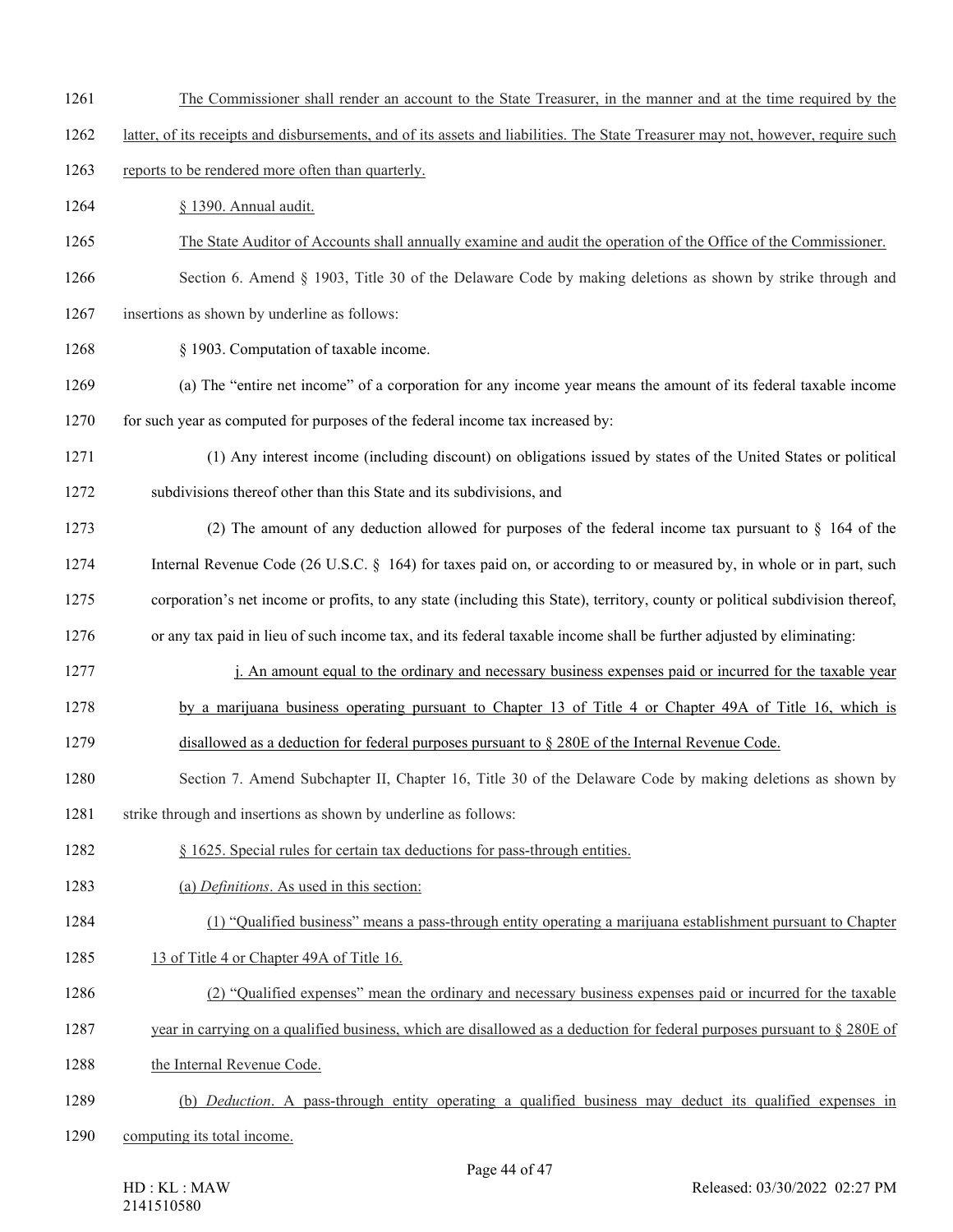- Section 8. Amend § 581, Title 30 of the Delaware Code by making deletions as shown by strike through and
- insertions as shown by underline as follows:

1293 § 581. Inspection of returns by federal, state and local officials.

 (b) Notwithstanding any other provision of this section or § 368 of this title, the Director is specifically authorized to enter into an agreement with the Department of Labor, the Office of the State Bank Commissioner, the Department of Natural Resources and Environmental Control, the Division of Motor Vehicles, the Division of Alcohol and Tobacco Enforcement, the Division of Medicaid and Medical Assistance, the Enhanced 911 Emergency Service Board, the Marijuana Commissioner, or the Alcoholic Beverage Control Commissioner to provide for the inspection of any tax return filed under this title (other than Chapters 30, 51, and 52) or under Title 4; provided, however, that such inspection shall be pursuant to the Department of Labor's duties under Title 19, the Office of the State Bank Commissioner's duties under Title 5, the Department of Natural Resources and Environmental Control's duties under Title 7, the Division of Motor Vehicles' duties under Title 21, the Division of Alcohol and Tobacco Enforcement's duties under Titles 4 and 11, the Division of Medicaid and Medical Assistance's duties under Title 16, the Enhanced 911 Emergency Service Board's duties under Title 16, the Marijuana Commissioner's duties under Title 4, or the Alcoholic Beverage Control Commissioner's duties under Title 4, and may be subject to such additional requirements as may be imposed by the Director.

 Section 9. Amend § 2901, Title 30 of the Delaware Code by making deletions as shown by strike through and insertions as shown by underline as follows:

- 1308 § 2901. Definitions.
- 1309 As used in this chapter:
- 1310 (8) "Gross receipts":

 a. In the case of a retailer, "gross receipts" includes total consideration received for all goods sold or services rendered within this State, but shall not include tobacco products taxes or motor fuel taxes paid or payable to the State under Part IV of this title title, marijuana products taxes paid or payable to the State under Title 4, or gasoline and special fuel taxes paid or payable to the federal government under Internal Revenue Code § 4041 [26 U.S.C. § 4041] or § 4081 [26 U.S.C. § 4081]; or receipts derived from the sale of petroleum products provided such products were sold to the retailer by a person who is licensed under this chapter and such sale is described in the definition of "gross receipts" with regard to such person.

 Section 10. Amend § 1448, Title 11 of the Delaware Code by making deletions as shown by strike through and insertions as shown by underline as follows:

§ 1448. Possession and purchase of deadly weapons by persons prohibited; penalties.

Released: 03/30/2022 02:27 PM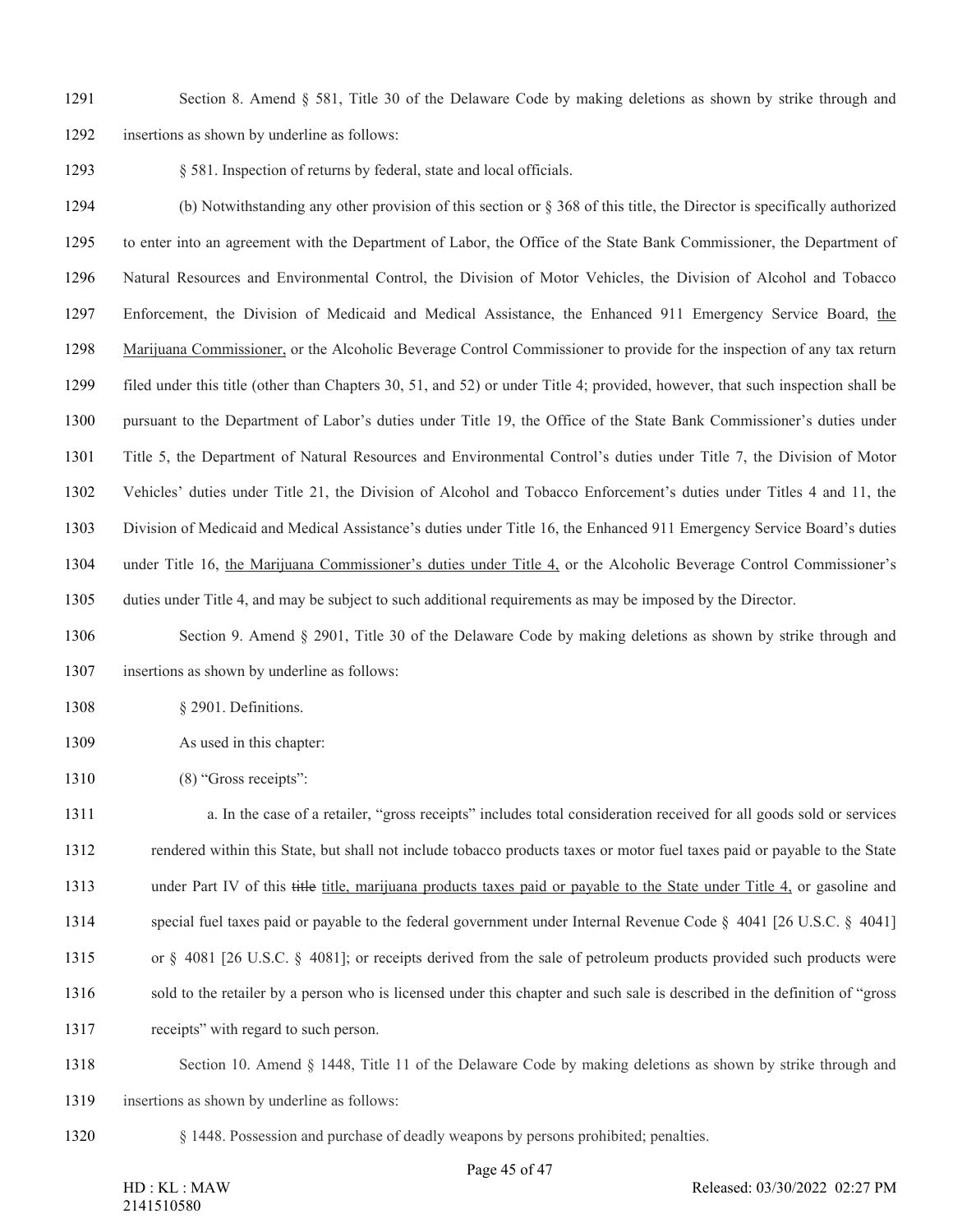- 1321 (a) Except as otherwise provided in this section, the following persons are prohibited from purchasing, owning,
- 1322 possessing, or controlling a deadly weapon or ammunition for a firearm within the State:
- 1323 (9) Any person, if the deadly weapon is a semi-automatic or automatic firearm, or a handgun, who, at the
- 1324 same time, possesses a controlled substance in violation of  $\S$  4763, or  $\S$  4764 4763 of Title 16.
- 1325 Section 11. The regulations required by § 1331 of Title 4 must be finalized not later than 1 year after the effective
- 1326 date of this Act.
- 1327 Section 12. If any provision of this Act or the application of this Act to any person or circumstance is held invalid,
- 1328 the provisions of this Act are severable if the invalidity does not affect the other provisions of this Act that can be given
- 1329 effect without the invalid provision or the application of this Act that can be given effect without the invalid application.

#### SYNOPSIS

The Delaware Marijuana Control Act regulates and taxes marijuana in the same manner as alcohol.

Section 1: Amends Chapter 47 of Title 16 to provide that the offenses and penalties under Uniform Controlled Substances Act do not apply to marijuana-related conduct allowed under the Delaware Marijuana Control Act or the Delaware Medical Marijuana Act, Chapter 49A of Title 16.

Section 2: Makes technical corrections to Chapter 47 of Title 16 and excludes industrial hemp from the definition of marijuana.

Section 3: Amends § 4902A of Title 16 so that the definition of a registered safety compliance facility includes not just marijuana produced for medical use but also marijuana produced under the Delaware Marijuana Control Act.

Section 4: Amends Chapter 4 of Title 4 to expand the Division of Alcohol and Tobacco Enforcement's duties and powers to include enforcement of the Delaware Marijuana Control Act.

Section 5: This section creates the Delaware Marijuana Control Act. Subchapter I contains definitions and general provisions. This section of the Act permits individuals over age 21 to possess, use, purchase, or transport 1 ounce (28 grams) or less of marijuana, no more than 5 grams of which may be concentrated, by individuals 21 years of age or older if the individuals are in compliance with this chapter. It permits the operation of marijuana businesses if they operate under licenses granted under the Marijuana Control Act, but imposes the same limits on hours and holiday sales as apply to sales of alcohol. It prohibits the use of marijuana in public, by drivers or passengers in vehicles, and prohibits the smoking of marijuana anywhere that smoking tobacco or e-cigarettes is not permitted. Marijuana may not be sold in an establishment licensed to sell alcohol. It delineates the rights of property owners with respect to marijuana possession and consumption. There are penalties as with alcohol sales, for individuals under the age of 21 using false identification to purchase marijuana, and for businesses that fail to verify the age of marijuana consumers.

This Delaware Marijuana Control Act Oversight Committee is created. This Oversight Committee will coordinate the implementation of this Act with the Medical Marijuana Program, the Division of Public Health, the Division of Substance Abuse and Mental Health, and the public. The Oversight Committee will review the effectiveness of the Delaware Marijuana Control Act in regard to the safe operation of facilities licensed under this Act, the impact of this Act on public safety, and the impact of this Act on public health. The Commissioner must submit an annual report to the Governor and the members of the General Assembly setting forth all matters of interest and all statistics concerning marijuana regulation and control in the State including: the number of licenses of each variety issued with the State; including the name and address of each person licensed to cultivate, manufacture, or sell marijuana or marijuana products in the State; the amount of marijuana and marijuana products sold within the State; the number of licenses of each kind granted and the number cancelled during the year, and the outcomes and effective of the issuance of social equity licenses.

This subchapter includes a provision protecting public officers, employees, contractors or volunteers who are acting in accordance with the provisions of this Act as part of their duties and requiring the State indemnify them in any civil or criminal proceedings that may arise from carrying out duties imposed under this Act.

Subchapter II creates the position of Marijuana Commissioner and an Appeals Commission. The Commissioner has the power to establish health and safety regulations for marijuana cultivation that are consistent with applicable rules and regulations established by the Department of Natural Resources and Environmental Control and the Department of Agriculture. The Commissioner must consult with the Division of Alcohol and Tobacco Enforcement before adopting or establishing policies that concern enforcement. Finally, they must coordinate with the Division of Small Business, Development, and Tourism so that potential businesses licensed under this Act have access to programs, particularly those that support small businesses owned by minorities, women, and veterans.